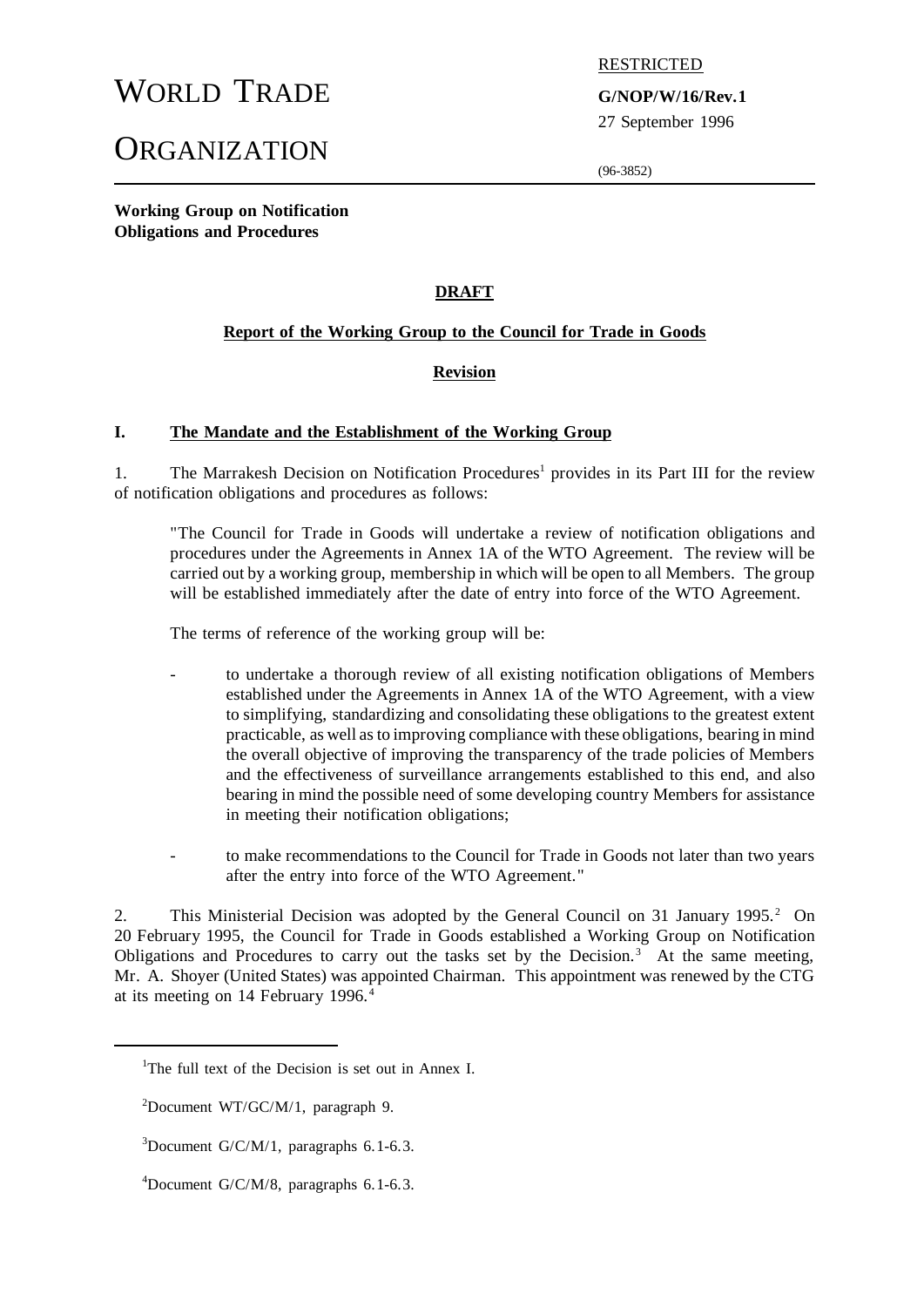## **II. The Task and Organization of the Working Group**

3. The Working Group held 11 meetings, on 7 July, 19 October and 28 November 1995, plus 7 February, 11 March, 16 April, 7 May, 6 June, 3 July, 13 September and 3 October 1996.

4. At itsfirst meeting the Working Group noted that it was being called upon to thoroughly review all existing notification obligations in the 12 Agreements listed in Annex 1A of the WTO Agreement, as well as the GATT 1994, including the six Understandings interpreting certain articles thereof. The mandate did not include the Agreements on Services, TRIPs, DSU, TPRM orthe Plurilateral Trade Agreements. The question arose at the outset as to whether the recommendations of the Group should focus exclusively on procedural aspects or if they should or could extend to matters entailing possible changes in notification obligations. As noted in the Group's 1995 report to the CTG (G/L/30, paragraph 2), it was considered that the Group could undertake its work with wide scope to make whatever recommendations it felt appropriate within the terms of reference of the Ministerial Decision. As is borne out in the following sections, however, the recommendations of the Group do not extend to the substantive aspects of the notifications, which the Group considered best served by the respective committees.

5. In launching its work, Members were requested to provide written inputsidentifying problems and suggestions, both of a general nature and with respect to particular agreements. The Chairman undertook to contact the chairpersons of various committees with an interest in the Group's work, to encourage them to inform the Group of areas which it could usefully examine. Following replies received, the Chairman observed at the meeting in October 1995 that the committees were well aware of the importance and difficulties in the notification requirements and were actively working towards an efficient system in each of their respective areas of responsibility. For the purposes of this Group, however, he suggested that a horizontal approach across all Annex 1A agreements, would be the most productive. For this, as had been suggested, identification of areas for examination would have to originate with Members directly. The individual Members were exposed to notification demands across the whole spectrum, while the committees were focusing, quite rightly, only on their specific areas of responsibility.

6. To assist the Group in its work, the Secretariat prepared three papers in the early stages: (i) a background note on notification procedures in the GATT since 1979; (ii) a comprehensive list of notifications required from WTO Members under agreements in Annex 1A of the WTO Agreement; and (iii) information on formats for notifications under the covered agreements.<sup>5</sup>

7. The Group's work consisted basically of three phases: the first entailed the development of an inventory of those notification obligations or procedures where Members considered that problems might exist. This was addressed at the three meetings in 1995. The second phase, for the first half of 1996, was dedicated to a detailed examination of these possible problem areas. This was followed by the third phase, in September-October 1996, when the present report was prepared and the Group's recommendations formulated.

8. At its first meeting the Group heard a presentation, for information purposes, on the implementation and operation of the Central Registry of Notifications, created under Part II of the Ministerial Decision. Updates were provided at the Group's meetingsin October and November 1995.

<sup>5</sup>A list of all documents provided to the Group is contained in Annex II.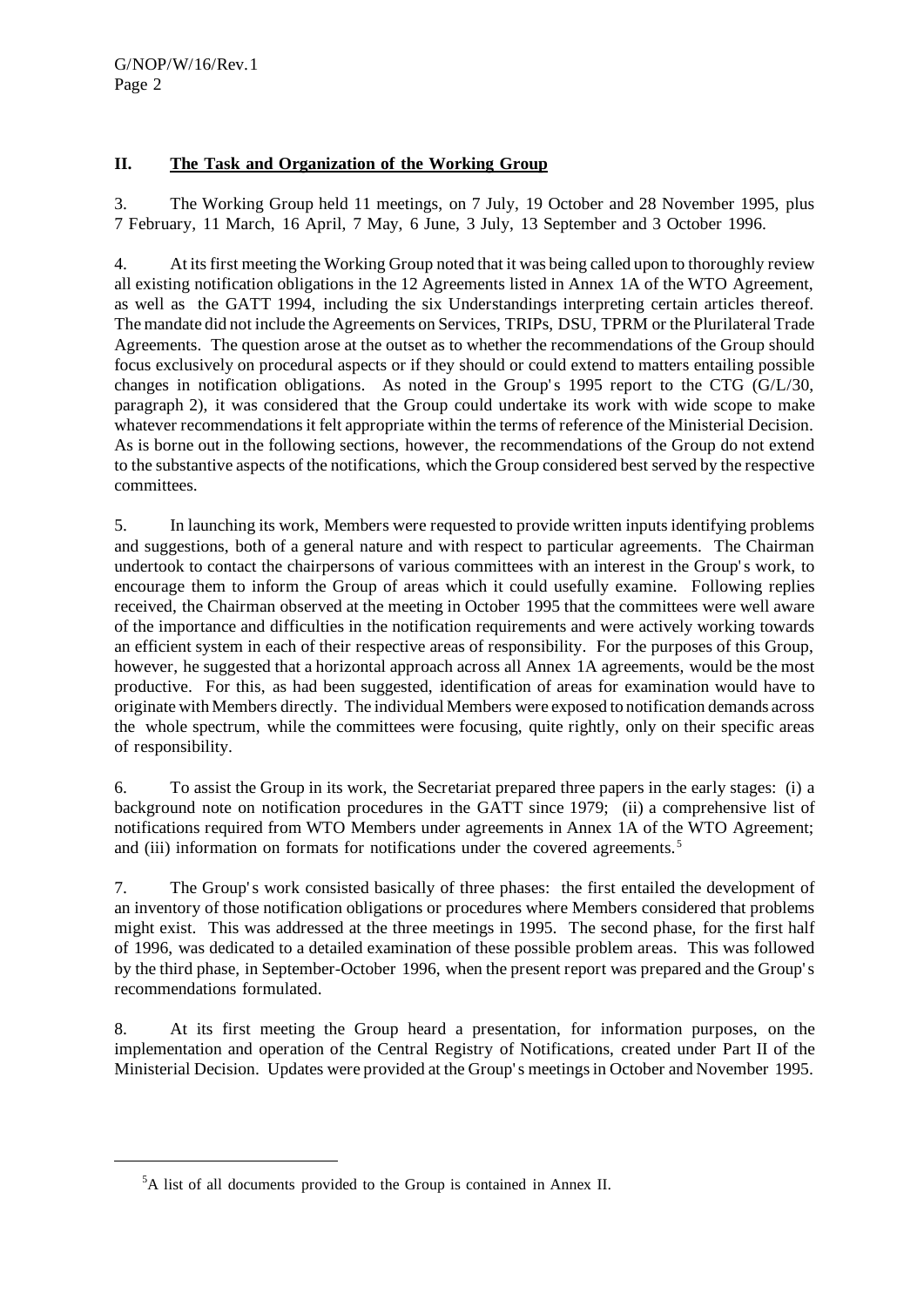### **III. Overall Observations**

9. While the details of the specific work conducted by the Group, along with its observations and recommendations, are set out in Sections A to F below, the Group considered that the following overall observations should be brought to the attention of the CTG.

10. At the outset of the Group's work, delegations emphasized that a credible notification process was essential for the effective operation of the WTO. Difficulties experienced in the past with respect to notification requirements could be compounded in the future by the increased obligations on Members resulting from the Uruguay Round. Therefore, it was important that the Working Group address aspects of the notification and counter-notification process with a view to improving compliance with obligations, while also seeking to rationalize requirements and avoid duplication. Some stressed, however, that in its efforts towards such goals, the Group should not lose sight of the obligations and objectives in the various agreements and the specific information required for the proper functioning of individual committees. Furthermore, the overall contribution of the notification process to improved transparency and effective surveillance of trade policies and practices should not be compromised.

11. A number of delegations were concerned that it would be difficult to conduct a comprehensive examination of the notification situation at a point in time when Members had only limited experience in the operation of the notification system under the WTO. It was noted that since the entry into force of the WTO on 1 January 1995, little practical experience had been gained in both the preparation of notifications and their examination in the relevant Committees. In some respects, therefore, the work of the Group was seen as being premature, lacking a broad overview of the real difficulties Members would experience in carrying out their notification obligations. This situation would require that the Group examine the notification obligations and arrive at conclusions and recommendations for improvements more on the basis of theory than from practical experience. In these circumstances, it would be difficult to achieve the compromises needed to harmonize procedures in certain areas.

12. With respect to the relationship with other committees, it was also pointed out that this Group might have certain limitations in expertise when it came to examining the specific or technical details of the notification obligations in each of the agreements in question. On the other hand, the Group could provide input from its more detached and global perspective which individual committees might lack. The Group might, therefore, identify problems and make recommendations as to the approach or processes under which specific problems might be dealt with, leaving the actual work of redressing the specific problems, taking note of the recommended approach, to the relevant committees themselves. The view was generally shared that there was no overlap of jurisdiction between the Group and the committees, whose respective responsibilities and perspectives differed in nature.

13. The Group observed that there were three types of notification obligations and procedures in Annex 1A: (i) ad hoc notifications which are specifically required when certain actions are taken by a concerned Member; (ii) "one-time only" notifications, most of which are required to provide information on the situations existing at the entry into force of the WTO Agreement for a Member, or within a specified period calculated from that date; and (iii) the regular or periodic notification obligations (semi-annual, annual, biennial, triennial). Of the 175 notification obligations or procedure found in Annex 1A, twenty-six were deemed to be of the regular or periodic type. In light of the ongoing nature of these obligations and procedures, the Group focused particular attention in its work on these provisions.

14. In the Group's examination of the specific notification obligations and of the questionnaires and formats used to present the required information, the key topics were the potential for overlapping or duplication in the notification obligations and the possibilities for simplifying or standardizing the various questionnaires and formats. After much examination and discussion, the Group found that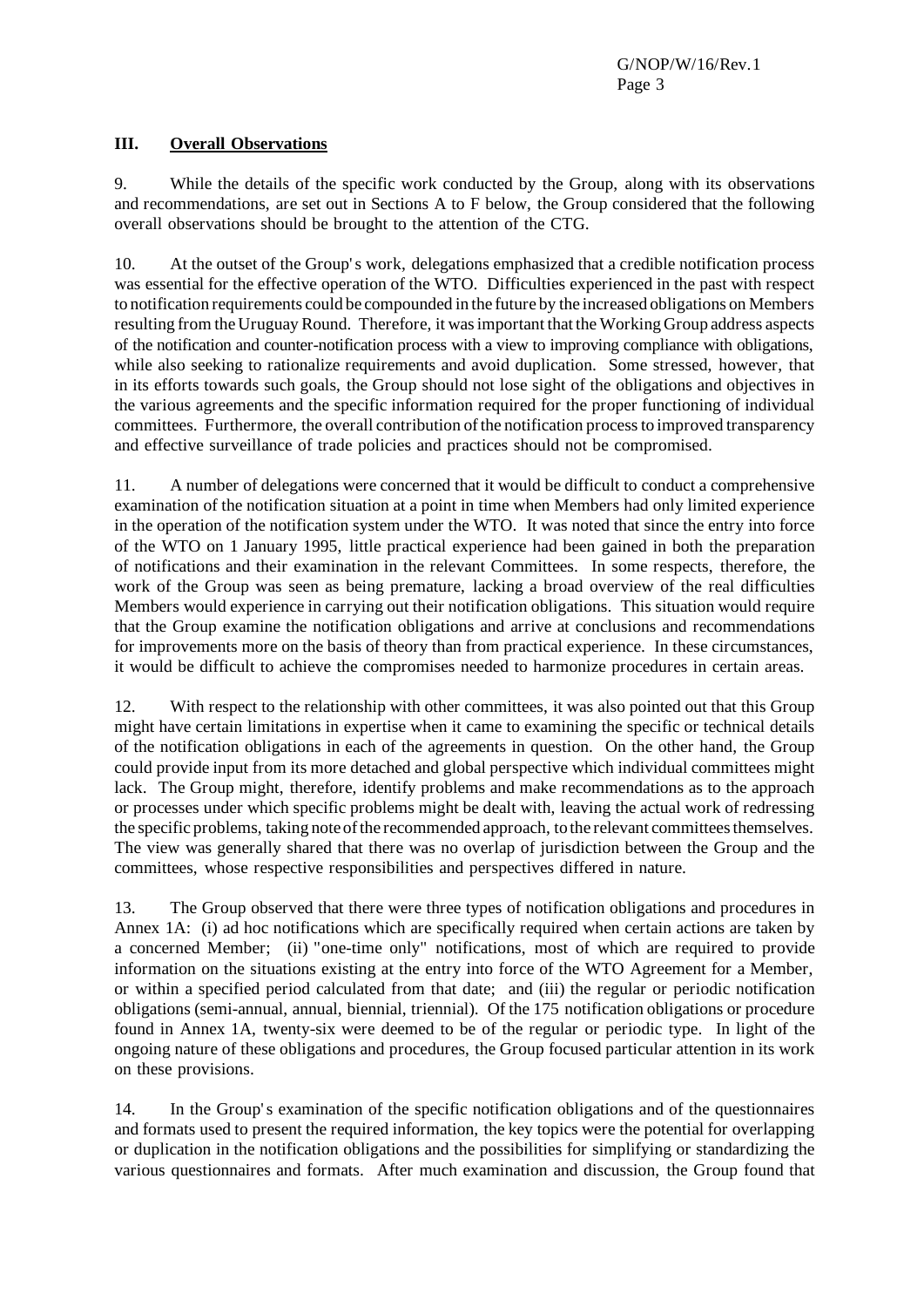duplication in the reporting requirements was not a widespread phenomenon. Indeed, only in the case of the Agreement on Agriculture and the Agreement on Subsidies and Countervailing Duties was there sufficient scope for elaborating a recommendation for change. In all other cases the duplication was either minor in its extent or related to one-time notifications which did not warrant change.

15. The Group also found that there was little scope, at this point in time, to improve the questionnaires and formats which had been developed, in many cases, very recently through negotiations in the Uruguay Round. Furthermore, the highly technical nature of the requirements in the agreements convinced many participants that changes should be initiated and developed within the respective committees where the greatest technical expertise and sensitivity resided. In this regard, the Group noted that such work was proceeding in many committees as they developed new or amended questionnaires and guidelines, and elaborated their individual reporting processes. It became clear that the committees were very active in this area rendering less critical the need for the Group to make recommendations.

16. Asthe Group expanded the scope of its discussions, particularly in the latter stages of its work, it became increasingly aware of the importance of two other topics - improvement in the rate of compliance with notification obligations and the need for assistance in this regard to some developing country Members. Increasingly it was recognized that much work needed to be done to improve compliance rates in all agreements, to ensure the efficient operation of the agreements, to ensure maximum transparency and to bring all Members fully into the functioning of the WTO system.

17. It was further recognized that the key to improved rates of compliance, at least with respect to certain developing country Members, was extensive and carefully focused technical assistance in a number of forms. A concerted effort from three sides was considered to provide the best means of providing this assistance: (i) intensive training to inform Members of their obligations; (ii) guidance in setting up systems in the domestic administration to channel the obligations and the responses; and (iii) a practical handbook to provide detailed information on the preparation of notifications.

# **IV. The Individual Areas of Examination**

18. In the first year, four broad areas were identified by the Group where problems might exist, namely: (a) duplication or overlapping in certain notification obligations; (b) the scope for simplification of data requirements and the standardization of formats; (c) the possibility to coordinate the timing aspects of the reporting processes (uniform periodicity); and (d) the need of some developing country Members for assistance in meeting their notification obligations;

19. As mentioned in the Chairman's informal updating report to the CTG on 19 March 1996<sup>6</sup>, discussion of a further issue, i.e. the question of improving Member's compliance with the notification obligations, was at that point in time in its early stages. Yet a further issue, i.e. the status of notification obligations established pursuant to Decisions of the GATT 1947 CONTRACTING PARTIES, was taken up as of April 1996.

20. The points raised in the Group's examination of these six areas, along with its conclusions, observations and, where considered appropriate, recommendations are set out in the following six sections.

 ${}^{6}$ The text of this report is re-printed as an Annex to document G/NOP/6.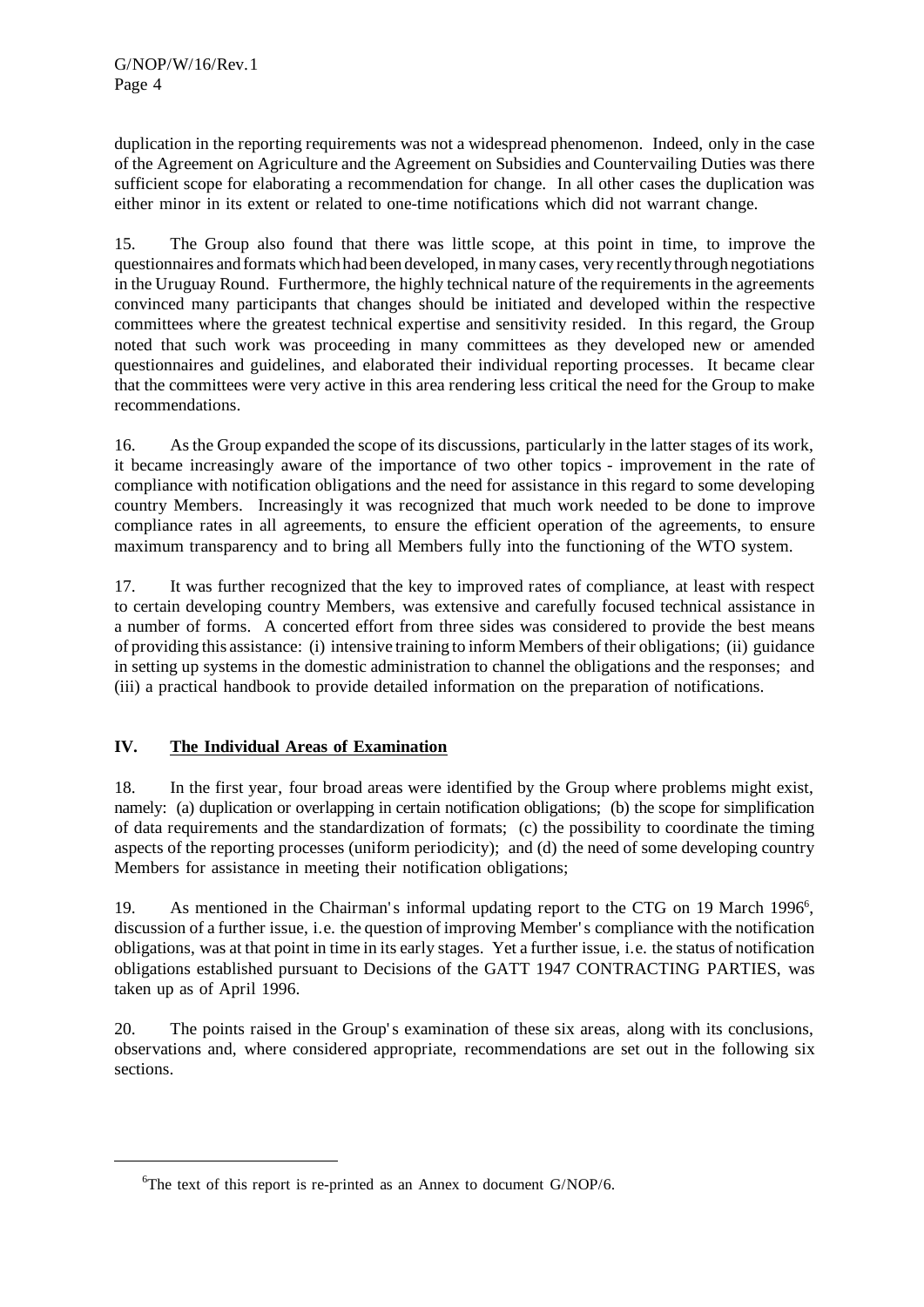## **Section A**: **Duplication or Overlapping in Certain Notification Obligations**

21. Participants identified four sets of agreements where some elements of duplication or overlapping might exist. These were: (i) Agreement on Trade-Related Investment Measures (TRIMs) and Agreement on Subsidies and Countervailing Measures; (ii) Agreement on Agriculture and Agreement on Import Licensing Procedures; (iii) Agreement on the Application of Sanitary and Phytosanitary Measures (SPS) and Agreement on Technical Barriers to Trade (TBT); and (iv) Agreement on Agriculture, Agreement on Subsidies and Countervailing Measures and Article XVI of GATT 1994.

## **(i) Agreement on Trade-Related Investment Measures (TRIMs) and Agreement on Subsidies and Countervailing Measures (Subsidies Agreement)**

22. As regards the possible duplication or overlapping in the TRIMs and Subsidies Agreements, it was noted that the Subsidies Agreement prohibited specific subsidies of a type which might have a parallel in the TRIMs Agreement, namely those subsidies which were contingent upon the use of domestic over imported goods (Article 3.1). These could not be granted or maintained under the Subsidies Agreement although special provisions in its Article 27.3 indicated that this prohibition need not be applied for five and eight years to LDCs and LLDCs respectively. In the TRIMs Agreement, the Annex pointed to certain measures that were inconsistent with the national treatment obligations in GATT Article III:4 and which might be of a similar nature to those covered by the Subsidies Agreement.

23. The Group noted, however, that the TRIMs notification in thisregard was a one-time obligation and was due within 90 days of the entry into force of the WTO followed by the elimination of any measures not in conformity with the Agreement within two years(five for LDCs and seven for LLDCs). At the time of the examination of this matter, the 90-day period had elapsed for such notification while for new Members the obligation would remain, but as a one-time only requirement.

24. **The Group concluded that while these TRIMs measures could be maintained by some Members for certain periods of time, they would have to be notified only on one occasion under this Agreement and although some element of duplication with the Subsidies Agreement was present, there would be little purpose in the Group taking steps to address non-recurring duplication. No further action by the Group was considered necessary.**

## **(ii) Agreement on Agriculture and Agreement on Import Licensing Procedures**

25. With respect to the potential for duplication between the Agreement on Agriculture and the Agreement on Import Licensing Procedures, it was noted that, pursuant to Article 7.3 of the latter Agreement, Members were required to complete the annual questionnaire and submit itto theCommittee on Import Licensing by 30 September each year. This questionnaire required Members to provide a description of their import licensing system, its purposes, coverage and procedures and all related conditions and documentation. Changes to a Member's system made in the interim were to be reported on an ad hoc basis. Under the Agreement on Agriculture it was possible for a Member to establish a licensing system as part of a tariff or other quota allocation programme. Full notification of any such quota administration system was required on a "one-off" basis in 1995 with any substantial changes in the system being notified ad hoc. The specific informational requirements for notifications under the Agreement on Agriculture were summarized in document G/AG/2.

26. This examination aroused discussion of the broader question whether agriculture tariff rate quota systems with import licensing procedures needed to be included in general notification obligations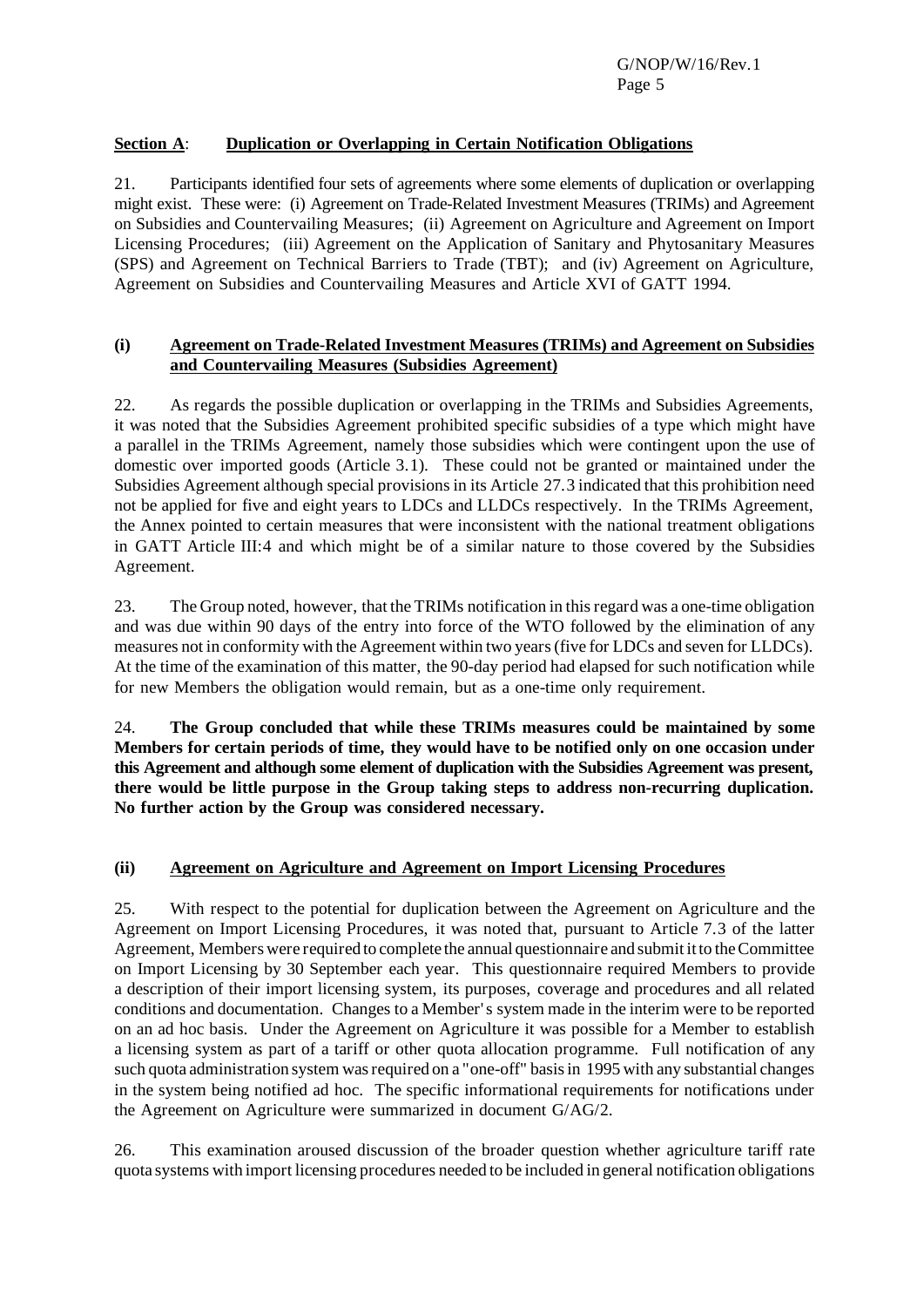of the Agreement on Import Licensing Procedures. One view was that since the import licensing questionnaire was all-inclusive, all licensing schemes,nomatter what theirsource, needed to be included in the notifications to that Committee. There were no provisions in either Agreement for an exclusion. Another view was that under tariff rate quotas, where the importer was free to make out-of-quota imports, the quota allocation was not a prior condition for imports and was not covered by the Agreement on Import Licensing Procedures. On this latter basis, there would be no overlapping between the two Agreements.

27. While bearing this in mind, some participants were of the view that the actual extent of overlap in the areas of Agriculture and Import Licensing was minimal. The view was also expressed that the overlap between the Agriculture and Import Licensing Agreements reflected a legal difference which could entail an interpretation of the notification obligations themselves. It was questioned if such matters were appropriate to this Group or rather should be left to the respective committees.

**28. In considering all of these points, the Group concluded that, in these particular circumstances, efforts to remove the possible duplication were not warranted. No further action by the Group was considered necessary.**

## **(iii) Agreement on the Application of Sanitary and Phytosanitary Measures (SPS) and Agreement on Technical Barriers to Trade (TBT)**

29. The Group noted that the TBT Agreement required notification of proposed new or changed technical standards or regulations, while the SPS Agreement required that Members notify proposed new or changed sanitary or phytosanitary regulations which could significantly affect trade. Provisions also exist in both for emergency actions to be subsequently notified. The Group also observed that the notification formats and the procedures agreed by both the TBT and the SPS Committees were very closely aligned in recognition of the fact that often the same officials were responsible for notifications under both agreements and the type of information requested was also similar. It was clear that there was the possibility of some overlap in that a single regulation might contain elements which were relevant to the SPS Agreement and other elements which were relevant under the TBT Agreement. However, both Committees had committed to coordinate closely in this respect and to work with the governments concerned to limit any duplications.

30. In fact, the potential for overlap between TBT and SPS notifications has long been recognized and in November 1995 a joint meeting of the two committees was held to examine notification problems (G/TBT/W/16 and G/SPS/W/33). To deal with instances where a notification contained elements relevant to both TBT and SPS, two suggestions were advanced: a Member could submit a single notification to the Secretariat to be circulated as both an SPS and TBT Committee document but clearly indicating the respective SPS and TBT elements of the proposed regulation, or Members could separate the subject matter into individual notifications for the SPS and TBT Committees each containing only the relevant information.

31. After examination of the possible duplication, the Group was of the view that the subject matters and operation of these two agreements were clearly intended to be kept separate. Article 1.5 of the TBT Agreement states that the provisions of that agreement do not apply to sanitary and phytosanitary measures as defined in Annex A of the SPS Agreement. Some participants also felt the problem was being resolved over time as Members became more familiar with the operation of the two Agreements, and the two Committees were aware of the problem and had been jointly working to resolve it.

32. **Accordingly, the Group concluded that the problems encountered in respect of these two Agreements were more in the nature of a possible confusion as to which Agreement should be**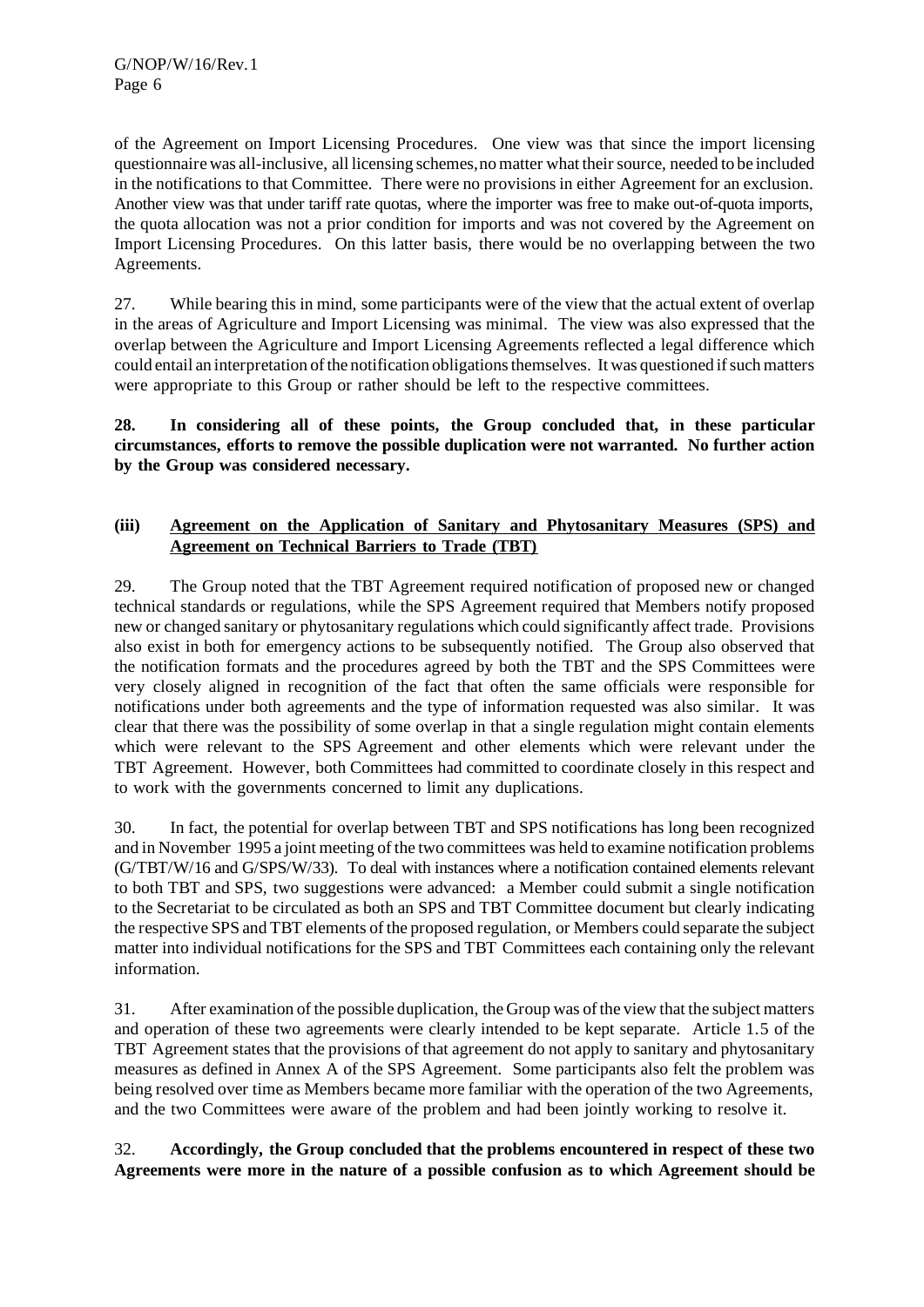**invoked in making the notification, that is, was the matter being notified a subject appropriate to the SPS or TBT Agreements? It was not considered to be a question of duplication, but a "mechanical"problem,withthe distinctionbetweenthe reportingprocesses ofthese two agreements being generally understood by Members**. **No further action by the Group was considered necessary.**

#### **(iv) Agreement on Agriculture and Agreement on Subsidies and Countervailing Measures (Subsidies Agreement)/Article XVI of GATT 1994**

33. From the outset, it was recognized that there were differences in the objectives of the notification procedures of these agreements. In the Agriculture Agreement, the objective of subsidy notification was to ensure compliance with the reform programme which was largely based on quantitative measurements while in the Subsidies Agreement and Article XVI of GATT 1994<sup>7</sup>, the notifications procedures had the objective of setting out legal, economic and other qualitative information related to the commitments themselves. It was considered that it might be possible to work towards a degree of unification in the notification formats, and perhaps a common format. It was stressed that care must be taken to ensure that efforts to arrive at a common format in this area would not have the effect of exempting certain products or subsidies from notification. One benefit of eliminating duplication would be to encourage broader fulfilment of these notification requirements by all Members.

34. Afterlengthy discussion of possible approachesto this question, New Zealand provided a paper (G/NOP/W/7) which set out three options on how to approach the question of duplication/overlapping in the notification of agricultural subsidies. The first option was that no change should be made to the present arrangements; rather, the Group could decide to review the arrangements at a specified date in the future when Members would have had the experience of a full cycle of notifications in their present format. The second option foresaw the development of a revised notification format for agricultural subsidies which would merge the two current sets of obligations, resulting in one single notification format meeting the requirements of all three Agreements. The third option would start with the Agriculture Agreement notification format and add to it the additional qualitative information required by the Subsidies Agreement notification format to respond to the needs of all three Agreements through one format.

35. In the ensuing discussions, some participants indicated a preference for the first option of making no change to the present formats at this time. They considered that it was too early to undertake a review of the notification process without the experience of a full cycle of Subsidies and Agriculture notifications; some Members had not yet submitted their Subsidies Agreement or Article XVI notifications and many Agriculture Agreement notifications were due only later in 1996. Some considered that the Group did not have enough basic information to make reliable judgements or recommendations in this matter. Others were of the view that the present notification requirements had not presented serious problems; that the agreements did not have extensive specific overlapping; and therefore, they did not warrant substantive changes.

36. Other participants, however, considered that options two and three presented a good basis for a substantive discussion in the Group. It was stressed that a single notification format for agricultural subsidies would simplify the administrative process by removing the double collection of information on the same programmes. There were a number of descriptive or information requirements in the Subsidies format which could be accommodated in the format adopted for the Agriculture Agreement, such as the titles of the programmes and information on their operation. It was considered worthwhile

<sup>7</sup>Notifications required by Article XVI:1 of GATT 1994 are currently subject to the questionnaire format developed by the Committee on Subsidies and Countervailing Measures (G/SCM/6).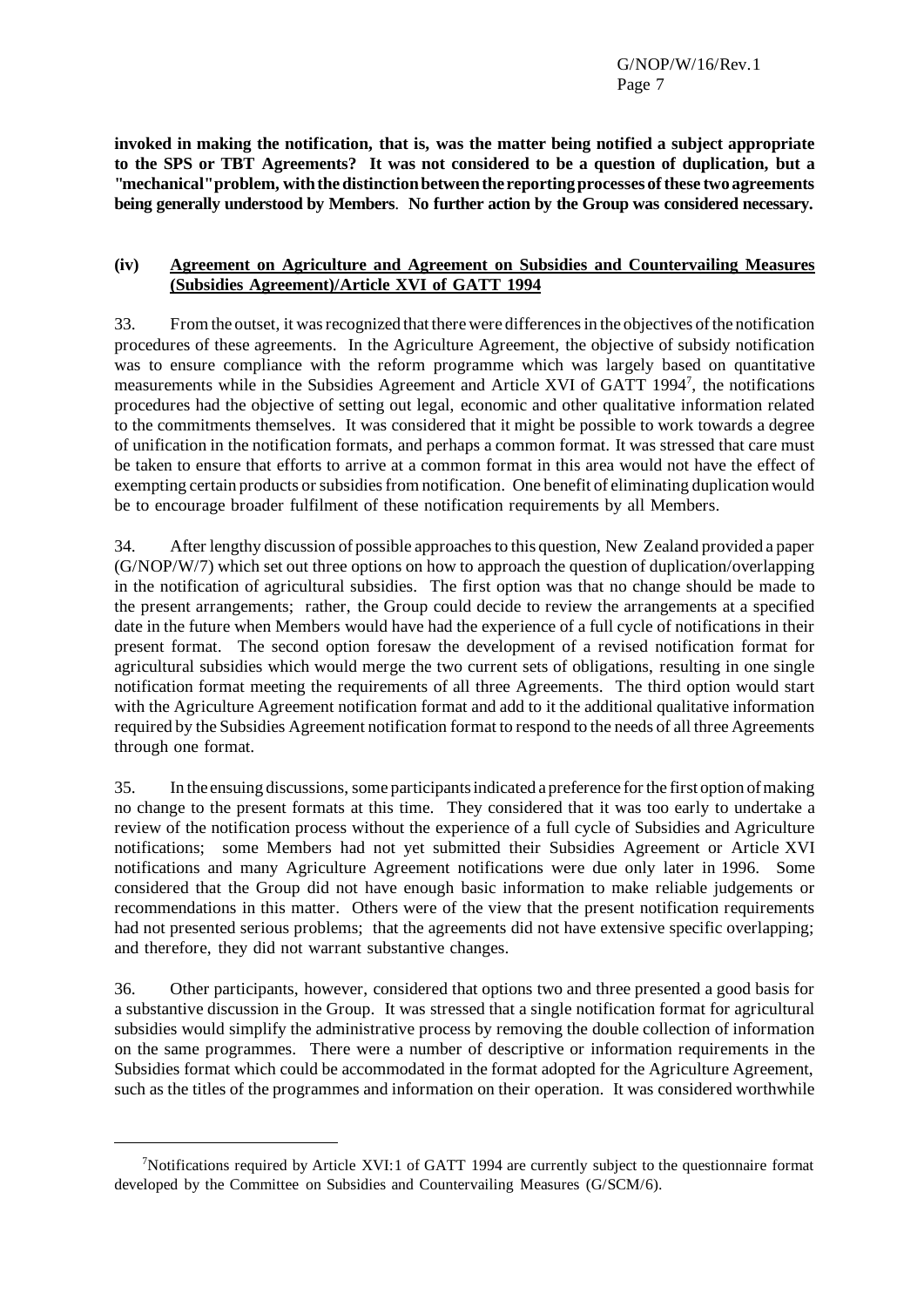to examine the possibility of adding these to the Agriculture format to arrive at a single notification while not changing the transparency of substantive obligations of the Agreements concerned. In addition, the United States suggested in a paper (G/NOP/W/8) that the Group consider the elimination of requirements to provide information on subsidy per unit and trade effects of agricultural subsidies, except where information is reasonably available for commodity-specific programmes.

37. To illustrate its suggestions, the United States provided a paper (G/NOP/W/10) which started with the existing notification requirements relating to domestic support and export subsidies under the Agreement on Agriculture and added a number of questions under the columns which required descriptions of policies. These questions were taken from the notification requirements under the Subsidies Agreement and Article XVI of GATT 1994. The objective was to combine the statistical features of the Agriculture Agreement notifications with the descriptive elements of the Subsidies requirements. This would provide a fuller explanation of subsidy policies in both a quantitative and contextual basis. The proposal would apply only to subsidies covered by the current agriculturalsubsidy notifications; other types of subsidies would remain subject to the notification procedures of the Subsidies Agreement and Article XVI of GATT 1994.

38. The European Community also introduced a paper (G/NOP/W/11) which went in the same direction as that of the United States starting with the Agriculture format and supplementing it with details from the Subsidies format. They considered that the duplication in these requirements could be avoided by creating a single format which would be applicable only to agricultural subsidies.

39. A number of participants, including Argentina (G/NOP/W/12), commented on these proposals. In particular, they stressed that the goal of any recommended modifications to the notification formats should be to meet all of the informational requirements of the Agreements concerned while removing the reporting duplication. However, simplification must not entail changes in the notification obligations themselves, nor impair the achievement of the objectives of the Agreements. They observed that the proposal of the United States, as supported by the European Community, would involve modifications to elements found in the Subsidies Agreement.

40. The question of timing under a unified format was also examined. It was stressed that the proposed revisions to the notification formats would not alter existing deadlines. Members would continue to be subject to the various deadlines for notifications in both the Agreement on Agriculture and the Subsidies Agreement, and those established by the Committees. Members could use the formats to notify measures to the Committee on Agriculture according to the intervals determined by that Committee in G/AG/2 (according to crop year, marketing year, etc.), and could submit the same notifications to the SCM Committee no later than 30 June of each year to satisfy the notification obligations and procedures of the Subsidies Agreement.

41. After extensive discussion, the Chairman undertook to prepare a text for the Group's consideration, drawing on these proposals and the points raised in the Group's discussions. His draft text (G/NOP/W/15) contained notification formats for measures that were subject to the notification obligations and procedures of both the Agreement on Agriculture, on the one hand, and the Agreement on Subsidies and Article XVI of the GATT 1994, on the other. Certain supporting tables adopted by the Committee on Agriculture (G/AG/2) were modified so that a Member could use the formats adopted by the Committee on Agriculture to satisfy the existing requirements in that Agreement (G/AG/2) as well as the elements set forth in Article 25.3 of the Subsidies Agreement, Article XVI of the GATT 1994 and the relevant portions of the formats adopted by the Committee on Subsidies and Countervailing Measures (G/SCM/6). No other revisions to these documents were proposed and nothing was deleted from the documents. The Chairman noted that the adoption of these revised documents would not suggest that the scope of review of the relevant Committees had been modified. Some of the information in the new formats would not be relevant under the provisions of all of the relevant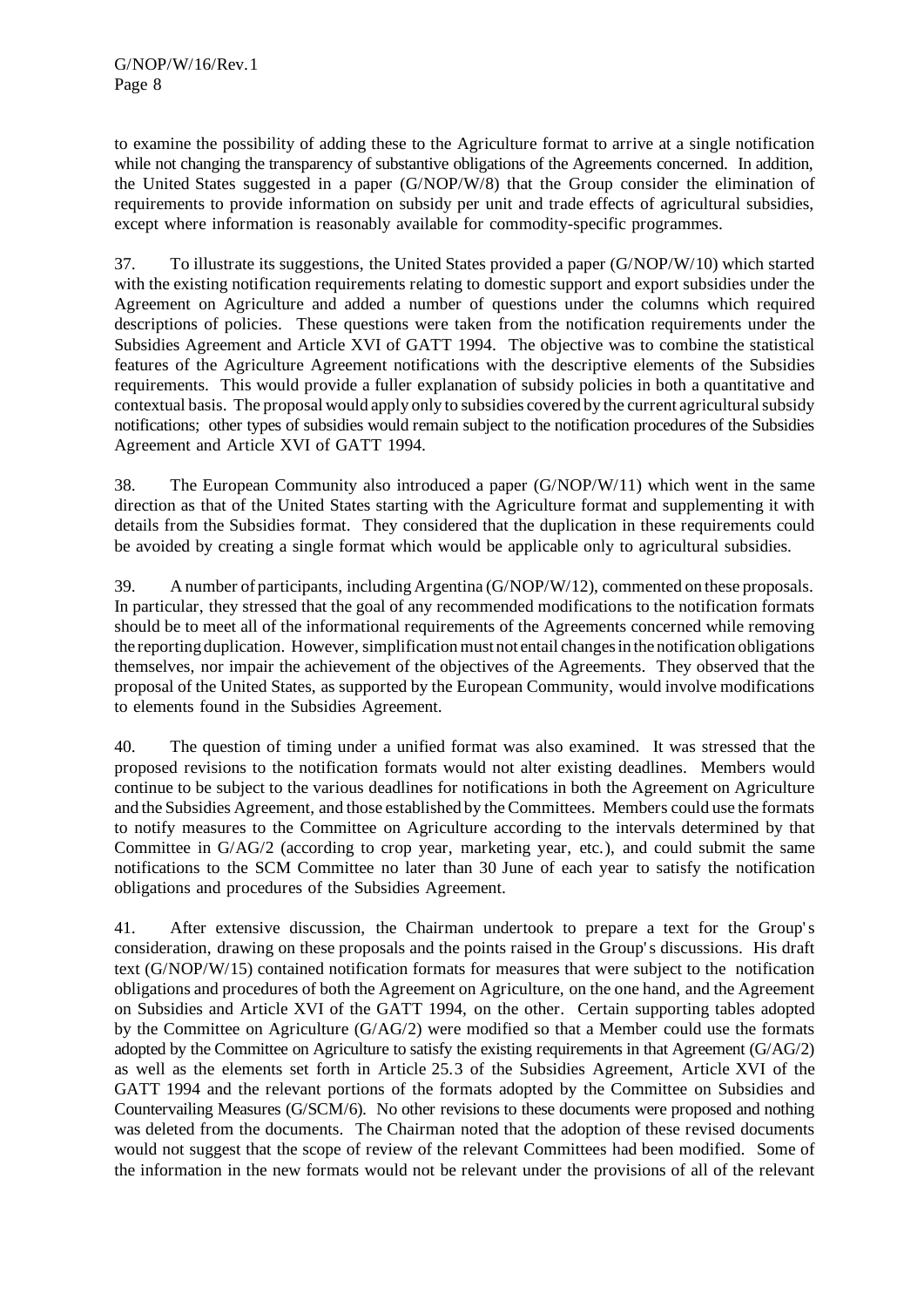agreements and it was clear that each Committee would be required to examine only the information falling within its mandate.

42. The Chairman's Text was presented at the July 1996 meeting and was examined in detail at the September meeting.

43. **The Working Group recommends that the CTG request the Committee on Agriculture to consider the modified notification formats contained in the draft revision to document G/AG/2, as set out in document G/NOP/W/15 and that the CTG request the Committee on Subsidies and Countervailing Measures to consider the modified notification formats contained in draft revision to document G/SCM/6, as set out in document G/NOP/W/15.**

## **Section B: The Scope for Simplification of Data Requirements and the Standardization of Formats**

44. The Group noted that questionnaires and formats had been developed both through the Uruguay Round negotiating process and through the work of some committees to facilitate the presentation of the information required to be notified. In this regard the questions raised in the initial consideration of thistopic were: (i) if any of these formats went beyond the obligations of the agreements concerned; (ii) if there were any further areas which would lend themselvesto standardized formats; and (iii) could formats be developed such that one submission could respond to the requirements of more than one agreement. To assist these discussions, the Secretariat prepared a list of all agreements for which notification formats had been developed (G/NOP/W/3).

45. There was concern in examining thistopic that changes to formats would require both technical expertise on the nature and goal of the agreement itself as well as a sensitivity to the negotiation background of the existing formats. Hence the suggestion was made that possible improvements under this topic should be the responsibility of the respective committees which possess the specific technical expertise. It wasstressed that, at a minimum, this Group should not propose to modify formats without the consideration and input of the concerned committees.

46. It became clear through several months of examination and reflection that it would not prove fruitful forthis Group to conduct a detailed examination of all the individual formats and questionnaires currently being used in the various committees. Accordingly, it was decided that the Chairman should send a note to the chairpersons of the committees in the "goods" area indicating that these issues had been discussed in the Working Group and would continue to be considered, but that it might be useful to have these questions examined in the relevant committees as well. Subsequently, a number of responses were received indicating that the committees were considering, as an ongoing responsibility, the various aspects of the questionnaires and formats, adapting existing ones as circumstances warranted and, in some cases, developing new ones.

47. To assist the Group in its efforts to maintain an awareness of the work which was being done in the various committees on this topic, the Secretariat assembled an overview of such discussions drawing upon committee meeting reports or minutes (G/NOP/W/13).

48. **In the absence of any firm proposals under this topic and recognizing that several committees were actively working to improve their own systems, the Group decided to take no further action.**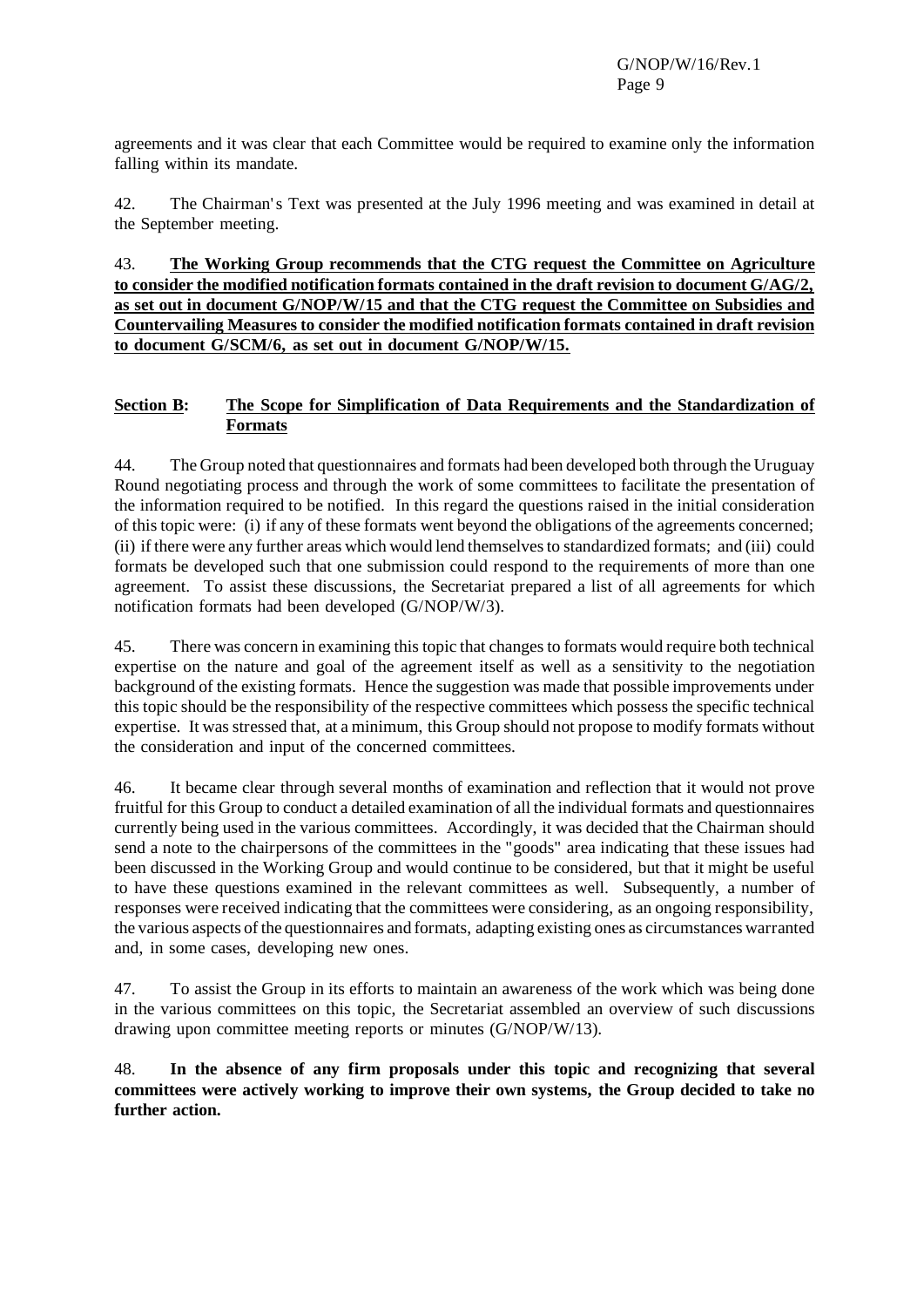## **Section C: Coordination of Timing Aspects of the Reporting Processes**

49. It wassuggested that the Group could usefully examine the scope forimprovementsin the timing aspects of the notification process as the overall burden of preparing, submitting and reviewing notifications might be eased if these obligations were not grouped at certain times but were staggered over the full year.

50. To assist the Group in this discussion, the Secretariat prepared a document (G/NOP/W/5) setting out the timing aspects of the notification requirements in the agreements in the "goods" area. It was found that there were 175 such notifications comprising 106 ad hoc requirements whereby a Member was obliged to submit a notification only if a specific action wastaken and 43 one-time only obligations, most of which related to the implementation of the agreements in 1995 or upon accession. There were also a further 26 regular or periodicrequirements(3 semi-annual, 17 annual, 3 biennial and 3 triennial).

51. The Group examined the regular notifications with specific reporting dates, and noted in particular that the dates set out in the agreements had particular relevance to the obligations of each particular agreement and to the needs of the respective committees. It was considered that this was not a question for separate examination but might be more appropriately included in the Group's examination of two othertopics, duplication/overlappingand simplification/standardization. Itwassuggested thatinmaking proposals on these two topics, consideration of the timing aspects should be built in to such proposals rather than their being dealt with as a stand-alone item.

## 52. **On this basis, the Group decided not to pursue the topic of timing as a separate matter.**

## **Section D: The Need of Some Developing Country Members for Assistance in Meeting their Notification Obligations**

53. Opening the consideration of this item, some developing country participants pointed out that in view of the ever-increasing workload, combined with limited resources in the small delegations, they had great difficulty in advising their governments on all aspects of the notifications required. Many developing countries had difficulty understanding the frequently complex and highly technical information demanded, and therefore faced a prohibitive task in providing complete responses to the notification requirements and formats. While they recognized that these notifications were part of their Membership obligations and they were prepared to respond to the maximum of their abilities, there were serious constraints to what they could achieve due to their limited resources. In this regard it was recognized that the WTO Technical Co-operation and Training Division was aware of the problem, had developed two workshops for delegations on this specific topic in 1995 and 1996 and would continue to provide assistance on notification obligations through their seminars and other programmes. More generally, the Group noted that the Committee on Trade and Development wasin the process of drawing up guidelines for the technical cooperation activities of the WTO as they relate to developing country Members.

54. As participants considered the specific needs of the developing, and particularly of the leastdeveloped country Members, a number of questions were raised including: whether some additional forms of special and differential treatment in respect of the obligations themselves should be considered or if greater technical assistance to meet the existing obligations would be the most appropriate. With respect to the former, it was suggested that simplified formats might be developed for the developing countries with more detailed information being provided to the committees only when requested. In some situations, prolonged time-frames might be considered.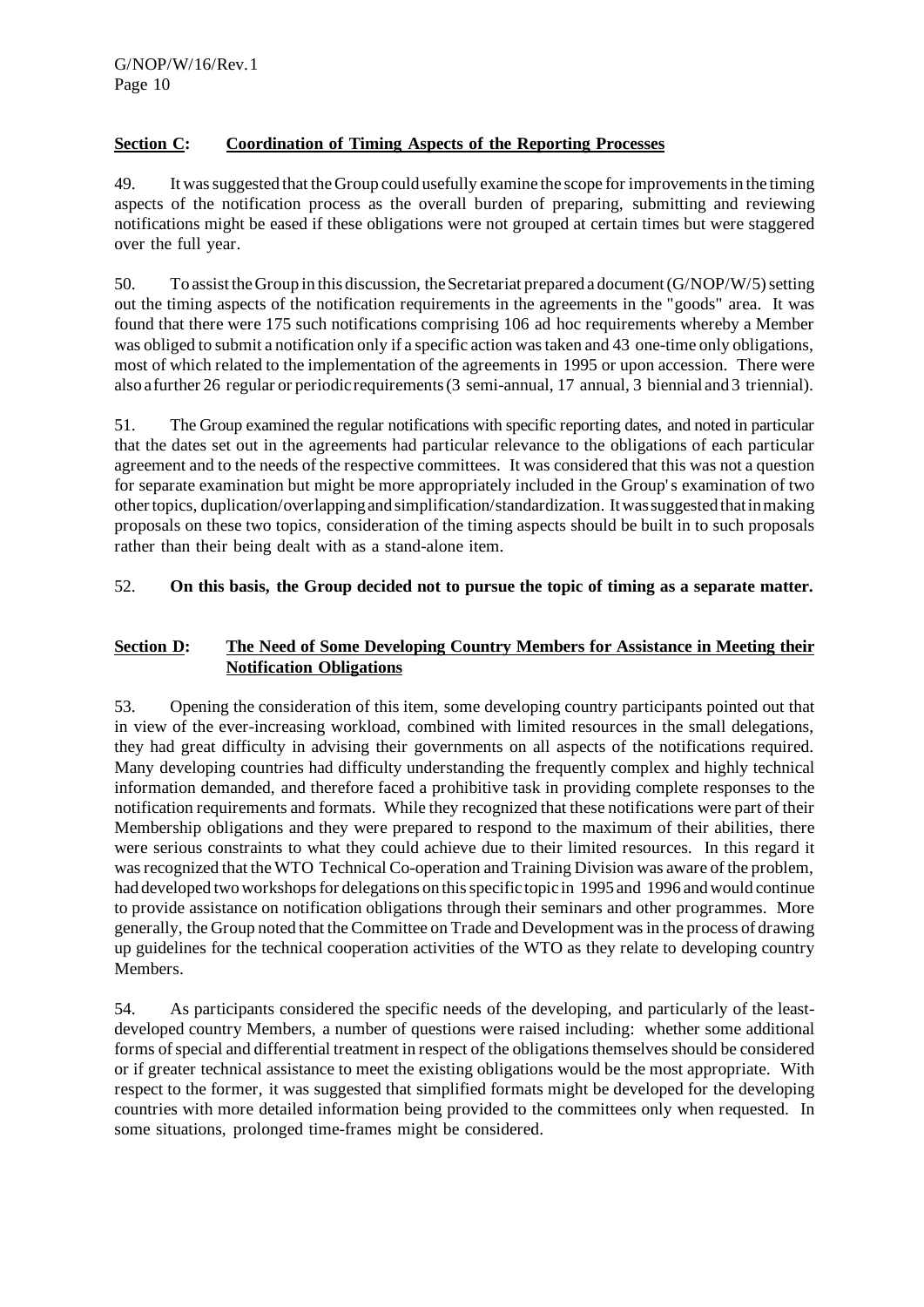55. Some participants did not favour such approaches, considering that the information in the agreed formats reflected the obligations which all Members had undertaken and were vital to the efficient operation of the agreements and to maintain full transparency. It was also noted thatseveral agreements alreadyincluded special considerationsfor developing orleast-developed countryMembers, particularly as regards time-frames for the application of substantive obligations.

56. Another idea was that explanatory commentaries should be prepared for each agreement on how to complete the questionnaires/formats. In this connection, the Group agreed that the technical cooperation programmes ofthe WTO were a sound vehicle for assisting developing countriesin meeting their notification obligations. Particular reference was made to the two notification workshops mentioned above, and to seminars which were being held on this topic in the regions. It was suggested that, to maximize the effectiveness of these programmes, they should not be "one-off" seminars but followed up and broadened.

57. A formal proposal made by Chile and Norway was that a practical handbook or manual should be developed setting out the notification obligations, questionnaires or formats, guiding the Members through the information required to complete the submissions. On the basis of this proposal, the Group expanded the concept further leading to the development of a five-part draft document which would contain (i) a description of the notification obligations in the agreement based on the presentations made by the Secretariat staff at the February 1996 workshop; (ii) a list of the specific notification obligations in the respective agreements drawn from document G/NOP/W/2/Rev.1; (iii) all documents issued by the committees containing questionnaires, formats and guidelines for each agreement; (iv) mock examples of fully completed notifications; and (v) the text of the relevant agreement. A separate, loose-leaf handbook would be prepared for each agreement on this basis. To assist the Group, a model of the handbook for two agreements was prepared by the Secretariat. It was further agreed that the handbook would include a disclaimer to make it very clear that it was not a legal interpretation of any agreement but was a practical tool of the WTO technical assistance programme. The handbook would be provided to the Chairmen of various committees for their information and input.

58. As the discussions proceeded and the handbook took shape, many delegations commented that such a handbook could prove so helpful that it should not be delayed several months until the formal conclusions of the Group's work programme, in particular since the WTO Secretariat could undertake such work anyway within its resources. Indeed, many delegations desiring to meet their notification obligations had already been seeking technical assistance in this area. The Group noted that no Member appeared to have difficulty with the concept of a practical handbook, and that there was in fact broad agreement on its structure and contents. The Group was also informed of work underway along similar lines in the Technical Co-operation and Training Division in response to requests from Members.

59. **The Group recognized (a) the considerable information made available through the notification seminars which had been arranged by the Secretariat and encouraged their continuation on a regular basis; and (b) the benefit a practical handbook would provide to many Members and supported the initiatives to prepare and circulate it as soon as possible. It was noted that these activities were being carried out by the Technical Cooperation and Training Division as part of that Division's regular work programme. The handbook would be updated, as necessary, by that Division.**

60. The Group was subsequently informed that the first portion of the handbook containing information on four agreements (Rules of Origin, Textiles, SPS and TBT) had been circulated to all Members; the second portion containing information on six further agreements was being translated and would be circulated as soon as possible; and information on the remaining agreements was under preparation.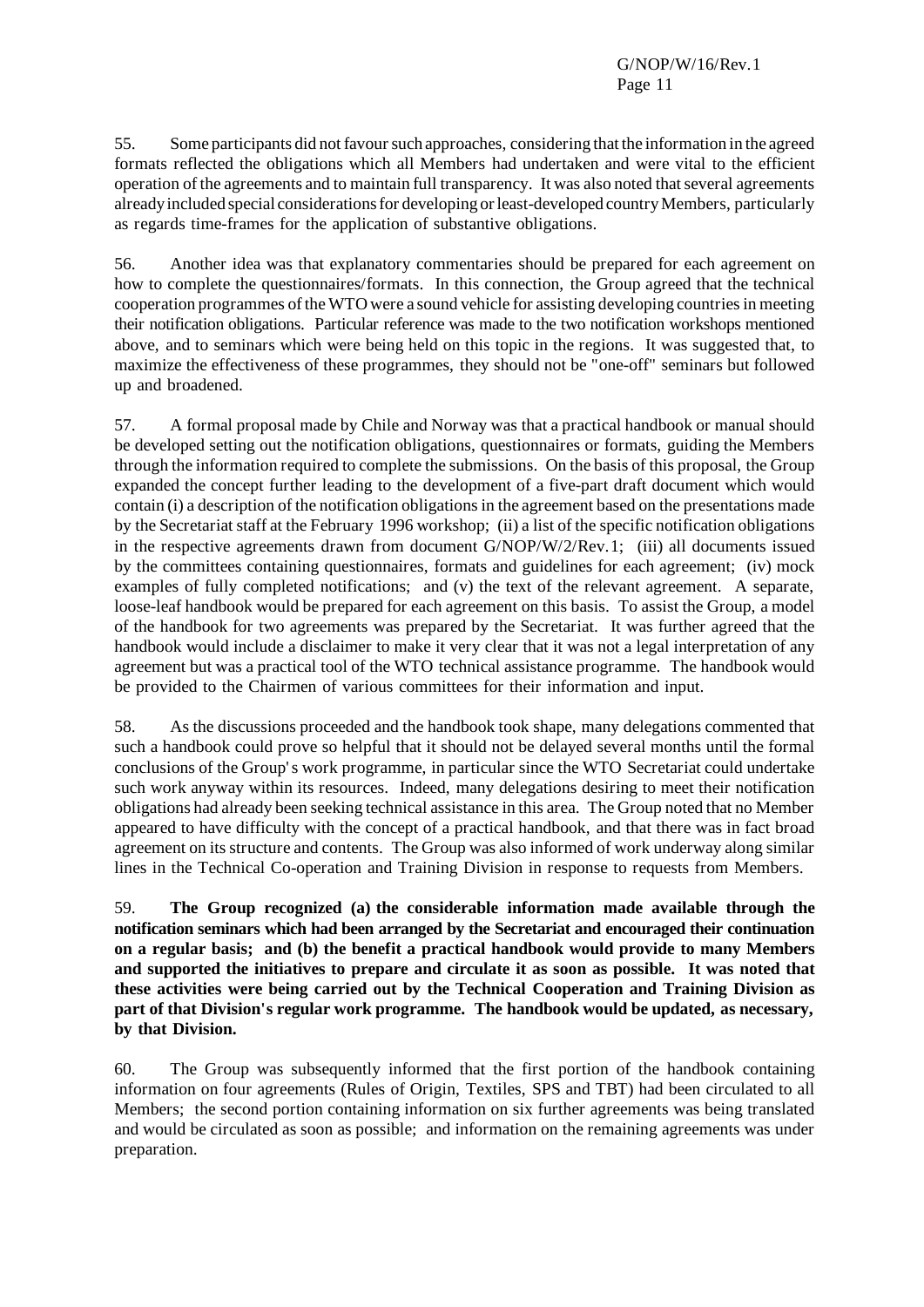61. One suggestion advanced was that industrialized countries could provide direct assistance to developing countries by exchange of visits of technical experts to discuss with and assist developing country Members in the preparation of responses to notification obligations. After discussion on the possible modalities of such an exchange programme, it found little favour and was not pursued.

#### **Section E: The Status of Notification Obligations Established Pursuant to Decisions of the GATT 1947 CONTRACTING PARTIES**

62. The Group examined the list of notification obligations in document G/NOP/W/2/Rev.1, section II(b), which were created by Decisions of the GATT 1947 CONTRACTING PARTIES. It was suggested that some of these CONTRACTING PARTIES Decisions might be redundant or obsolete in the current situation. Those cited were: (a) Items 2, 3 and 4 on pages 48 and 49 of G/NOP/W/2/Rev.1 on CPs Decisions relating to Quantitative Restrictions and Non-tariff Measures which appear to be superseded by the CTG Decisions of 1 December 1995 (G/L/59 and G/L/60); (b) Item 6, also on page 49, on Import Licensing Procedures which appears to be superseded by the WTO Agreement on Import Licensing Procedures plus the new Questionnaire (G/LIC/3); (c) Item 8 on page 50 on Marks of Origin (GATT Article IX) for which, according to the notesin the 1995 edition of the GATT Analytical Index, there have been no submissions since 1961; and (d) Item 12 on Liquidation of Strategic Stocks which dates back to a CPs Decision in 1995.

63. The questions posed under this topic were (i) are these obligations now redundant or obsolete; (ii) are there are others; (iii) if they are redundant or obsolete how should they be addressed; and (iv) what legal process should be followed.

64. The Group was of the view that the CP Decisions in point (a) above may have been superseded by the procedures adopted after the entry into force of the WTO Agreement and considered that they should be examined in greater detail. The Group decided that the CPs Decision in point (b) above was clearly superseded by the procedures adopted after the entry into force of the WTO Agreement and the earlier Decision could now be proposed for deletion. The CPs Decisions in points (c) and (d) above were possibly obsolete but the need to continue to maintain these notification obligations would have to be examined in greater detail.

65. **Accordingly, the Working Group recommends that the CTG request the General Council to take the necessary steps to eliminate the notification obligations in the Decisions of the GATT 1947 CONTRACTING PARTIES relating to import licensing procedures (L/3756 and SR/28/6). The Group further recommends that the CTG refer the Decisions of the GATT 1947 CONTRACTING PARTIES relating to quantitative restrictions and non-tariff measures (BISD 32S/92-93 and BISD 31S/227-228), Marks of Origin (BISD 7S/30-33) and Liquidation of Strategic Stocks (BISD 3S/51) to the appropriate bodies for further consideration.**

## **Section F: Improving Members' Compliance with Notification Obligations**

66. The goal of improving the compliance with the notification obligations and procedures under Annex 117 was recognized as a key responsibility of all Members to maximize transparency of trade policies and measures. Accordingly, the Group considered that the question of compliance deserved very careful examination as it touched upon the very functioning of the WTO system. To consolidate the gains of the Round, each and every agreement must be fully and faithfully implemented. That requires very detailed monitoring by the responsible committees and councils which, in turn, could only be achieved if there is sufficient transparency - which means compliance with the notification obligations.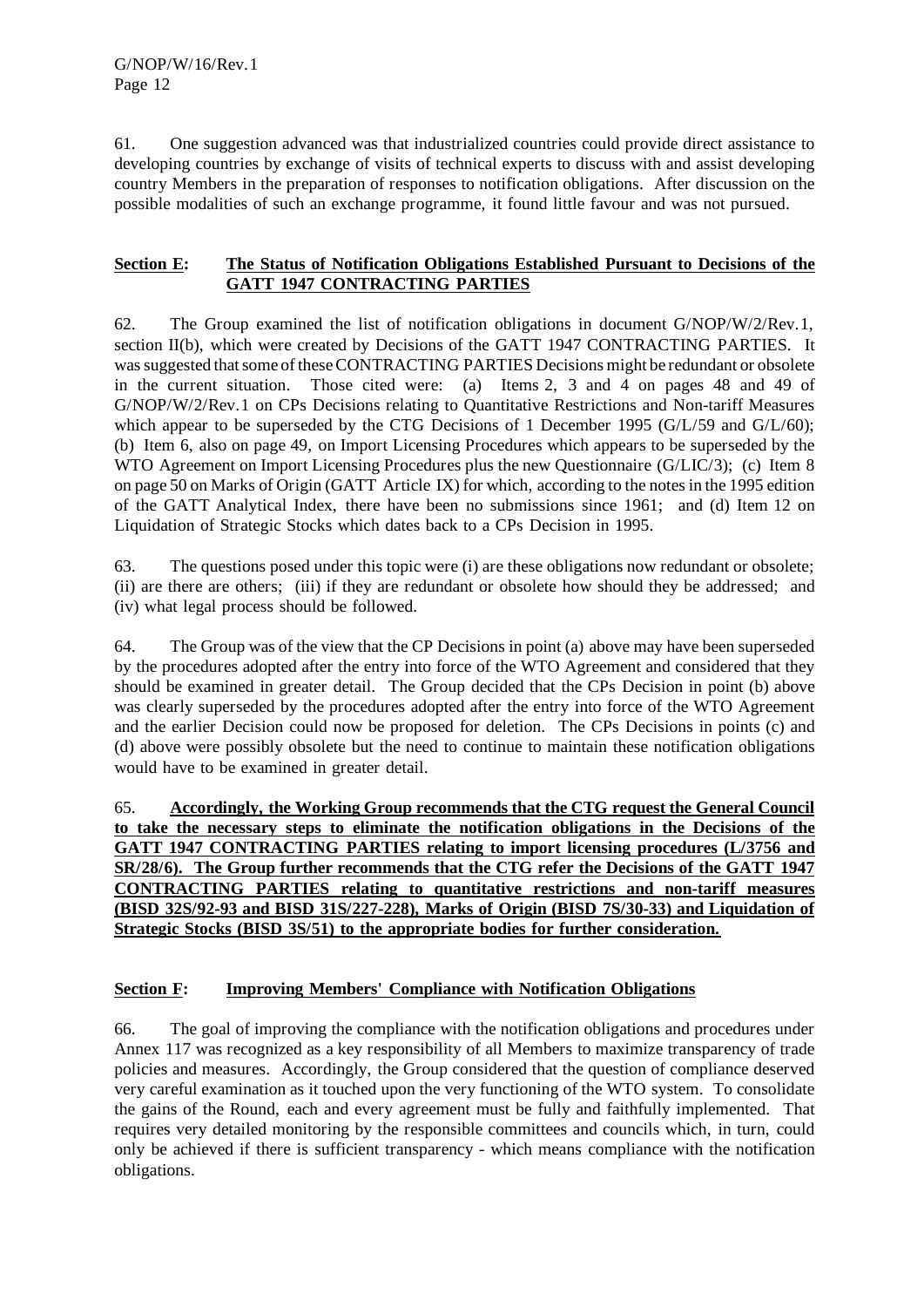67. To assist the Group in examining this item, the Secretariat prepared two papers - G/NOP/W/9 which set out general information on the volume of notifications received up to mid-February 1996 with some analysis of the degree of compliance, and G/NOP/W/14 which listed the periodic and one-time obligations and the notification situation in this regard of each individual WTO Member.

68. The examination of the situation in compliance as reported in document G/NOP/W/9 involved the examination of over 1500 notifications received in the first fourteen months of the WTO. It revealed that over 40 per cent of all notifications were of technical regulations under the TBT and SPS Agreements. The nextlargest quantities of notifications were in the areas ofsubsidies(10 per cent), textiles (9 per cent), anti-dumping (8 per cent), safeguards and rules of origin (6 per cent each). What was also important, over 80 per cent of the notifications received were either ad hoc (required only when a specific action was taken) or one-time only (usually in relation to entry into force of the agreements). Therefore, only about 18 per cent of all notifications received were regular or periodic. The exact rates of compliance with the one-time and periodic notification obligations were sometimes difficult to calculate as not all Members were obligated to provide all notifications at that time; nevertheless, it was clear that compliance rates varied greatly and few exceeded 50 per cent.

69. Among the questions raised in the discussions of this topic: (i) was there a link between the volume of notifications to be made by Members and the degree of compliance; (ii) did the complexity of the questionnaires/formats reflect on compliance rates; (iii) could the timing of notifications affect compliance; and (iv) could specific obligations that attract a low or for that matter a high compliance rate be identified? Although there were no clear replies to these questions, the discussion brought out several points.

70. A number of opinions were advanced as to why compliance rates were low. One was that the WTO Agreements had been in place for just over one year and the demands at the outset were considerable. Notifications of measures in place upon entry into force of the WTO Agreements and of laws and regulations, etc. added to the initial burden. New systems had to be developed in capitals to handle the greater demands and these would require some time to get "up to speed". It was also noted that many administrations had limited resources to coordinate the substantial demands both in the WTO and in the capitals. A number of Members had no mission in Geneva, which further complicated their task. The Group considered that compliance frequently suffered because of a lack of awarenessin some capitals, particularly in theministriesmore removed fromthe offices which usually dealt with WTO matters. This would hinder comprehension of the requirements and delay or even prevent the submission of information.

71. The Group considered that the information contained in G/NOP/W/14 on all periodic and one-time notifications requirements and the responses to these obligations by all WTO Members provided a comprehensive overview of Members' participation and thereby improved the transparency of the system and assisted Members in seeing their own individual situation at a glance. A number of participants commented that this full listing had been found helpful in the capitals and would provide a positive impetus to the task of improving compliance. This document has been updated to the end of August 1996 and is included in this report as Annex III.

### **72. The Group recommends that a comprehensive listing of notification obligations and the compliance therewith by all WTO Members be maintained on an ongoing basis and be circulated semi-annually to all Members. In addition, the CTG might consider an updating of the listing of notifications received, as set out in Annex III to this report, prior to the Singapore Ministerial Meeting.**

73. A number of suggestions were made on how compliance rates could be improved. One was that there could be a central entity or office in each Member responsible for coordinating that Member's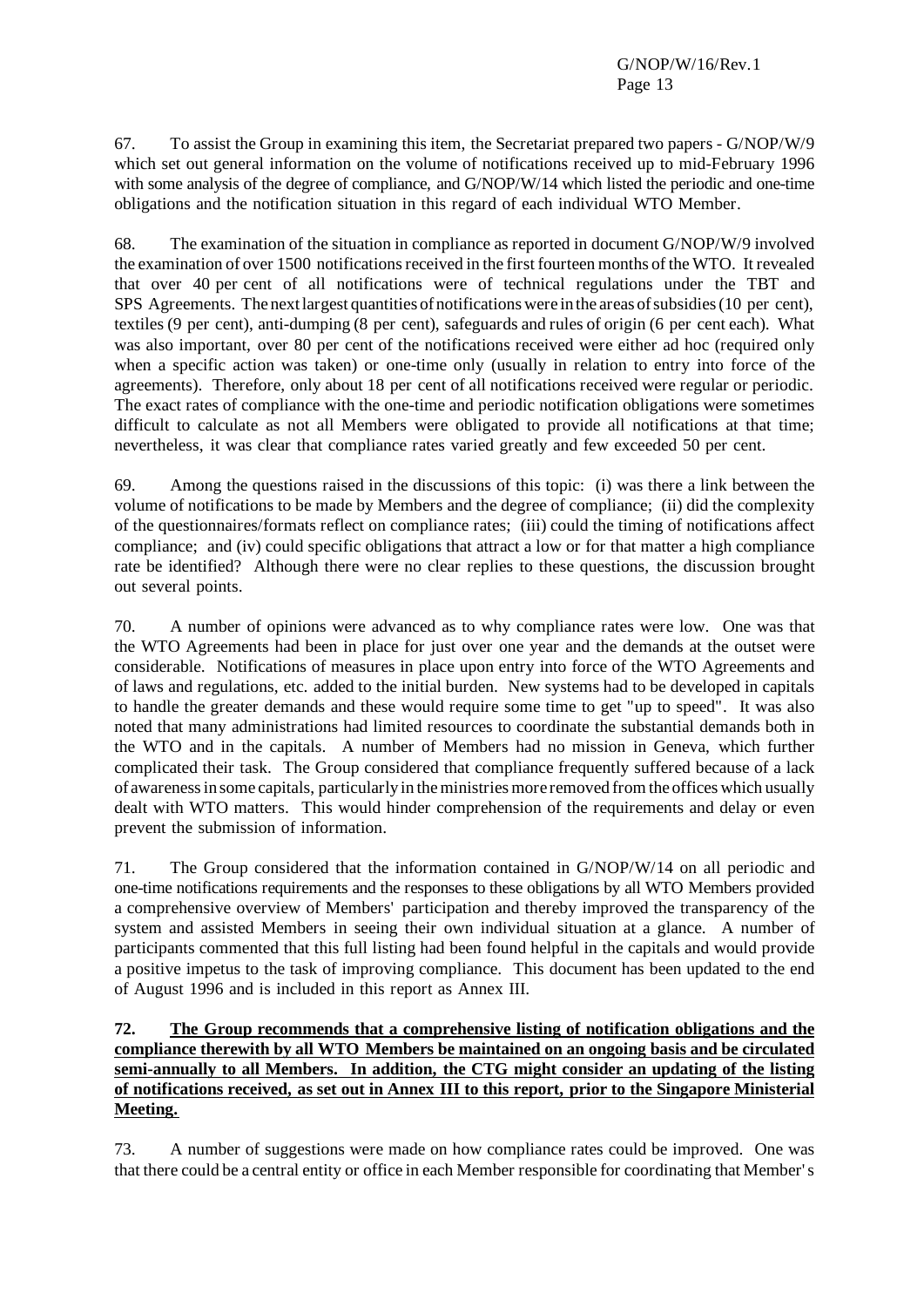notification submissions in all areas. The Group fully accepted that some form of coordination in the capitals to improve the flow of information both to and from Geneva and among the various ministries would be an important assistance to the notification process. It was recognized that different Members would require different domestic structures and, indeed, some had already established such coordination offices.

## 74. **The Group recognized that benefits were possible both to the individual Members and to the WTO System from a central national coordination of notification submissions, and recommended this for consideration by individual Members.**

75. Another suggestion was that the CTG could develop guidelines to assist the committees in administering the notification system. These guidelines could include regular review of their notification questionnaires or formats, regular reminders to be made prior to each meeting on the notification situation in each Member, and the regular publication of the situation asregards compliance with the notification obligations. In this regard, the Group observed that the more active committees were in this area and the more persistent in requesting notifications, the higher were their rates of compliance.

## 76. **The Group, therefore, recommends that the CTG consider the preparation of general guidelines for the bodies under its purview, providing for the regular review of questionnaires and formats and of the situation as regards compliance with notification obligations.**

77. The Group also touched on the possibilities for using electronic means for transmitting information. Although this concept was not elaborated, it was clear that many Members could see merit in having the possibility to submit notifications electronically and to have accessto the notification of others through such means.

78. The Group examined a proposal that a special programme of assistance to developing country Members, and particularly the least-developed, should be considered. This would provide for more intensive assistance, possibly with the participation of other organizations, focusing on the development of the systems and structures required to respond to the notification obligations. Such a programme might involve, for example, missions of an appropriate duration which would require a pool of knowledgeable people prepared to spend sufficient time in the recipient Member countries to achieve the goals. It was also noted that this proposal envisaged a new programme, beyond those already operating under the WTO's technical cooperation programme, and would, therefore, require consideration not only of the content and coverage of such assistance, but also the financial and human resources aspects. In view of the time constraints, the Group was not able to elaborate this proposal further, but considered it to be of importance and that it should form part of the recommendations to the CTG.

## 79. **Accordingly, the Group recommends that active consideration be given in the appropriate WTO bodies to the development of a special programme of assistance to developing country Members and particularly to the least-developed country Members providing more intensive technical assistance, possibly with the participation of other organizations, focusing on the development of systems and structures required to respond to notification obligations.**

80. The Group also considered a suggestion concerning the semi-annual reminders issued by the Central Registry of Notifications pursuant to Part II of the Marrakesh Decision on Notification Procedures. While this topic was outside the purview of the Working Group, in view of the proximity of the subject matter to the topics under discussion - improving Members' compliance - the Group offered the **observation that the reminders issued by the CRN would be of greater assistance to Members if they provided basic descriptions of the information being sought**. This could take the form of brief descriptions of the notification obligations being referred to, reference to the related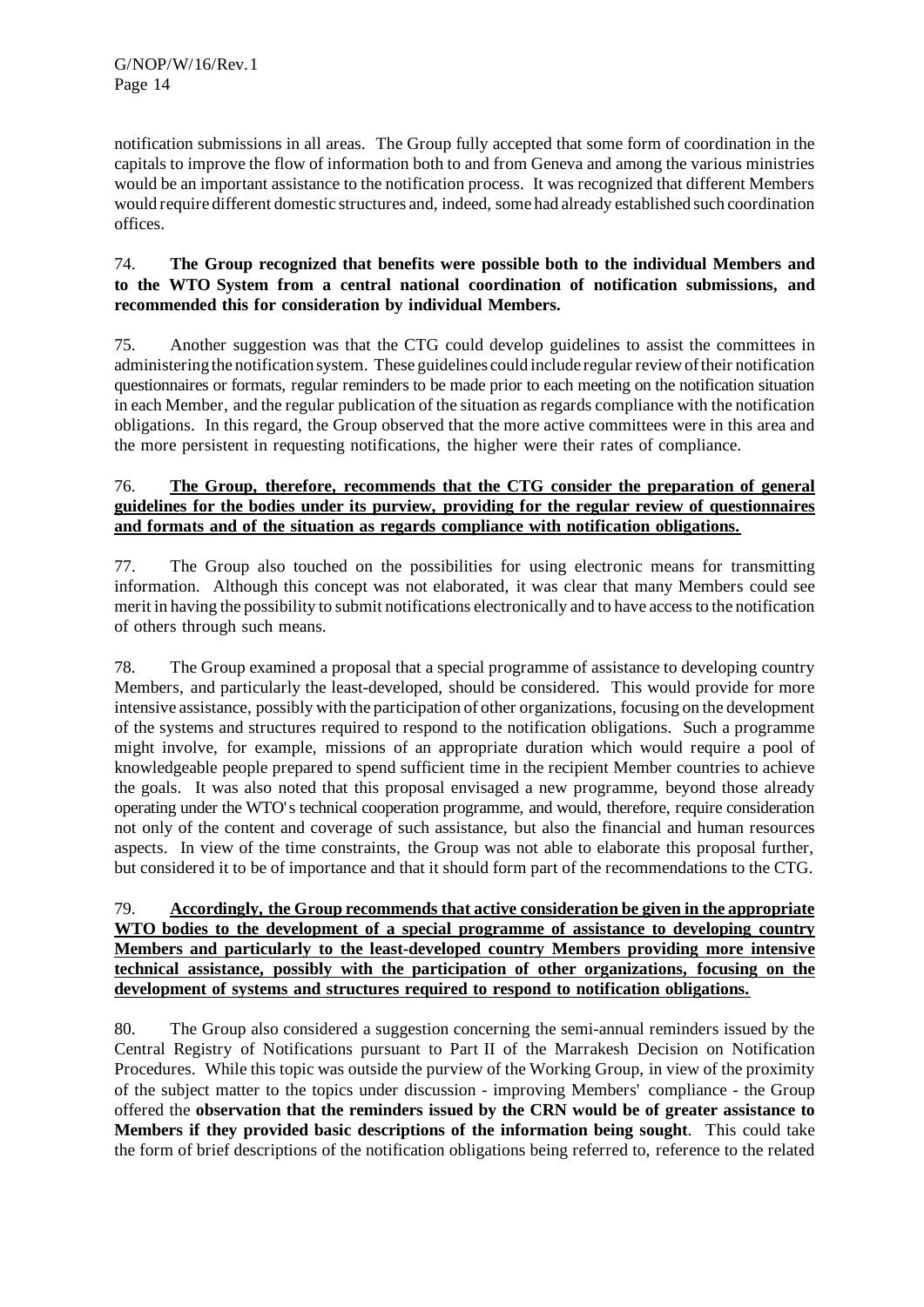provisions in the notification handbook, an indication if a "nil" report was required in cases where the Member did not maintain the measure in question, and similar information of a pedagogic nature.

## **Future Work in this Area**

81. The Group, bearing in mind the observations made in paragraphs 11 and 12 of this report, was of the opinion that the detailed, technical review of notification obligations and procedures in each individual agreement should be an ongoing responsibility of the committees overseeing the functioning of the respective agreements. However, the Group also saw benefit in conducting periodic reviews of the operation of the entire notification process from a more detached and global perspective under a mandate along the lines of the present Working Group. It was considered that this could be achieved: (a) through the extension of the mandate of the current Working Group; (b) through the establishment by the CTG of a new working group, at an appropriate time, to address Annex 1A agreements; or (c) through the establishment, at an appropriate time, of a new working group underthe GeneralCouncil to address notification obligations in Annexes 1A, B and C. Such work could be undertaken with a view to developing recommendations for a future Ministerial Conference.

82. **Accordingly, the Group recommends to the CTG that the General Council considers the establishment, at an appropriate time, of a body with a mandate to review the notification obligations and procedures throughout the WTO Agreement. Alternatively, the CTG might consider the establishment of a body or extend/modify the mandate ofthe current Working Group, to conduct, at an appropriate time, a further comprehensive review of the notification obligations and procedures in the agreements in Annex 1A of the WTO Agreement. It was suggested that future work also encompass matters relating to the Central Registry of Notifications, electronic transmission of notifications and further work on the notifications handbook.**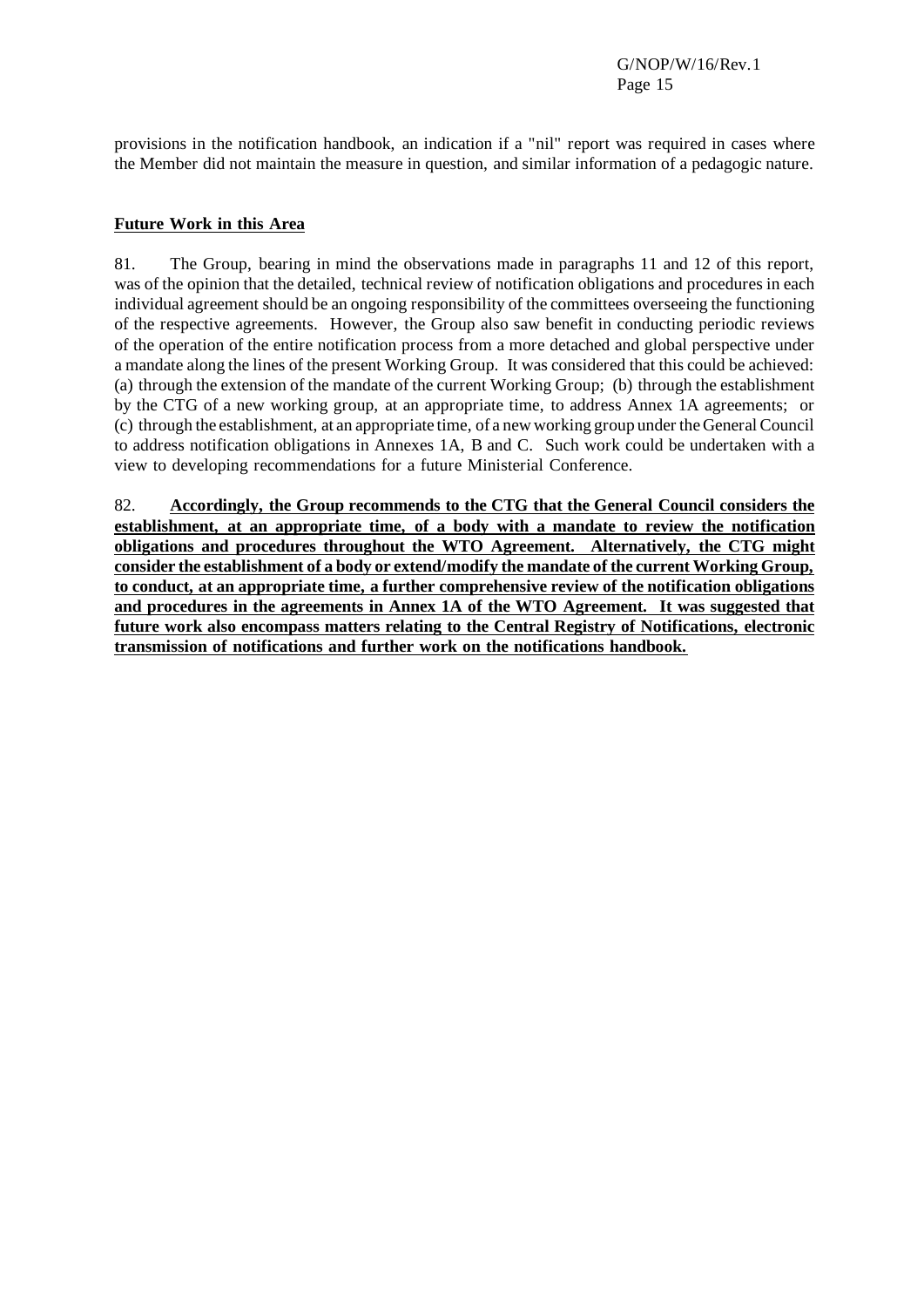#### **ANNEX 1**

#### **DECISION ON NOTIFICATION PROCEDURES**

#### *Ministers,*

*Decide* to recommend adoption by the Ministerial Conference of the decision on improvement and review of notification procedures set out below.

#### *Members,*

*Desiring* to improve the operation of notification procedures under the Agreement Establishing the World Trade Organization (hereinafter referred to as the "WTO Agreement"), and thereby to contribute to the transparency of Members' trade policies and to the effectiveness of surveillance arrangements established to that end;

*Recalling* obligations under the WTO Agreement to publish and notify, including obligations assumed under the terms of specific protocols of accession, waivers, and other agreements entered into by Members;

*Agree* as follows:

#### *I*. *General obligation to notify*

Members affirm their commitment to obligations under the Multilateral Trade Agreements and, where applicable, the Plurilateral Trade Agreements, regarding publication and notification.

Members recall their undertakings set out in the Understanding Regarding Notification, Consultation, Dispute Settlement and Surveillance adopted on 28 November 1979 (BISD 26S/210). With regard to their undertaking therein to notify, to the maximum extent possible, their adoption of trade measures affecting the operation of GATT 1994, such notification itself being without prejudice to views on the consistency of measures with or their relevance to rights and obligations under the Multilateral Trade Agreements and, where applicable, the Plurilateral Trade Agreements, Members agree to be guided, as appropriate, by the annexed list of measures. Members therefore agree that the introduction or modification of such measures is subject to the notification requirements of the 1979 Understanding.

#### *II*. *Central registry of notifications*

A central registry of notifications shall be established under the responsibility of the Secretariat. While Members will continue to follow existing notification procedures, the Secretariat shall ensure that the central registry records such elements of the information provided on the measure by the Member concerned as its purpose, its trade coverage, and the requirement under which it has been notified. The central registry shall cross-reference its records of notifications by Member and obligation.

The central registry shall inform each Member annually of the regular notification obligations to which that Member will be expected to respond in the course of the following year.

The central registry shall draw the attention of individual Members to regular notification requirements which remain unfulfilled.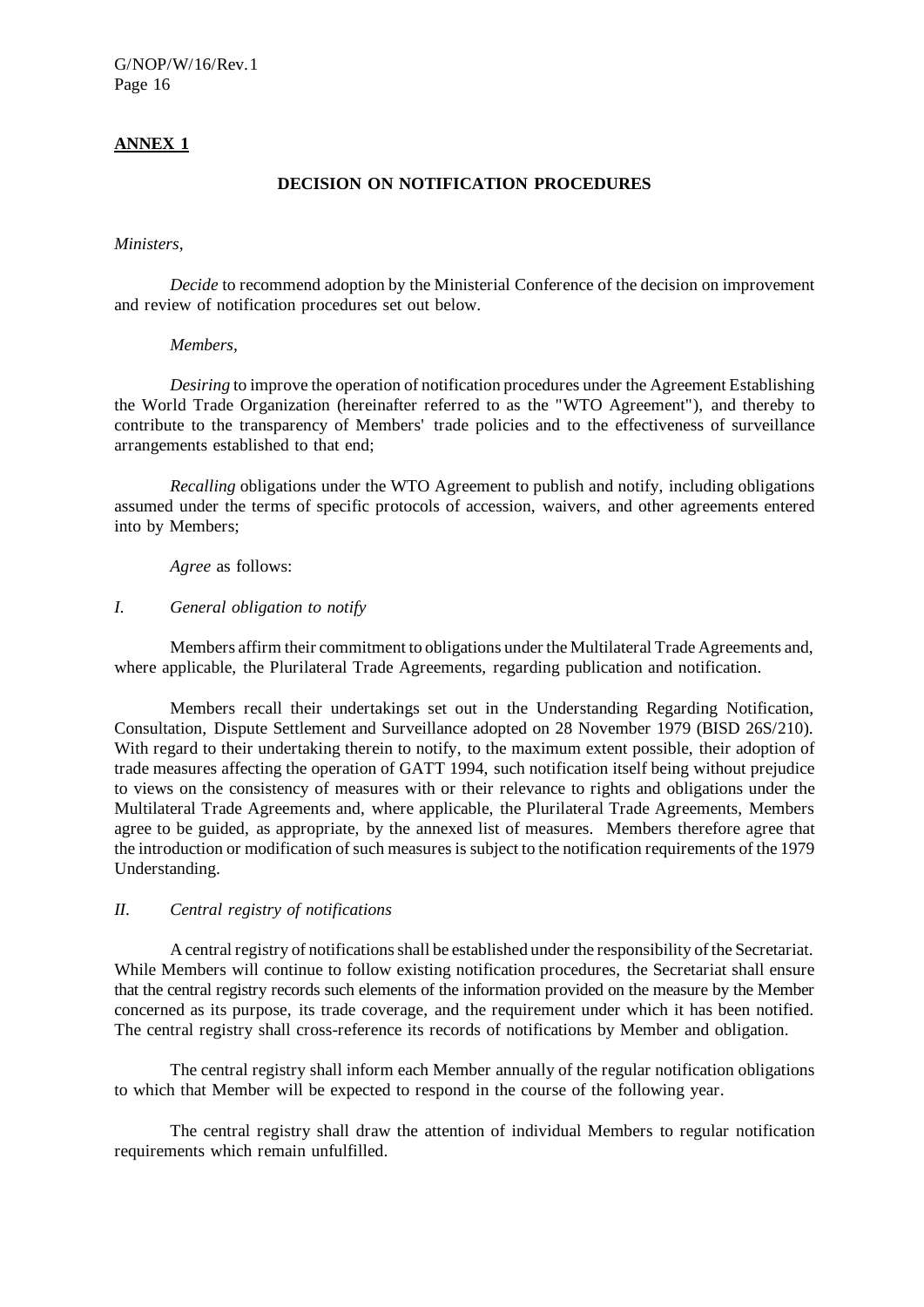Information in the central registry regarding individual notifications shall be made available on request to any Member entitled to receive the notification concerned.

#### *III*. *Review of notification obligations and procedures*

The Council for Trade in Goods will undertake a review of notification obligations and procedures under the Agreements in Annex 1A of the WTO Agreement. The review will be carried out by a working group, membership in which will be open to all Members. The group will be established immediately after the date of entry into force of the WTO Agreement.

The terms of reference of the working group will be:

- to undertake a thorough review of all existing notification obligations of Members established under the Agreements in Annex 1A of the WTO Agreement, with a view to simplifying, standardizing and consolidating these obligations to the greatest extent practicable, as well asto improving compliance with these obligations, bearing in mind the overall objective of improving the transparency of the trade policies of Members and the effectiveness of surveillance arrangements established to this end, and also bearing in mind the possible need of some developing country Members for assistance in meeting their notification obligations;
- to make recommendations to the Council for Trade in Goods not later than two years after the entry into force of the WTO Agreement.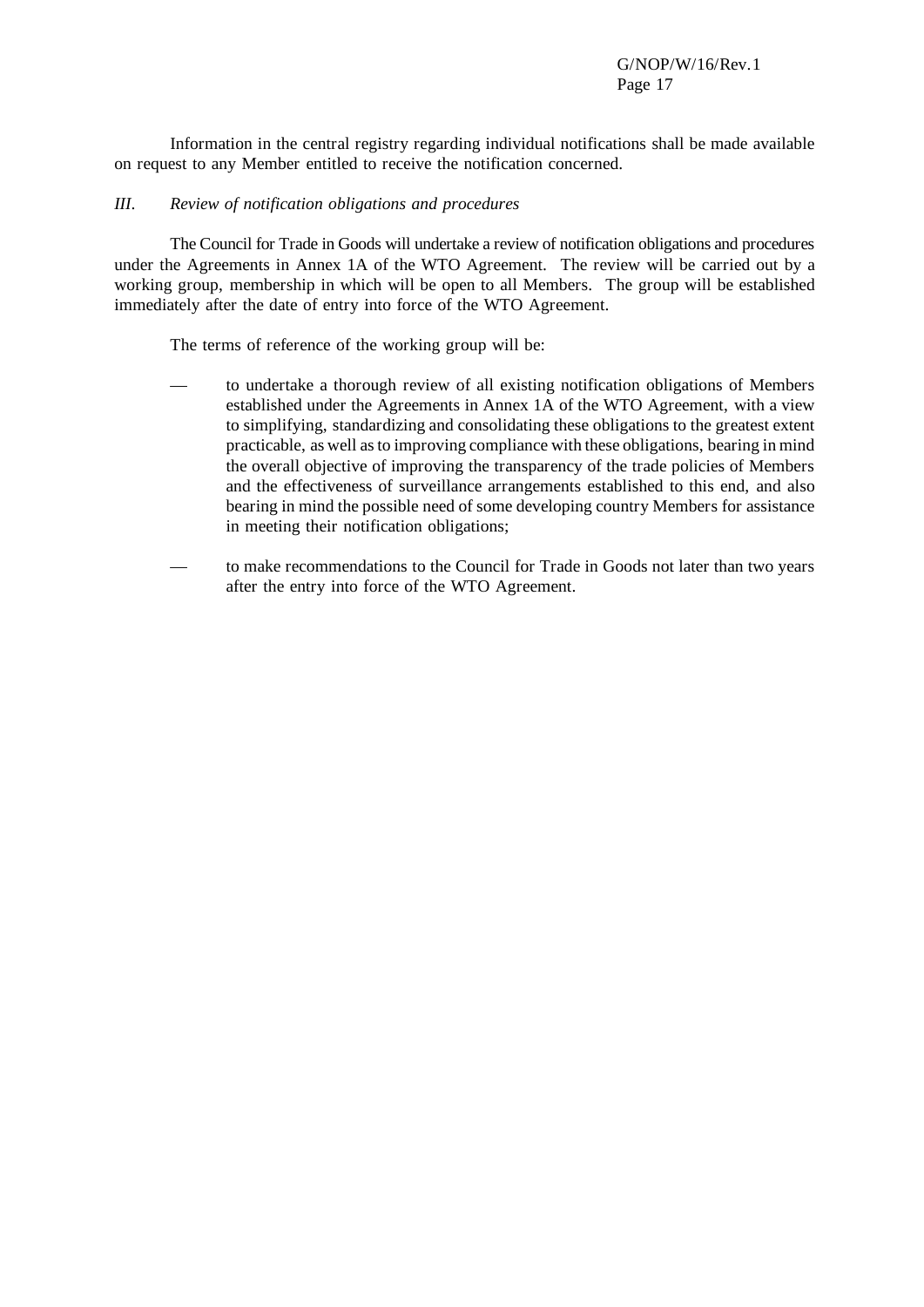# **ANNEX II**

# **List of Working Documents Issued by the Group**

| <b>Document</b><br><b>Number</b> | <b>Date</b>            | <b>Title</b>                                                                                                                          |
|----------------------------------|------------------------|---------------------------------------------------------------------------------------------------------------------------------------|
| G/NOP/W/1                        | 30/06/95               | Background Note by the Secretariat on Notification Procedures<br>in the GATT since 1979                                               |
| $G/NOP/W/2$ & Rev. 1             | 30/06/95<br>& 25/09/95 | Notifications Required from WTO Members Under Agreements<br>in Annex 1A of the WTO Agreement                                          |
| G/NOP/W/3                        | 22/09/95               | Information on Formats for Notifications Under<br>the<br>Agreements in Annex 1A of the WTO Agreement                                  |
| G/NOP/W/4                        | 03/11/95               | Communication from the United States                                                                                                  |
| G/NOP/W/5                        | 21/11/95               | Timing Aspects for the Notification Requirements in the<br>Agreements in Annex 1A of the WTO Agreement                                |
| G/NOP/W/6                        | 21/11/95               | Notification Requirements in the Agreements in Annex 1A of<br>the WTO Agreements Which Appear to have some Elements<br>of Duplication |
| G/NOP/W/7                        | 14/02/96               | Communication from New Zealand                                                                                                        |
| G/NOP/W/8                        | 21/02/96               | Communication from the United States                                                                                                  |
| G/NOP/W/9                        | 08/03/96               | Information on Compliance with the Notification Obligations<br>Under the Agreements in Annex 1A of the WTO Agreement                  |
| G/NOP/W/10                       | 11/04/96               | Communication from the United States                                                                                                  |
| G/NOP/W/11                       | 16/04/96               | Communication from the European Community                                                                                             |
| G/NOP/W/12                       | 30/04/96               | Communication from Argentina                                                                                                          |
| G/NOP/W/13                       | 10/05/96               | Information on Discussions Being Held in Various WTO<br>Committees Related to Topics Under Examination in the<br><b>Working Group</b> |
| G/NOP/W/14                       | 20/05/96               | Information on Notifications Made Under the Agreements in<br>Annex 1A of the WTO Agreement                                            |
| G/NOP/W/15                       | 02/07/96               | Chairman's Text                                                                                                                       |
| G/NOP/W/16                       | 21/08/96               | Draft Report of the Working Group to the Council for Trade<br>in Goods                                                                |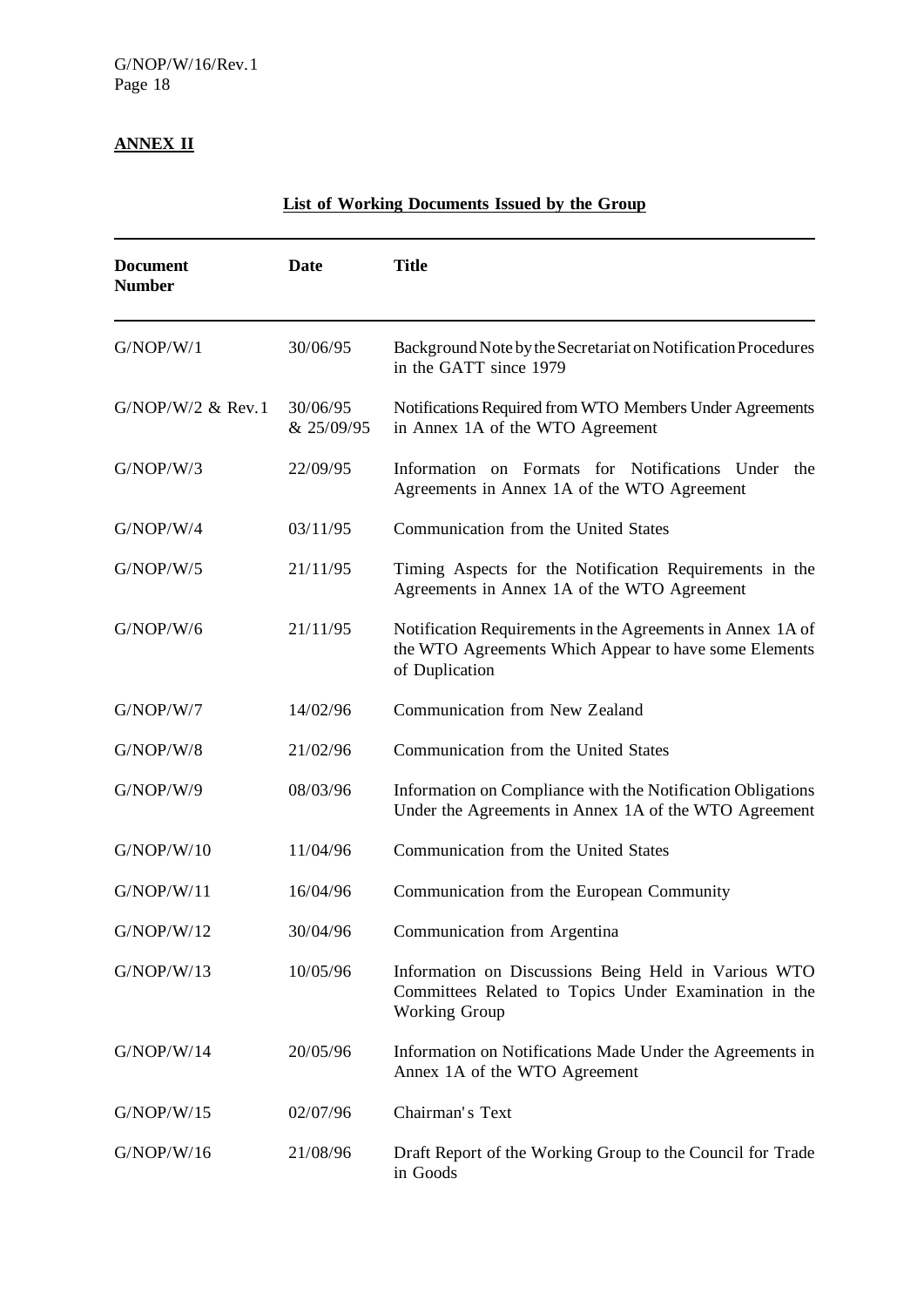## **ANNEX III**

## INFORMATION ON NOTIFICATIONS MADE UNDER THE AGREEMENTS IN ANNEX 1A OF THE WTO AGREEMENT

1. At the request of the Working Group on Notification Obligations and Procedures, at its meeting held on 16 April 1996 (G/NOP/6, paragraphs 25-28), the Secretariat compiled a listing of regular/periodic and "one-time" notification obligations under the Agreements in Annex 1A of the WTO Agreement and of notifications submitted pursuant to these obligations up to 1 May 1996. This listing was circulated in document G/NOP/W/14.

3. This Annex modifies and updates the previous listing to cover the period up to 31 August 1996. Explanatory notes are set out on pages 19 to 23.

2. This information is drawn from the notifications which have been entered into the Central Registry of Notifications, as well as some additional notifications received but not yet entered into the CRN. The cut-off date of 31 August 1996 has no particular significance, but was chosen in order to present as recent a picture of the situation as possible.

3. This Annex does not address the qualitative aspects of these notifications, that is, the extent to which the content of the submissions satisfies the informational requirements of the various obligations.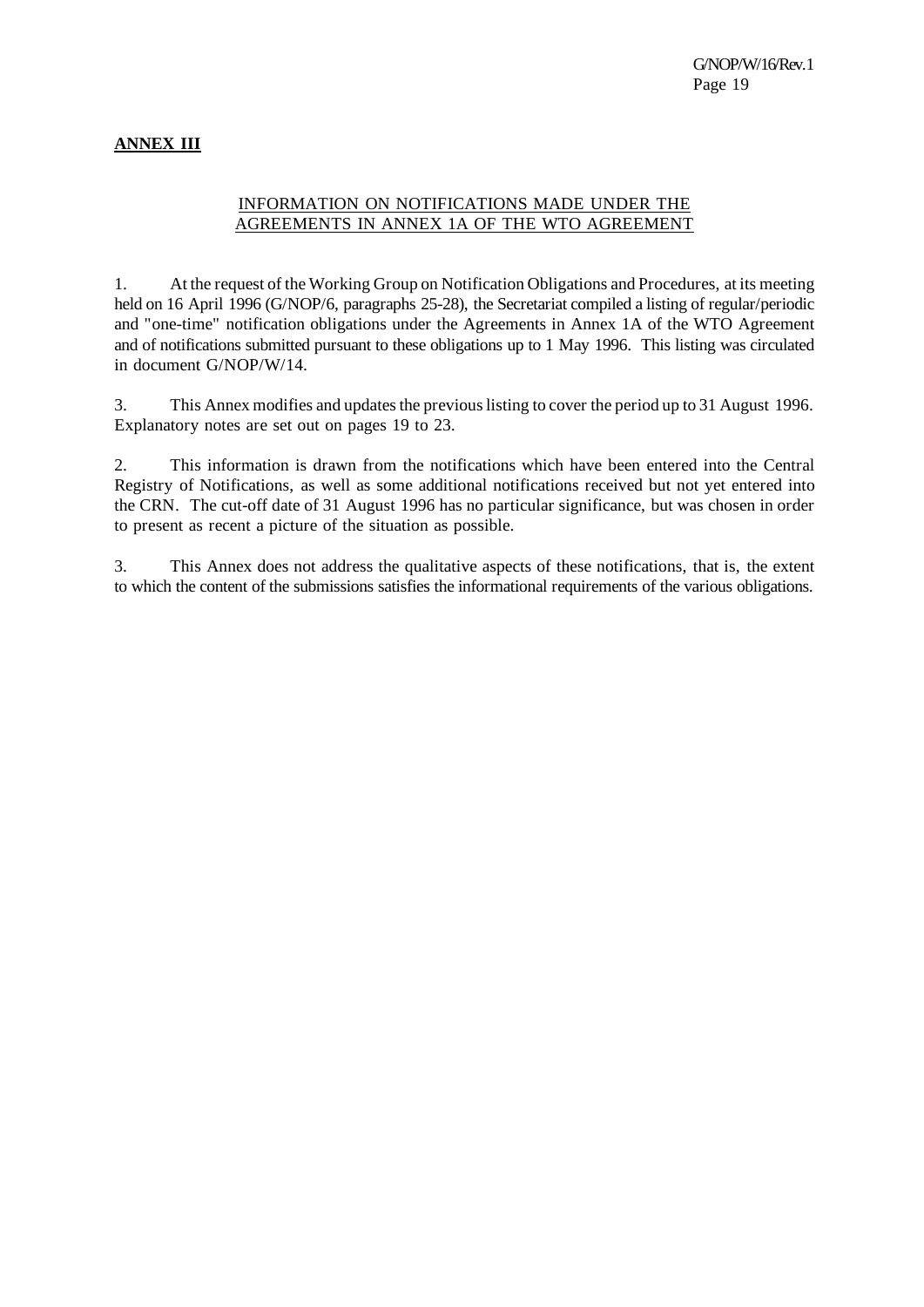## EXPLANATORY NOTES

- 1. This table sets out notification obligations of a regular/periodic nature (i.e. semi-annual, annual, biennial or triennial) and notifications required on a "one-time only" basis. It does not include ad hoc notifications, that is, those which must be provided only if a certain action is taken. It also does not include those regular/periodic or "one-time" notification obligations listed in document G/NOP/W/2/Rev.1, relating to Marks of Origin (page 50, item 8), Regional Arrangements (page 52, item 13 and page 55, item 7), Balance of Payments (page 54, item 5) and the Integrated Database (page 52, item 15).
- 2. The symbols used are as follows:
	- (a) "X" denotes that a notification has been received in the WTO. Subsequent addenda or corrections to notifications are not counted as additional notifications.
	- (b) A blank indicates that this is a requirement applicable to the Member concerned, but that no notification has been received up to the cut-off date.
	- (c) "NA" indicates that the requirement was not applicable for this WTO Member during the period covered by the Note.
	- (d) "0" indicates that no notification was received from the Member and that this is a requirement which is:
		- (i) applicable only to those Members maintaining the type of measure or taking the action in question but for which it was not possible to determine whether the Member maintained that type of measure or took the action in question;
			- or
		- (ii) permitting certain Members to take advantage of special treatment.
- 3. The abbreviations for the Agreements and Understandings shown in the column headings and their full titles are as follows:

| Column Heading                        | Agreement/Understanding Title                                              |
|---------------------------------------|----------------------------------------------------------------------------|
| Agriculture                           | Agreement on Agriculture                                                   |
| Textiles and Clothing                 | Agreement on Textiles and Clothing                                         |
| Technical Barriers to Trade           | Agreement on Technical Barriers to Trade                                   |
| <b>TRIMs</b>                          | Agreement on Trade-Related Investment Measures                             |
| Anti-dumping                          | Agreement on Implementation of Article VI of the GATT 1994                 |
| Customs Valuation                     | Agreement on Implementation of Article VII of GATT 1994                    |
| PSI                                   | Agreement on Preshipment Inspection                                        |
| Rules of Origin                       | Agreement on Rules of Origin                                               |
| Import Licensing                      | Agreement on Import Licensing Procedures                                   |
| Subsidies and Countervalling Measures | Agreement on Subsidies and Countervalling Measures                         |
| Safequards                            | Agreement on Safeguards                                                    |
| State Trading                         | Understanding on the Interpretation of Article XVII of the GATT 1994       |
| Quantitative Restrictions (QRs)       | Decision on Notification Procedures for Quantitative Restrictions (G/L/59) |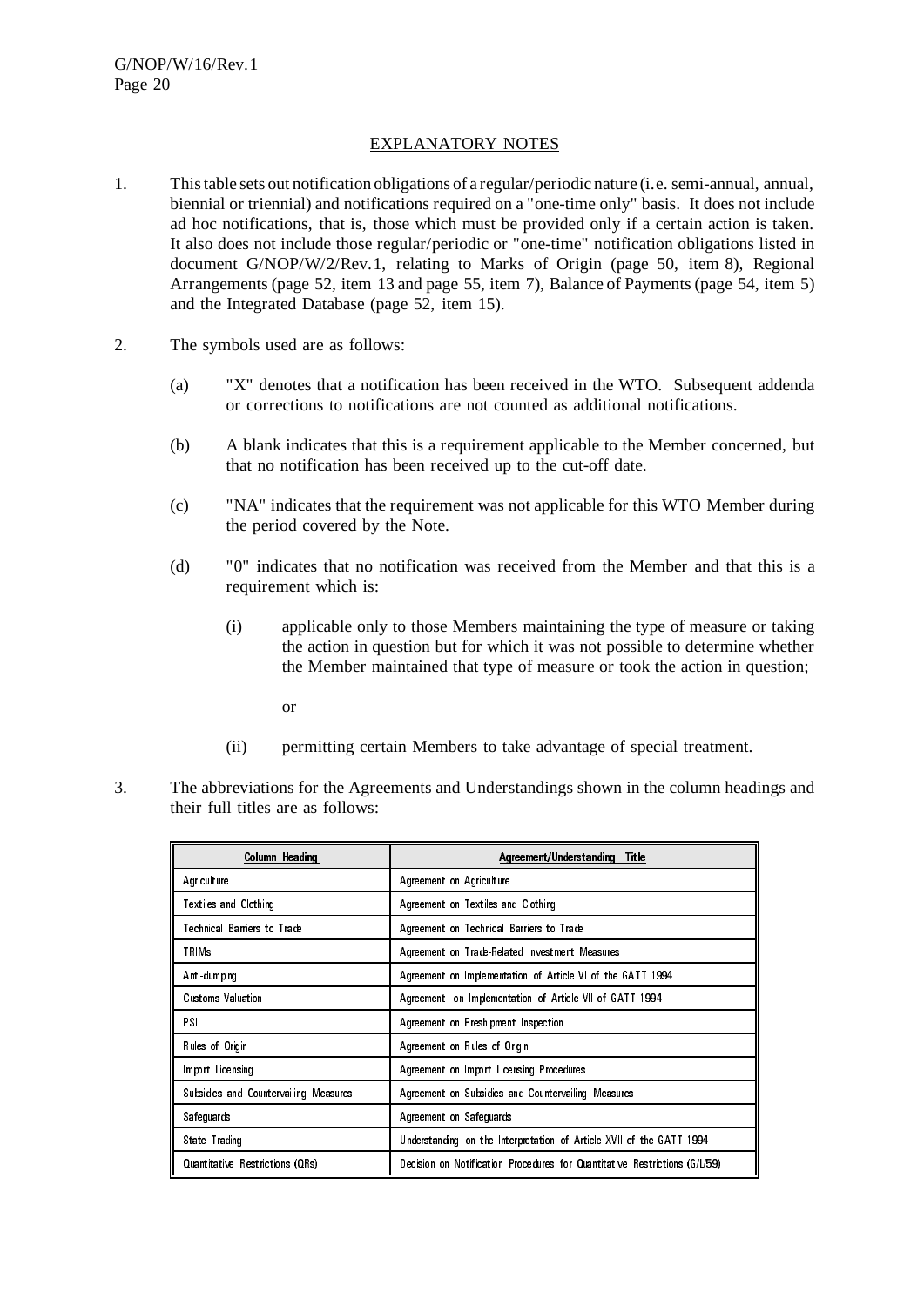- 4. On 31 August 1996, there were 123 WTO Members. The list of WTO Members in the first column, however, comprises 108 names asthe European Community and its 15 member States provide one notification for each of the respective requirements. In the case of Agriculture, Switzerland's notifications are taken to cover Liechtenstein as these two Members have a joint Schedule.
- 5. The following notes apply to specific agreements:

#### Agreement on Agriculture

- (a) Notifications may be submitted according to various bases(calendar, crop, fiscal years, etc.); the absence of a notification does not necessarily indicate an outstanding obligation as they may be due only later in 1996. However, the time limit for submission of MA:1 notifications has now passed for all Members.
- (b) For Tables MA:1 and MA:2 (Tariff and other quotas Article 18.2), notifications are required only by Members with tariff and other quota commitments recorded in Section I-B (or Section I-A) of Part I of their Schedules for the products concerned.
- (c) For Table MA:5 (Special Safeguard Articles 5.7 and 18.2) notifications are required only by Members having reserved the right to use the Special Safeguard provisions as indicated in Section I-A of Part I of Schedules.
- (d) For Table DS:1 (Domestic Support Article 18.2), while all Members are required to notify, the least-developed country Members may notify every second year (indicated by the symbol (NA)), all others annually.
- (e) For Table ES:1 (Export Subsidies Article 18.2), a notification is required by all Members whether or not a base or annual commitment level is shown in Section II of part IV of their Schedule, i.e., a "nil" return is required.
- (f) For Table ES:2 (Total exports in the context of Export Subsidies Articles 10 and 18.2), a notification is required only by Members with export subsidy reduction commitments shown in Section II of Part IV of Schedules and "significant exporters" as set out in G/AG/2/Add.1.
- (g) For Table ES:3 (Food Aid in the context of Export Subsidies Articles 10 and 18.2) notification is required of all food aid donor Members unless this information is provided for under (e) above. No "nil return" is required from Members which do not provide food or other aid.
- (h) For Table NF:1 (Food and other aid in the context of the Decision Article 16.2), notification is required by all donor Members in respect of actions taken within the framework of the Decision on Measures concerning the Possible Negative Effects of the Reform Programme on the Least Developed and Net Food Importing Developing Countries. No "nil return" is required from Members which do not provide food aid, or other assistance to the countries concerned.

#### Agreement on Textiles and Clothing

(a) Notifications under Article 2.1 were required only by Canada, the EC, Norway and the United States.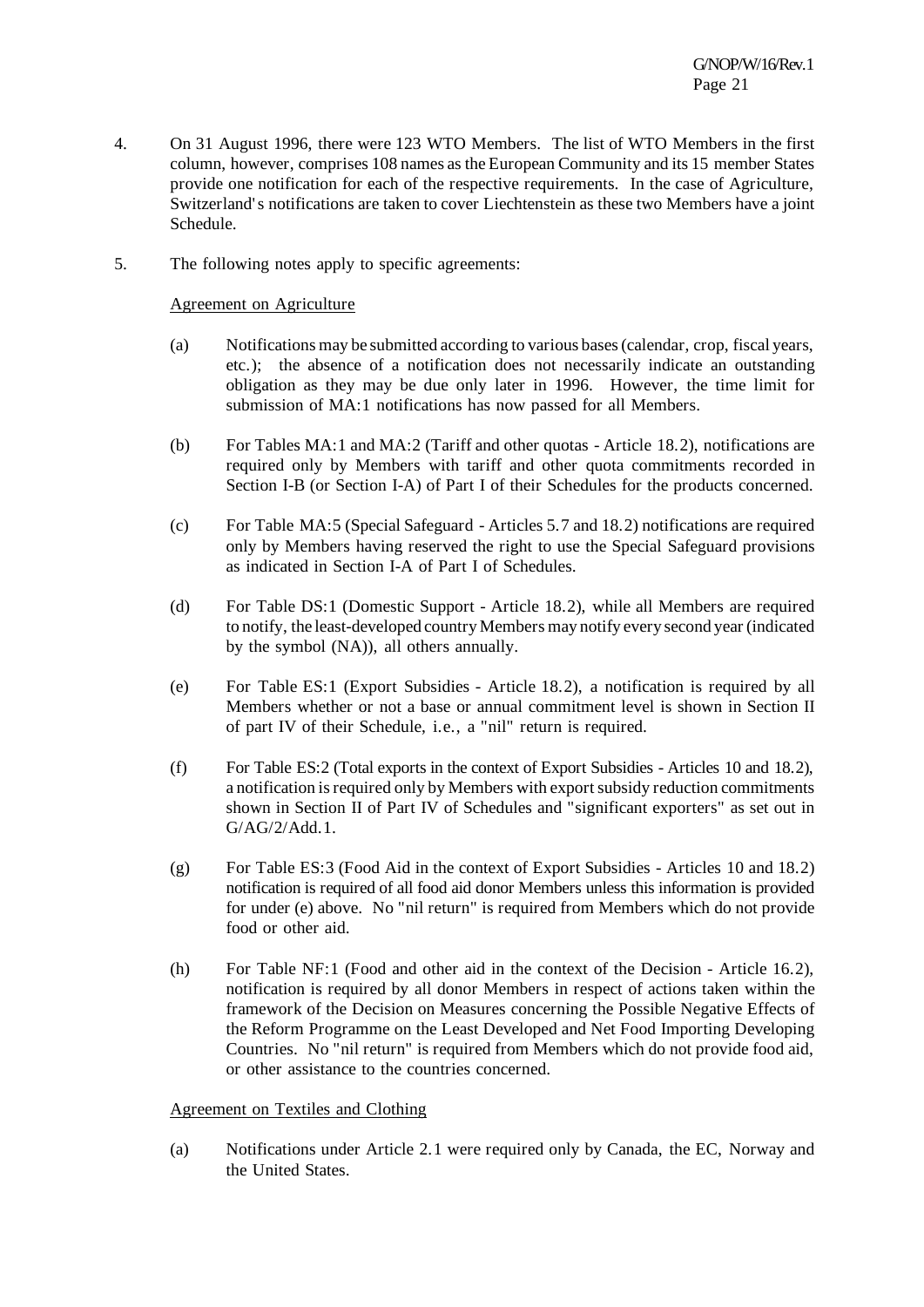- (b) Notifications under Articles 2.6/2.7 were required only by Members which retained their right to use the transitional safeguard mechanism under Article 6.1 plus the four Members in (a) above.
- (c) Notifications under Article 3.1 were required only by Members which maintained restrictions on textile and clothing products other than those under the MFA.
- (d) Notifications under Article 6.1 indicating whether or not the Member wished to retain the right to use the transitional safeguard mechanism were required of all WTO Members except the four mentioned in (a) above.

#### Agreement on Trade-Related Investment Measures

- (a) Article 5.1 requires the notification of investment measures Members were applying that were not in conformity with the Agreement on a "one-time" basis within 90 days of the date of entry into force of the Agreement.
- (b) Article 6.2, also a "one-time" notification, is not yet operational, approval of an agreed standard format is pending.

#### Agreement on Implementation of Article VI of the GATT 1994 (Anti-dumping)

- (a) Notifications of anti-dumping actions taken must be supplied semi-annually, pursuant to Article 16.4. The report for the January-June 1995 period was due on 31 August 1995 and forthe July-December 1995 period was due on 26 February 1996.
- (b) Full and integrated texts of laws and regulations were required on a "one-time" basis (Article 18.5).

#### Agreement on the Implementation of Article VII of the GATT 1994 (Customs Valuation)

- (a) Members that have made notifications are shown with an "X". "NA" indicates that the requirement is not applicable to this WTO Member.
- (b) As special and differential treatment, Article 20.1 permits some developing country Members to delay the application of this Agreement for up to five years. In addition, Article 20.2 permits some developing country Members to delay application of certain provisions for a further three years. Annex III in its paragraphs 2, 3 and 4 provides developing countries with the possibility of notifying certain reservations.
- (c) The notification of laws and regulations under Article 22.1 (or a communication indicating that the legislation notified under the Tokyo Round Agreement on Customs Valuation remains valid under the WTO Agreement on Customs Valuation) and response to the checklist of issues are "one-time" requirements of all Members.
- (d) The Decisions on the treatment of interest charges in the customs value of imported goods and on the valuation of carrier media bearing software for data processing equipment are "one-time" notification obligationsforthose Members choosing to apply these Decisions.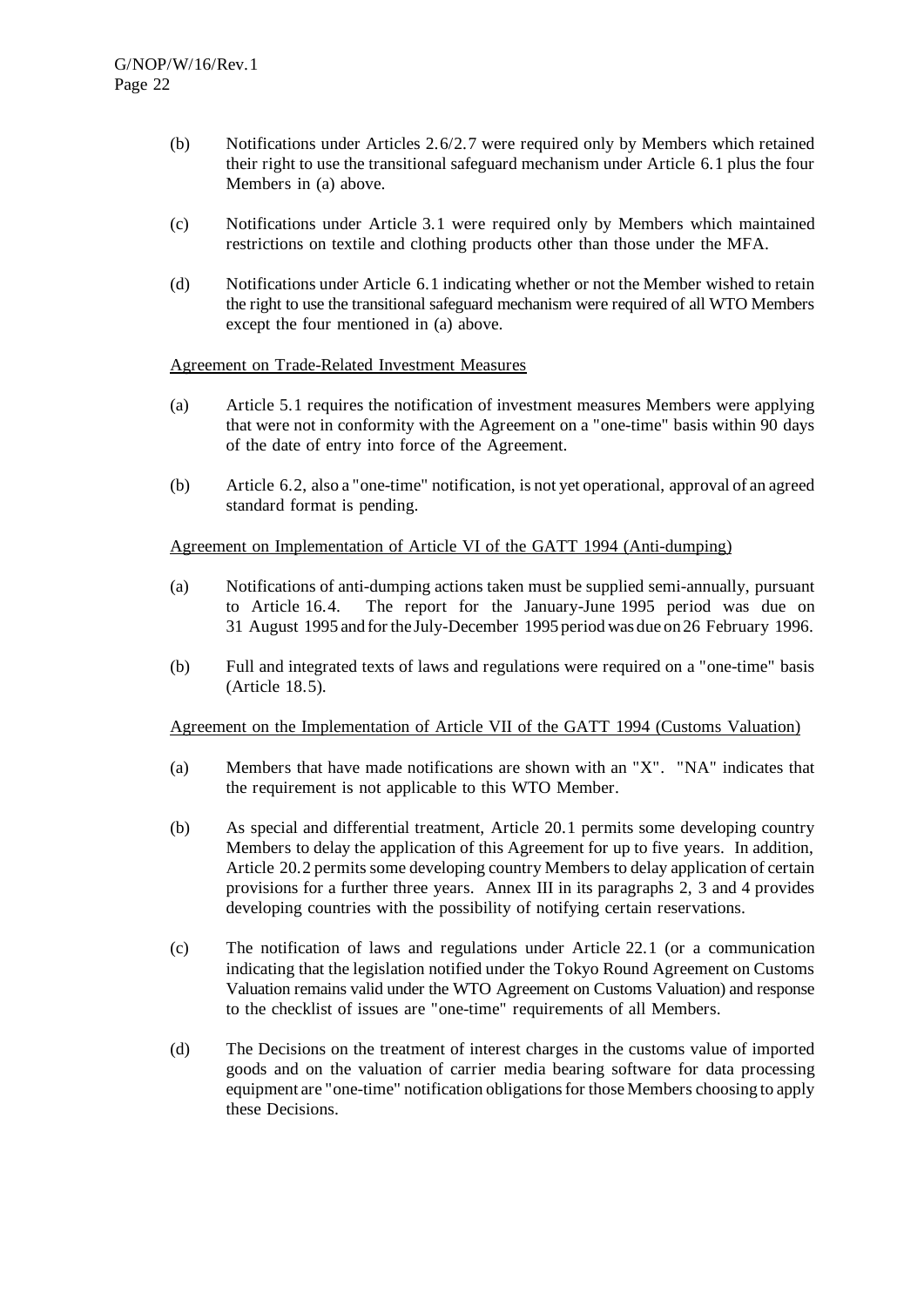#### Agreement on Import Licensing

- (a) Those Members which have notified are shown with an "X". "NA" indicates that the requirement is not applicable to this WTO Member.
- (b) Certain developing country Members can defer the application of some provisions for not more than two years from the date of WTO Membership (Footnote 5 to Article 2.2).
- (c) Repliesto the questionnaire on import licensing procedures are required of all Members by 30 September each year (Article 7.3).
- (d) All Members are required to notify the names of publications in which rules and information concerning import licensing procedures are published and to submit copies of such publications. All Members are required to notify the full text of their relevant laws and regulations (Articles 1.4(a)/8.2(b)).

#### Agreement on Rules of Origin

(a) There are two "one-time" notification obligations in this Agreement, on existing nonpreferential rules of origin (Article 5.1) and on existing preferential rules of origin (Annex II, paragraph 4). "X" denotes that a notification has been received.

#### Agreement on Subsidies and Countervailing Measures

- (a) The annual reports of subsidies are required not later than 30 June each year (Article 25.1) and where a Member considers that there are no measures requiring such notification, a "nil" return is necessary (Article 25.6). A new and full report on subsidies was due on 30 June 1995, and an updating report was due on 30 June 1996.
- (b) Notifications of countervailing duty actions taken must be supplied semi-annually pursuant to Article 25.11. Those for the January-June period of 1995 were due on 31 August 1995 and for the July-December 1995 period were due on 26 February 1996.
- (c) Two "one-time" notification requirements have not been included in the tables due to their limited applications: (i) subsidy programmes which are inconsistent with the Agreement (Article 28.1). These have been notified by Chile, Malaysia, Mauritius and South Africa; and (ii) subsidy programmes falling within the scope of Article 3 ofthe Agreementmaintained by Membersin the process oftransformation into amarket economy (Article 29.3). These have been notified by the Czech Republic, Hungary and Poland.
- (d) All Members are required to notify theirlaws and regulations pursuant to Article 32.6.

#### Agreement on Safeguards

- (a) Programmes to phase-out certain actions must be reported on a "one-time" basis by Members concerned (Article 11.2). Those Members that have notified such programmes are shown with an "X", all others with an "0".
- (b) All Members must notify their laws, regulations and administrative procedures (Article 12.6).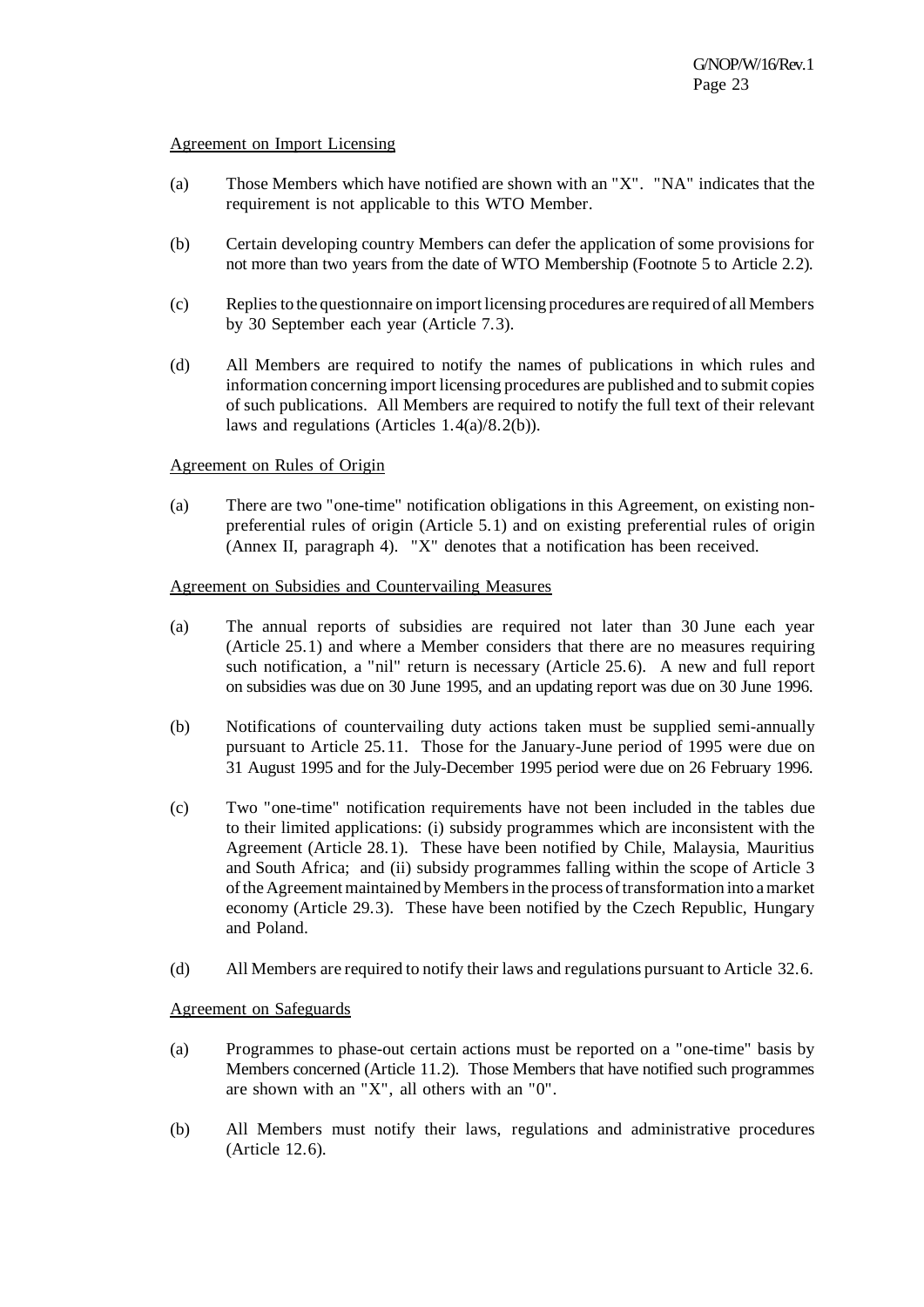(c) Members maintaining certain measures (Articles 10 and 11.1) must notify these on a "one-time" basis (Article 12.7). Members that have made such notifications are shown with an "X", all others with an "0".

#### GATT 1994 Article XVII:4(a) and the Understanding on the Interpretation of this Article

(a) Members are required to notify state trading enterprises - the 1995 notification obligation was to submit new and full responses to the questionnaire on state trading (BISD 9S/184- 185) not laterthan 30 June 1995. Where a Member considersthat there are no activities requiring such notification, a "nil" return is necessary. The 1996 notification obligation is to submit updating notifications covering any changes since the new and full notification, and was due on 30 June 1996.

## Agreement on Technical Barriers to Trade

- (a) All Members are required to notify on a "one-time" basis "measures in existence or taken to ensure the implementation and administration of this Agreement" (Article 15.2).
- (b) The notifications by standardizing bodies in the Member countries that have accepted the Code of Good Practice are indicated with "X"; others with an "0".

#### Agreement on Preshipment Inspection

(a) Pursuant to Article 5, Members are required to notify the laws and regulations by which they put the Agreement into force, as well as other laws and regulations on this topic.

#### Decision on Notification Procedures for Quantitative Restrictions

(a) On 1 December 1995, the Council for Trade in Goods agreed that "Members shall make complete notification of the quantitative restrictions which they maintain by 31 January 1996 and at two-yearly intervals thereafter ..." (G/L/59).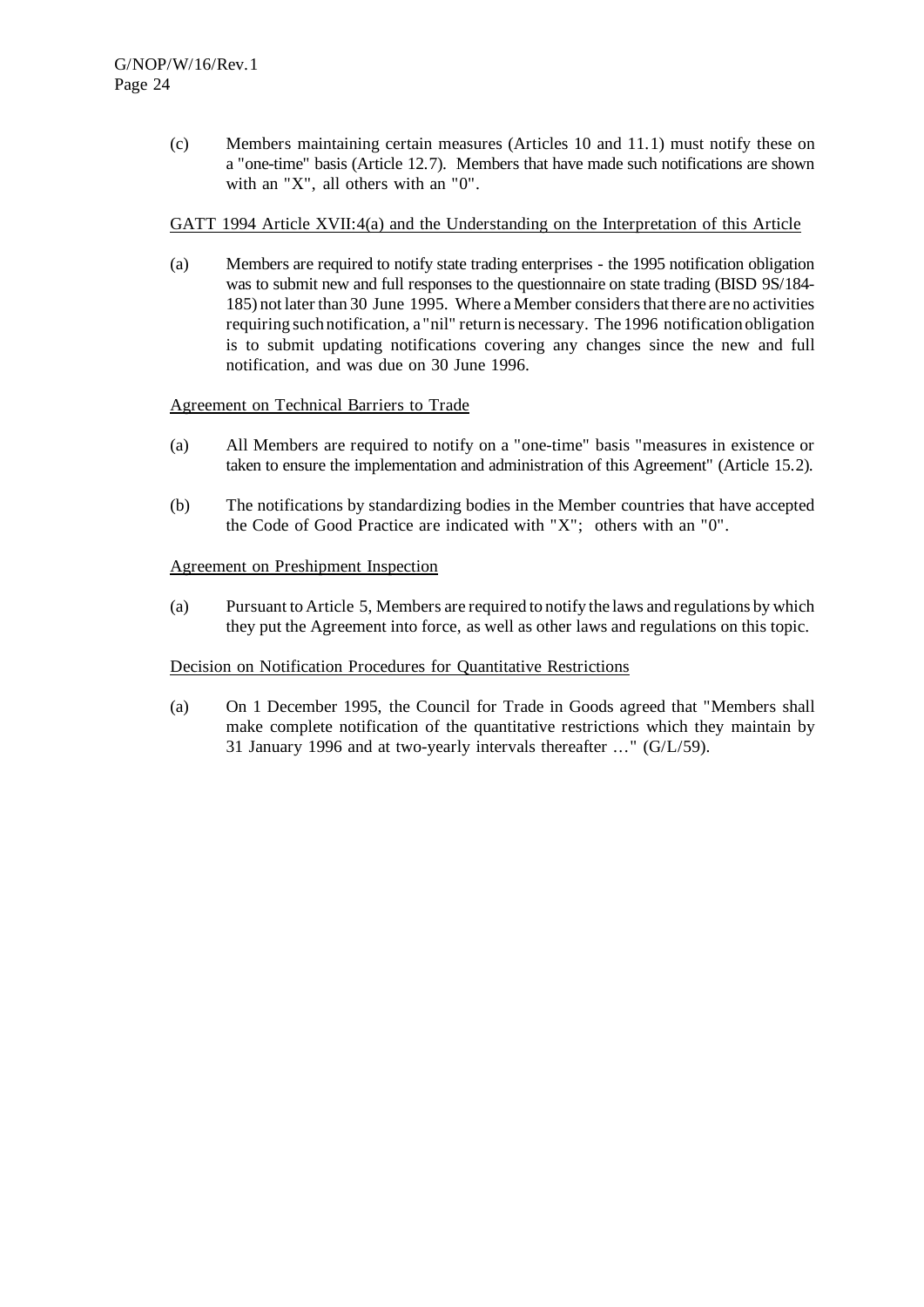|                      |                      |                          |                          |                    | Agriculture                                         |                                                     |                    |               |                    | <b>Textiles and Clothing</b><br>26/27<br>61<br>31<br>$0$ Rs<br>Safeguard<br>First Inte<br>Decision<br>gration<br>(other)<br>NΑ<br>0<br>0<br>$\mathsf{X}% _{0}^{\prime}=\mathsf{X}_{0}^{\prime}$<br>X<br>Χ<br>NΑ<br>0<br><b>NA</b><br>0<br>X<br>X<br>X |                |                                                     |
|----------------------|----------------------|--------------------------|--------------------------|--------------------|-----------------------------------------------------|-----------------------------------------------------|--------------------|---------------|--------------------|-------------------------------------------------------------------------------------------------------------------------------------------------------------------------------------------------------------------------------------------------------|----------------|-----------------------------------------------------|
|                      | 182                  | 182                      | 5 7/18 2                 | 182                | 182                                                 | 10/18 2                                             | 10/18.2            | 16.2          | 21                 |                                                                                                                                                                                                                                                       |                |                                                     |
|                      | Table<br><b>MA:1</b> | Table<br>MA <sub>2</sub> | Table<br>MA <sub>5</sub> | Table<br>$DS:1+$   | Table<br>$ES:1 +$                                   | Table<br><b>ES.2</b>                                | Table<br>FS.3      | Table<br>NF:1 | ORs (MFA)          |                                                                                                                                                                                                                                                       |                |                                                     |
| Antigua and Barbuda  | <b>NA</b>            | ΝA                       | NΑ                       |                    |                                                     | NΑ                                                  | 0                  | 0             | <b>NA</b>          |                                                                                                                                                                                                                                                       |                |                                                     |
| Argentina            | <b>NA</b>            | <b>NA</b>                | <b>NA</b>                | X                  | Χ                                                   | X                                                   | 0                  | 0             | <b>NA</b>          |                                                                                                                                                                                                                                                       |                |                                                     |
| Australia            | X                    | X                        | X                        |                    | Χ                                                   | X                                                   | 0                  | 0             | ΝA                 |                                                                                                                                                                                                                                                       |                |                                                     |
| Bahrain              | <b>NA</b>            | <b>NA</b>                | <b>NA</b>                |                    |                                                     | <b>NA</b>                                           | 0                  | 0             | <b>NA</b>          |                                                                                                                                                                                                                                                       |                |                                                     |
| Bangladesh           | ΝA                   | <b>NA</b>                | ΝA                       | (NA)               |                                                     | ΝA                                                  | 0                  | 0             | NΑ                 |                                                                                                                                                                                                                                                       |                |                                                     |
| Barbados             |                      |                          |                          |                    |                                                     | ΝA                                                  | 0                  | 0             | <b>NA</b>          | NΑ                                                                                                                                                                                                                                                    | 0              |                                                     |
| Belize               | <b>NA</b>            | <b>NA</b>                | <b>NA</b>                |                    |                                                     | NΑ                                                  | 0                  | 0             | NΑ                 | NΑ                                                                                                                                                                                                                                                    | 0              |                                                     |
| Benin                | ΝA                   | <b>NA</b>                | ΝA                       | ΝA                 | NΑ                                                  | NΑ                                                  | NA                 | ΝA            | ΝA                 | NΑ                                                                                                                                                                                                                                                    | 0              |                                                     |
| Bolivia              | ΝA                   | ΝA                       | ΝA                       |                    |                                                     | NΑ                                                  | 0                  | 0             | NΑ                 | X                                                                                                                                                                                                                                                     | 0              | X                                                   |
| Botswana             | NΑ                   | <b>NA</b>                | X                        |                    |                                                     | NΑ                                                  | 0                  | 0             | ΝA                 | NΑ                                                                                                                                                                                                                                                    | 0              |                                                     |
| Brazil               | Х                    | $\boldsymbol{X}$         | ΝA                       | Χ                  | χ                                                   | X                                                   | X                  | Χ             | ΝA                 | X                                                                                                                                                                                                                                                     | 0              | X                                                   |
| Brunei Darussalam    | ΝA                   | <b>NA</b>                | NΑ                       |                    |                                                     | ΝA                                                  | 0                  | 0             | ΝA                 | NΑ                                                                                                                                                                                                                                                    | 0              |                                                     |
| Burkina Faso         | ΝA                   | <b>NA</b>                | ΝA                       | (NA)               |                                                     | ΝA                                                  | 0                  | 0             | ΝA                 | NΑ                                                                                                                                                                                                                                                    | 0              |                                                     |
| Burundi              | ΝA                   | <b>NA</b>                | NΑ                       | (NA)               |                                                     | ΝA                                                  | 0                  | 0             | ΝA                 | NΑ                                                                                                                                                                                                                                                    | 0              |                                                     |
| Cameroon             | <b>NA</b>            | <b>NA</b>                | <b>NA</b>                |                    |                                                     | ΝA                                                  | 0                  | 0             | ΝA                 | <b>NA</b>                                                                                                                                                                                                                                             | 0              |                                                     |
| Canada               | Х                    | X                        | Χ                        |                    |                                                     |                                                     | 0                  | 0             | X                  | Χ                                                                                                                                                                                                                                                     | χ              | <b>NA</b>                                           |
| Central African Rep. | <b>NA</b>            | <b>NA</b>                | <b>ΝΑ</b>                | (NA)               |                                                     | ΝA                                                  | 0                  | 0             | ΝA                 | NΑ                                                                                                                                                                                                                                                    | 0              |                                                     |
| Chile                | ΝA                   | ΝA                       | <b>ΝΑ</b>                | χ                  | χ                                                   | Χ                                                   | 0                  | 0             | <b>NA</b>          | NΑ                                                                                                                                                                                                                                                    | Χ              | Χ                                                   |
| Colombia             | X                    | $\boldsymbol{X}$         |                          |                    |                                                     |                                                     | 0                  | 0             | ΝA                 | Χ                                                                                                                                                                                                                                                     | 0              | X                                                   |
| Costa Rica           | Х                    |                          |                          |                    |                                                     |                                                     | 0                  | 0             | <b>NA</b>          | Χ                                                                                                                                                                                                                                                     | 0              | Χ                                                   |
| Côte d'Ivoire        | NΑ                   | <b>ΝΑ</b>                | NΑ                       |                    |                                                     | NΑ                                                  | 0                  | 0             | ΝA                 |                                                                                                                                                                                                                                                       | 0              | Χ                                                   |
| Cuba                 | NΑ                   | NΑ                       | NΑ                       |                    |                                                     | $\mathsf{X}% _{0}^{\prime}=\mathsf{X}_{0}^{\prime}$ | 0                  | 0             | NΑ                 | NΑ                                                                                                                                                                                                                                                    | 0              | $\mathsf{X}% _{0}^{\prime}=\mathsf{X}_{0}^{\prime}$ |
| Cyprus               | $\sf NA$             | NA                       | NΑ                       | $\mathsf{X}% _{0}$ |                                                     |                                                     | 0                  | 0             | ΝA                 | $\pmb{\mathsf{X}}$                                                                                                                                                                                                                                    | $\mathsf{X}^-$ | $\mathsf{X}% _{0}^{\prime}=\mathsf{X}_{0}^{\prime}$ |
| Czech Republic       | $\pmb{\mathsf{X}}$   | X                        | X                        |                    | $\mathsf{X}^-$                                      | X                                                   | $\mathsf{X}% _{0}$ | $\pmb{0}$     | ΝA                 | $\mathsf X$                                                                                                                                                                                                                                           | 0              | $\mathsf X$                                         |
| Djibouti             | ΝA                   | ΝA                       | NΑ                       | (NA)               |                                                     | NA                                                  | 0                  | $\mathbf 0$   | <b>NA</b>          | NΑ                                                                                                                                                                                                                                                    | 0              |                                                     |
| Dominica             | ΝA                   | ΝA                       | NΑ                       |                    |                                                     | ΝA                                                  | 0                  | $\pmb{0}$     | ΝA                 | NΑ                                                                                                                                                                                                                                                    | 0              |                                                     |
| Dominican Republic   | ΝA                   | ΝA                       | NΑ                       |                    | $\mathsf{X}% _{0}^{\prime}=\mathsf{X}_{0}^{\prime}$ | ΝA                                                  | 0                  | $\mathbf 0$   | ΝA                 | $\pmb{\mathsf{X}}$                                                                                                                                                                                                                                    | 0              | $\mathsf{X}% _{0}^{\prime}=\mathsf{X}_{0}^{\prime}$ |
| EC                   | $\mathsf X$          |                          |                          |                    |                                                     |                                                     | 0                  | $\mathbf 0$   | $\mathsf{X}% _{0}$ | $\mathsf{X}% _{0}^{\prime}=\mathsf{X}_{0}^{\prime}$                                                                                                                                                                                                   | $\mathsf{X}^-$ | NA                                                  |
| Ecuador              |                      | ΝA                       | NΑ                       | ΝA                 | NΑ                                                  | NA                                                  | ΝA                 | NΑ            | ΝA                 |                                                                                                                                                                                                                                                       | 0              | $\mathsf X$                                         |
| Egypt                | ΝA                   | ΝA                       | NΑ                       |                    |                                                     | NA                                                  | 0                  | $\mathbf 0$   | ΝA                 |                                                                                                                                                                                                                                                       | $\mathsf{X}^-$ | $\mathsf{X}^-$                                      |
| El Salvador          |                      |                          |                          |                    |                                                     | NA                                                  | 0                  | $\pmb{0}$     | ΝA                 | $\pmb{\mathsf{X}}$                                                                                                                                                                                                                                    | 0              | $\mathsf{X}% _{0}^{\prime}=\mathsf{X}_{0}^{\prime}$ |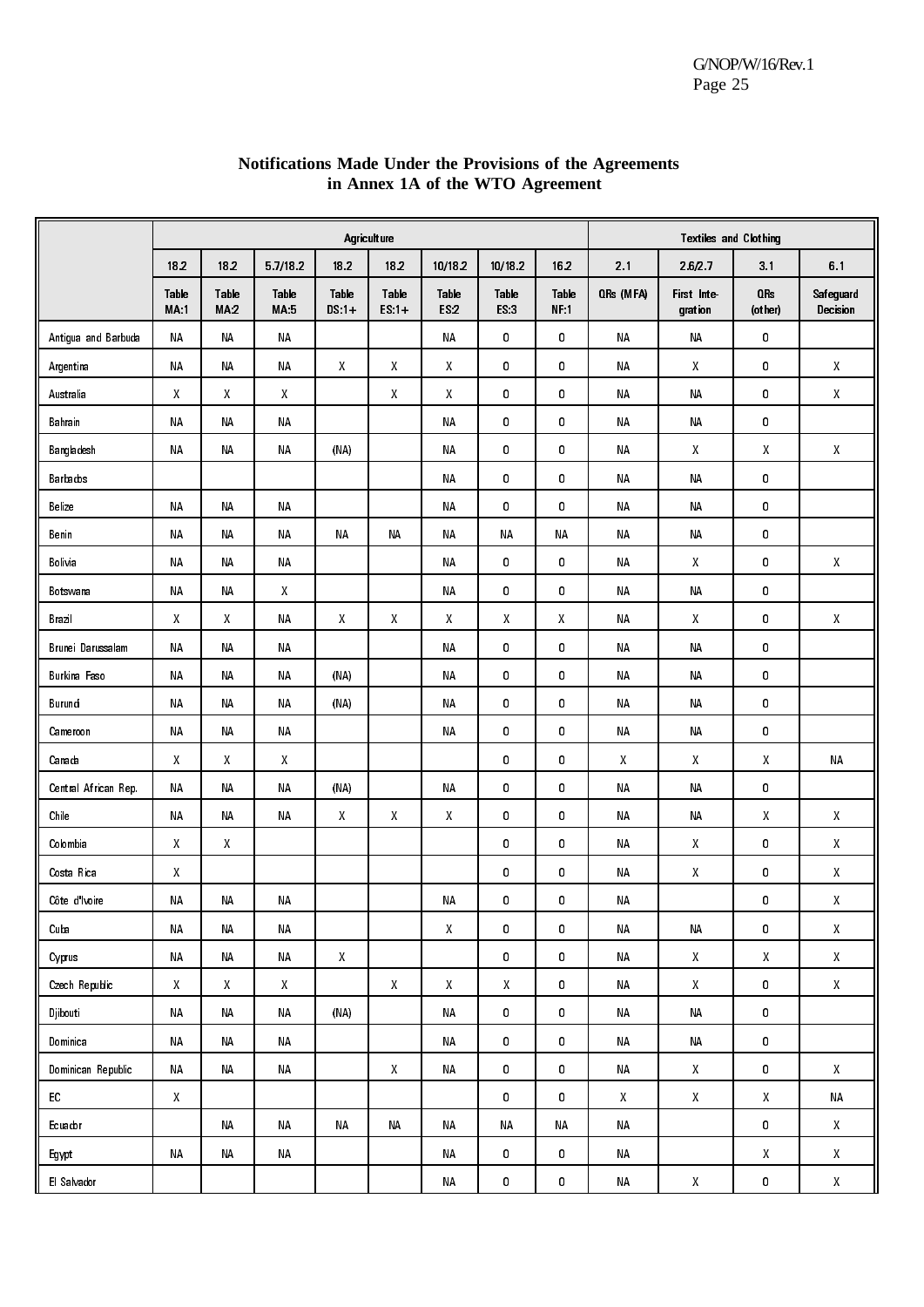|                     |                    |                                                     |               |                                                     | Agriculture                                         |                      |                      |               |           | <b>Textiles and Clothing</b> |                                                     |                                                     |
|---------------------|--------------------|-----------------------------------------------------|---------------|-----------------------------------------------------|-----------------------------------------------------|----------------------|----------------------|---------------|-----------|------------------------------|-----------------------------------------------------|-----------------------------------------------------|
|                     | 182                | 18 2                                                | 5 7/18 2      | 182                                                 | 182                                                 | 10/18.2              | 10/18 2              | 162           | 2.1       | 26/27                        | 3 <sub>1</sub>                                      | 6.1                                                 |
|                     | Table<br>MA.1      | Table<br>MA:2                                       | Table<br>MA.5 | Table<br>$DS:1+$                                    | Table<br>$ES:1 +$                                   | Table<br><b>ES:2</b> | Table<br><b>ES.3</b> | Table<br>NF:1 | ORs (MFA) | First Inte-<br>gration       | OR <sub>s</sub><br>(other)                          | Safeguard<br>Decision                               |
| Fiji                | <b>NA</b>          | <b>NA</b>                                           | <b>NA</b>     | <b>NA</b>                                           | NA                                                  | ΝA                   | NΑ                   | <b>NA</b>     | <b>NA</b> | <b>NA</b>                    | 0                                                   |                                                     |
| Gabon               | ΝA                 | <b>NA</b>                                           | <b>NA</b>     |                                                     |                                                     | <b>NA</b>            | 0                    | 0             | <b>NA</b> | <b>NA</b>                    | 0                                                   |                                                     |
| Ghana               | ΝA                 | ΝA                                                  | ΝA            |                                                     |                                                     | ΝA                   | 0                    | 0             | <b>NA</b> | <b>NA</b>                    | 0                                                   |                                                     |
| Grenada             | <b>NA</b>          | <b>NA</b>                                           | <b>NA</b>     | <b>NA</b>                                           | <b>NA</b>                                           | NΑ                   | ΝA                   | <b>NA</b>     | <b>NA</b> | <b>NA</b>                    | 0                                                   |                                                     |
| Guatemala           | $\boldsymbol{X}$   |                                                     |               |                                                     |                                                     | ΝA                   | 0                    | 0             | <b>NA</b> | X                            | 0                                                   | $\mathsf{X}$                                        |
| Guinea Bissau       | <b>NA</b>          | <b>NA</b>                                           | <b>NA</b>     | (NA)                                                |                                                     | NΑ                   | 0                    | 0             | <b>NA</b> | <b>NA</b>                    | 0                                                   |                                                     |
| Guinea, Republic of | NΑ                 | ΝA                                                  | ΝA            | (NA)                                                |                                                     | NΑ                   | 0                    | 0             | ΝA        | NΑ                           | 0                                                   |                                                     |
| Guyana              | ΝA                 | <b>NA</b>                                           | <b>NA</b>     |                                                     |                                                     | <b>NA</b>            | 0                    | 0             | <b>NA</b> | <b>NA</b>                    | 0                                                   |                                                     |
| Haiti               | NΑ                 | <b>NA</b>                                           | <b>NA</b>     | <b>NA</b>                                           | <b>NA</b>                                           | NA                   | NΑ                   | <b>NA</b>     | <b>NA</b> | <b>NA</b>                    | 0                                                   |                                                     |
| Honduras            | NΑ                 | <b>NA</b>                                           | ΝA            |                                                     |                                                     |                      | 0                    | 0             | ΝA        | X                            | 0                                                   | $\mathsf{X}% _{0}$                                  |
| Hong Kong           | NΑ                 | <b>NA</b>                                           | ΝA            | X                                                   | X                                                   | <b>NA</b>            | 0                    | 0             | ΝA        | ΝA                           | 0                                                   | $\mathsf{X}% _{0}$                                  |
| Hungary             | Χ                  | $\mathsf{X}% _{0}^{\prime}=\mathsf{X}_{0}^{\prime}$ | X             |                                                     |                                                     |                      | 0                    | 0             | ΝA        | X                            | $\boldsymbol{X}$                                    | $\mathsf{X}% _{0}$                                  |
| Iceland             | Χ                  |                                                     |               |                                                     |                                                     |                      | 0                    | 0             | ΝA        | ΝA                           | 0                                                   |                                                     |
| India               | NΑ                 | <b>NA</b>                                           | <b>NA</b>     |                                                     |                                                     | NA                   | 0                    | 0             | ΝA        | X                            | $\mathsf{X}% _{0}^{\prime}=\mathsf{X}_{0}^{\prime}$ | $\mathsf{X}$                                        |
| Indonesia           | Χ                  |                                                     |               |                                                     | $\boldsymbol{X}$                                    |                      | 0                    | 0             | ΝA        | X                            | X                                                   | X                                                   |
| Israel              |                    |                                                     |               |                                                     |                                                     |                      | 0                    | 0             | ΝA        | $\mathsf{X}$                 | $\mathsf{X}% _{0}^{\prime}=\mathsf{X}_{0}^{\prime}$ | $\mathsf{X}$                                        |
| Jamaica             | NΑ                 | <b>NA</b>                                           | <b>NA</b>     |                                                     |                                                     | NΑ                   | 0                    | 0             | NΑ        |                              | 0                                                   | X                                                   |
| Japan               | Χ                  | X                                                   | X             |                                                     | X                                                   | NΑ                   | 0                    | 0             | NΑ        | X                            | X                                                   | $\mathsf{X}$                                        |
| Kenya               | NΑ                 | ΝA                                                  | ΝA            |                                                     |                                                     | NΑ                   | 0                    | 0             | ΝA        |                              | Χ                                                   | $\mathsf{X}% _{0}^{\prime}=\mathsf{X}_{0}^{\prime}$ |
| Korea               | Χ                  | Χ                                                   | χ             |                                                     |                                                     | NΑ                   | 0                    | 0             | ΝA        | X                            | X                                                   | X                                                   |
| Kuwait              | NΑ                 | <b>NA</b>                                           | ΝA            |                                                     |                                                     | NΑ                   | 0                    | 0             | ΝA        | <b>NA</b>                    | 0                                                   |                                                     |
| Lesotho             | NA                 | ΝA                                                  | ΝA            | (NA)                                                |                                                     | ΝA                   | 0                    | 0             | ΝA        |                              | 0                                                   | $\mathsf{X}% _{0}^{\prime}=\mathsf{X}_{0}^{\prime}$ |
| Liechtenstein       | Χ                  | $\mathsf{X}% _{0}^{\prime}=\mathsf{X}_{0}^{\prime}$ | Χ             | $\mathsf{X}% _{0}^{\prime}=\mathsf{X}_{0}^{\prime}$ | $\mathsf{X}% _{0}^{\prime}=\mathsf{X}_{0}^{\prime}$ |                      | 0                    | $\pmb{0}$     | ΝA        | ΝA                           | 0                                                   |                                                     |
| Macau               | ΝA                 | ΝA                                                  | NΑ            | $\mathsf{X}% _{0}^{\prime}=\mathsf{X}_{0}^{\prime}$ | X                                                   | ΝA                   | 0                    | 0             | NΑ        | ΝA                           | $\mathsf{X}% _{0}^{\prime}=\mathsf{X}_{0}^{\prime}$ | $\mathsf{X}% _{0}$                                  |
| Madagascar          | ΝA                 | ΝA                                                  | NA            | (NA)                                                |                                                     | ΝA                   | 0                    | 0             | NA        | NA                           | 0                                                   |                                                     |
| Malawi              | $\sf NA$           | ΝA                                                  | NΑ            | (NA)                                                |                                                     | NΑ                   | 0                    | 0             | NΑ        | ΝA                           | 0                                                   |                                                     |
| Malaysia            | $\pmb{\mathsf{X}}$ | $\mathsf{X}% _{0}$                                  | Χ             |                                                     | $\mathsf{X}% _{0}^{\prime}=\mathsf{X}_{0}^{\prime}$ | $\mathsf X$          | 0                    | 0             | NA        | $\pmb{\mathsf{X}}$           | $\mathsf{X}% _{0}^{\prime}=\mathsf{X}_{0}^{\prime}$ | $\mathsf{X}% _{0}$                                  |
| Maldives            | ΝA                 | ΝA                                                  | ΝA            | (NA)                                                |                                                     | NΑ                   | 0                    | 0             | ΝA        | ΝA                           | 0                                                   |                                                     |
| Mali                | ΝA                 | ΝA                                                  | $\sf NA$      | (NA)                                                |                                                     | ΝA                   | 0                    | 0             | ΝA        | NA                           | 0                                                   |                                                     |
| Malta               | ΝA                 | ΝA                                                  | ΝA            |                                                     |                                                     | NΑ                   | 0                    | 0             | NΑ        | $\mathsf X$                  | $\mathsf{X}% _{0}^{\prime}=\mathsf{X}_{0}^{\prime}$ | $\mathsf{X}% _{0}^{\prime}=\mathsf{X}_{0}^{\prime}$ |
| <b>Mauritania</b>   | NΑ                 | NΑ                                                  | NΑ            | (NA)                                                |                                                     | NΑ                   | 0                    | 0             | NΑ        | NΑ                           | 0                                                   |                                                     |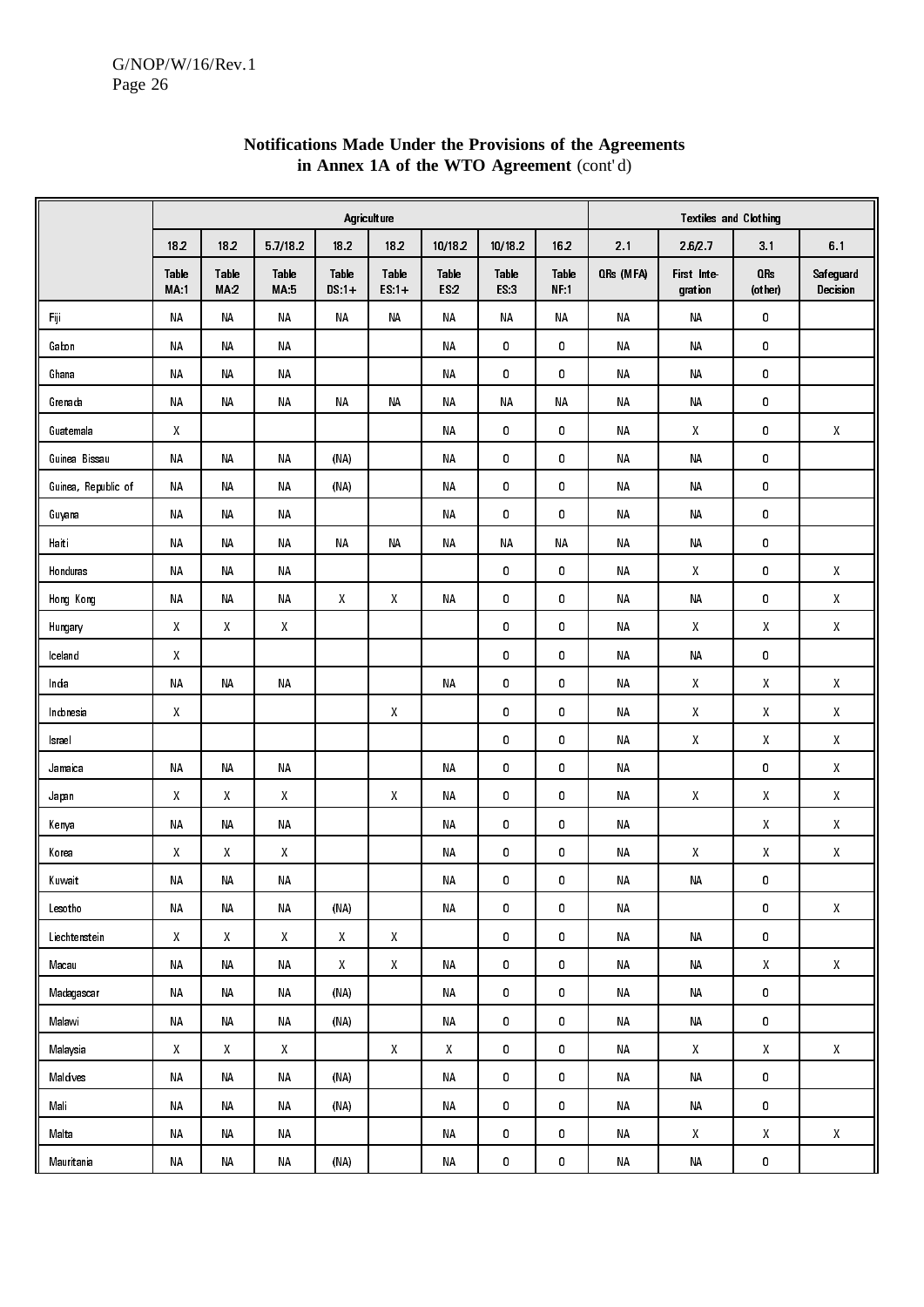|                       |                                                     |                    |                                                     |                                                     | Agriculture                                         |                      |                                                     |               | <b>Textiles and Clothing</b><br>2.1<br>26/27<br>6.1<br>3.1<br>ORs (MFA)<br>First Inte-<br>OR <sub>s</sub><br>Safeguard<br>Decision<br>(other)<br>gration |                  |                                                     |                                                     |
|-----------------------|-----------------------------------------------------|--------------------|-----------------------------------------------------|-----------------------------------------------------|-----------------------------------------------------|----------------------|-----------------------------------------------------|---------------|----------------------------------------------------------------------------------------------------------------------------------------------------------|------------------|-----------------------------------------------------|-----------------------------------------------------|
|                       | 182                                                 | 182                | 57/182                                              | 182                                                 | 18.2                                                | 10/18.2              | 10/18 2                                             | 162           |                                                                                                                                                          |                  |                                                     |                                                     |
|                       | Table<br>MA:1                                       | Table<br>MA.2      | Table<br>MA.5                                       | Table<br>$DS.1+$                                    | Table<br>$ES:1+$                                    | Table<br><b>ES.2</b> | Table<br>ES:3                                       | Table<br>NF:1 |                                                                                                                                                          |                  |                                                     |                                                     |
| Mauritius             | ΝA                                                  | <b>NA</b>          | <b>NA</b>                                           |                                                     |                                                     | ΝA                   | 0                                                   | 0             | ΝA                                                                                                                                                       | X                | X                                                   | X                                                   |
| Mexico                |                                                     |                    |                                                     |                                                     |                                                     |                      | 0                                                   | 0             | <b>NA</b>                                                                                                                                                | X                | $\mathsf{X}% _{0}^{\prime}=\mathsf{X}_{0}^{\prime}$ | $\mathsf{X}% _{0}^{\prime}=\mathsf{X}_{0}^{\prime}$ |
| Morocco               | Χ                                                   | $\mathsf{X}$       | $\mathsf{X}% _{0}^{\prime}=\mathsf{X}_{0}^{\prime}$ | $\mathsf{X}% _{0}^{\prime}=\mathsf{X}_{0}^{\prime}$ | Χ                                                   | ΝA                   | 0                                                   | 0             | ΝA                                                                                                                                                       | X                | X                                                   | $\mathsf{X}% _{0}^{\prime}=\mathsf{X}_{0}^{\prime}$ |
| Mozambique            | NΑ                                                  | NΑ                 | NΑ                                                  | (NA)                                                |                                                     | ΝA                   | 0                                                   | 0             | ΝA                                                                                                                                                       | ΝA               | 0                                                   |                                                     |
| Myanmar               | NΑ                                                  | <b>NA</b>          | NΑ                                                  | (NA)                                                |                                                     | ΝA                   | 0                                                   | 0             | ΝA                                                                                                                                                       | X                | 0                                                   | X                                                   |
| Namibia               | ΝA                                                  | <b>NA</b>          |                                                     |                                                     |                                                     | ΝA                   | 0                                                   | 0             | <b>NA</b>                                                                                                                                                | ΝA               | 0                                                   |                                                     |
| New Zealand           | $\mathsf{X}% _{0}^{\prime}=\mathsf{X}_{0}^{\prime}$ | $\mathsf{X}% _{0}$ | X                                                   | $\mathsf{X}% _{0}^{\prime}=\mathsf{X}_{0}^{\prime}$ | $\mathsf{X}% _{0}^{\prime}=\mathsf{X}_{0}^{\prime}$ | X                    | $\boldsymbol{X}$                                    | X             | ΝA                                                                                                                                                       | ΝA               | X                                                   | X                                                   |
| Nicaragua             | X                                                   |                    | X                                                   | X                                                   | $\boldsymbol{X}$                                    | NΑ                   | 0                                                   | 0             | ΝA                                                                                                                                                       | X                | 0                                                   | $\mathsf{X}% _{0}^{\prime}=\mathsf{X}_{0}^{\prime}$ |
| Nigeria               | <b>ΝΑ</b>                                           | <b>NA</b>          | <b>NA</b>                                           |                                                     |                                                     | <b>NA</b>            | 0                                                   | 0             | <b>NA</b>                                                                                                                                                |                  | 0                                                   |                                                     |
| Norway                | X                                                   | X                  | X                                                   |                                                     | $\mathsf{X}$                                        |                      | 0                                                   | 0             | χ                                                                                                                                                        | X                | 0                                                   | <b>NA</b>                                           |
| Pakistan              | NΑ                                                  | ΝA                 | ΝA                                                  |                                                     | $\boldsymbol{X}$                                    | Χ                    | 0                                                   | 0             | NΑ                                                                                                                                                       | X                | X                                                   | X                                                   |
| Papua New Guinea      | <b>ΝΑ</b>                                           | <b>NA</b>          | <b>NA</b>                                           | <b>NA</b>                                           | <b>NA</b>                                           | <b>NA</b>            | <b>NA</b>                                           | <b>NA</b>     | <b>NA</b>                                                                                                                                                | <b>NA</b>        | 0                                                   |                                                     |
| Paraguay              | NΑ                                                  | <b>NA</b>          | <b>NA</b>                                           |                                                     |                                                     | <b>NA</b>            | 0                                                   | 0             | <b>NA</b>                                                                                                                                                | X                | 0                                                   | X                                                   |
| Peru                  | <b>ΝΑ</b>                                           | <b>NA</b>          | NΑ                                                  |                                                     | $\boldsymbol{X}$                                    | ΝA                   | 0                                                   | 0             | ΝA                                                                                                                                                       | X                | X                                                   | $\mathsf{X}% _{0}^{\prime}=\mathsf{X}_{0}^{\prime}$ |
| Philippines           | $\boldsymbol{X}$                                    |                    |                                                     |                                                     | $\mathsf{X}% _{0}^{\prime}=\mathsf{X}_{0}^{\prime}$ |                      | 0                                                   | 0             | <b>NA</b>                                                                                                                                                | X                | X.                                                  | $\mathsf{X}$                                        |
| Poland                | Χ                                                   | X                  | X                                                   |                                                     | $\boldsymbol{X}$                                    |                      | 0                                                   | 0             | <b>NA</b>                                                                                                                                                | X                | 0                                                   | $\mathsf{X}$                                        |
| Qatar                 | NΑ                                                  | <b>NA</b>          | NΑ                                                  | ΝA                                                  | NΑ                                                  | ΝA                   | NΑ                                                  | <b>NA</b>     | ΝA                                                                                                                                                       | ΝA               | 0                                                   |                                                     |
| Romania               | $\boldsymbol{X}$                                    | X                  | X                                                   |                                                     | $\boldsymbol{X}$                                    |                      | 0                                                   | 0             | NΑ                                                                                                                                                       | $\boldsymbol{X}$ | 0                                                   | Χ                                                   |
| Rwanda                | ΝA                                                  | <b>NA</b>          | ΝA                                                  | <b>NA</b>                                           | NΑ                                                  | <b>NA</b>            | NΑ                                                  | NΑ            | ΝA                                                                                                                                                       | ΝA               | 0                                                   |                                                     |
| Saint Kitts and Nevis | NΑ                                                  | NΑ                 | NΑ                                                  | <b>NA</b>                                           | NΑ                                                  | ΝA                   | NA                                                  | NΑ            | ΝA                                                                                                                                                       | $\boldsymbol{X}$ | X                                                   | Χ                                                   |
| Saint Lucia           | NΑ                                                  | ΝA                 | NΑ                                                  |                                                     |                                                     | ΝA                   | 0                                                   | 0             | ΝA                                                                                                                                                       | ΝA               | 0                                                   |                                                     |
| Saint Vincent & Gre   | ΝA                                                  | NΑ                 | NA                                                  |                                                     |                                                     | ΝA                   | 0                                                   | 0             | ΝA                                                                                                                                                       | ΝA               | 0                                                   |                                                     |
| Senegal               | ΝA                                                  | NA                 | NA                                                  |                                                     |                                                     | NΑ                   | 0                                                   | 0             | ΝA                                                                                                                                                       |                  | 0                                                   | $\pmb{\mathsf{X}}$                                  |
| Sierra Leone          | NΑ                                                  | NA                 | ΝA                                                  | (NA)                                                |                                                     | NΑ                   | 0                                                   | 0             | NΑ                                                                                                                                                       | ΝA               | 0                                                   |                                                     |
| Singapore             | ΝA                                                  | ΝA                 | ΝA                                                  |                                                     |                                                     | NA                   | 0                                                   | 0             | ΝA                                                                                                                                                       | ΝA               | X                                                   | $\mathsf{X}^-$                                      |
| Slovak Republic       | $\pmb{\mathsf{X}}$                                  | $\mathsf{X}^-$     | $\mathsf{X}$                                        | $\mathsf{X}^-$                                      | $\mathsf{X}^-$                                      | $\mathsf{X}$         | $\mathsf{X}% _{0}^{\prime}=\mathsf{X}_{0}^{\prime}$ | 0             | NΑ                                                                                                                                                       | $\mathsf X$      | 0                                                   | $\mathsf{X}% _{0}^{\prime}=\mathsf{X}_{0}^{\prime}$ |
| Slovenia              | $\mathsf{X}% _{0}^{\prime}=\mathsf{X}_{0}^{\prime}$ | $\mathsf{X}^-$     | ΝA                                                  | $\mathsf{X}^-$                                      | $\mathsf{X}$                                        | NΑ                   | 0                                                   | 0             | ΝA                                                                                                                                                       | $\mathsf X$      | $\mathsf{X}^-$                                      | $\mathsf{X}% _{0}^{\prime}=\mathsf{X}_{0}^{\prime}$ |
| Solomon Islands       | NΑ                                                  | ΝA                 | NΑ                                                  | <b>NA</b>                                           | NA                                                  | NΑ                   | NΑ                                                  | NΑ            | ΝA                                                                                                                                                       | NΑ               | $\mathbf 0$                                         |                                                     |
| South Africa          | $\mathsf{X}% _{0}^{\prime}=\mathsf{X}_{0}^{\prime}$ |                    |                                                     | $\mathsf{X}^-$                                      |                                                     |                      | 0                                                   | 0             | ΝA                                                                                                                                                       |                  | 0                                                   | $\mathsf{X}^-$                                      |
| Sri Lanka             | ΝA                                                  | NA                 | NA                                                  |                                                     |                                                     | NΑ                   | 0                                                   | 0             | ΝA                                                                                                                                                       | $\boldsymbol{X}$ | $\mathsf{X}^-$                                      | $\mathsf{X}% _{0}^{\prime}=\mathsf{X}_{0}^{\prime}$ |
| Suriname              | NΑ                                                  | NA                 | ΝA                                                  |                                                     |                                                     | ΝA                   | 0                                                   | 0             | NΑ                                                                                                                                                       | NΑ               | 0                                                   |                                                     |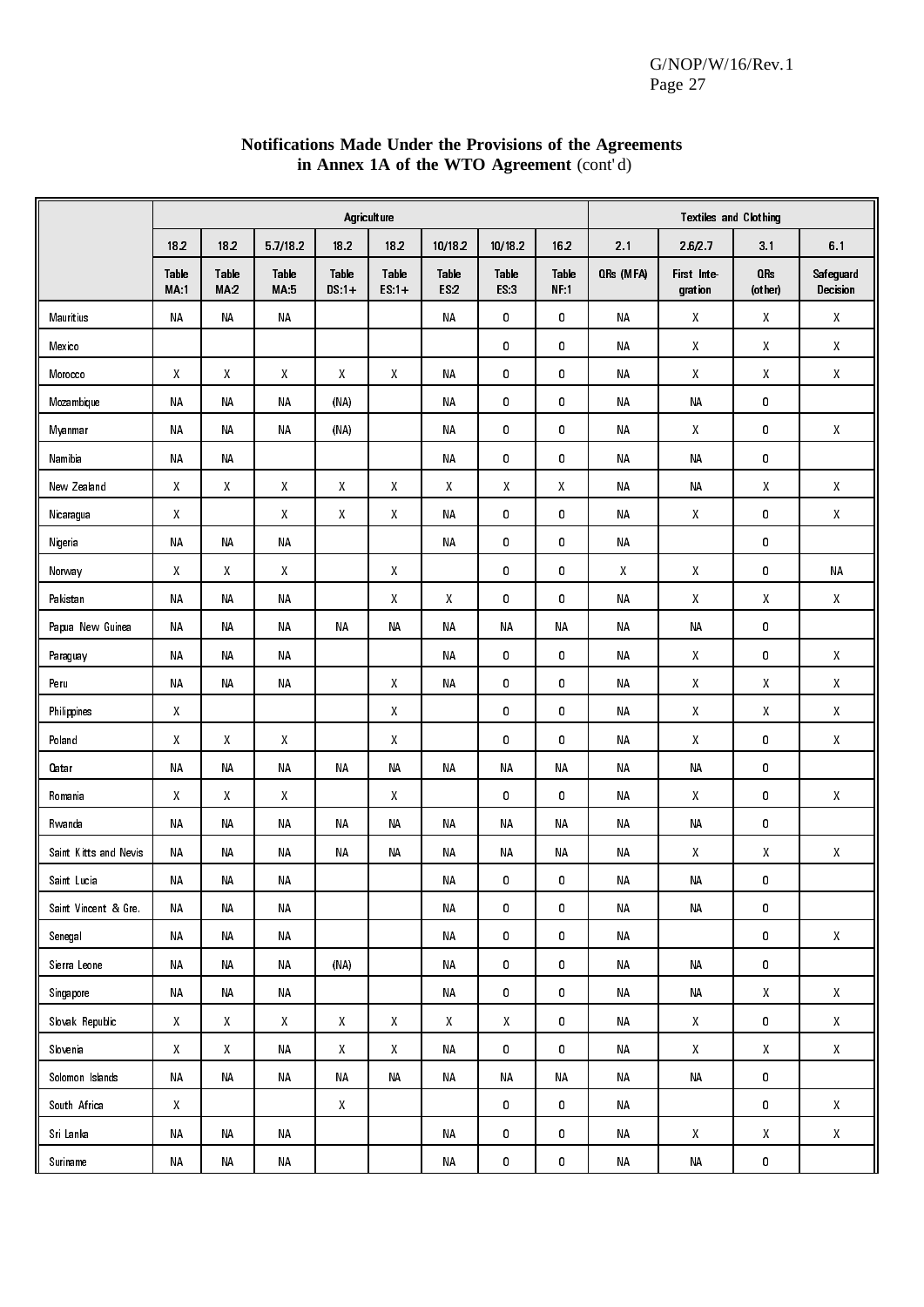|                      |                     |                     |               |                  | Agriculture      |               |                      |               |           | <b>Textiles and Clothing</b><br>6.1<br>26/27<br>31<br>OR <sub>s</sub><br>First Inte<br>(other)<br>gration<br>0<br><b>NA</b><br>$\mathsf{X}$<br>X<br>0<br><b>NA</b><br>0<br>$\mathsf{X}$<br>X<br>X<br><b>NA</b><br>0<br>$\mathsf{X}$<br>0<br>X<br>X<br>0<br>$\mathsf{X}$<br>Χ<br>0 |   |                       |
|----------------------|---------------------|---------------------|---------------|------------------|------------------|---------------|----------------------|---------------|-----------|-----------------------------------------------------------------------------------------------------------------------------------------------------------------------------------------------------------------------------------------------------------------------------------|---|-----------------------|
|                      | 18.2                | 18.2                | 57/182        | 182              | 182              | 10/18.2       | 10/18 2              | 162           | 21        |                                                                                                                                                                                                                                                                                   |   |                       |
|                      | Table<br><b>MA1</b> | Table<br><b>MA2</b> | Table<br>MA.5 | Table<br>$DS:1+$ | Table<br>$ES:1+$ | Table<br>ES.2 | Table<br><b>ES.3</b> | Table<br>NF:1 | ORs (MFA) |                                                                                                                                                                                                                                                                                   |   | Safeguard<br>Decision |
| Swaziland            | <b>NA</b>           | <b>NA</b>           |               |                  |                  | <b>NA</b>     | 0                    | 0             | <b>NA</b> |                                                                                                                                                                                                                                                                                   |   |                       |
| Switzerland          | $\mathsf{X}$        | $\mathsf{X}$        | X             | X                | $\mathsf{X}$     |               | 0                    | 0             | <b>NA</b> |                                                                                                                                                                                                                                                                                   |   |                       |
| Tanzania             | <b>NA</b>           | <b>NA</b>           | <b>NA</b>     | (NA)             |                  | <b>NA</b>     | 0                    | 0             | <b>NA</b> |                                                                                                                                                                                                                                                                                   |   |                       |
| Thailand             | X                   | X                   | X             | X                | X                | X             | 0                    | 0             | <b>NA</b> |                                                                                                                                                                                                                                                                                   |   |                       |
| Togo                 | <b>NA</b>           | <b>NA</b>           | <b>NA</b>     | (NA)             |                  | <b>NA</b>     | 0                    | 0             | <b>NA</b> |                                                                                                                                                                                                                                                                                   |   |                       |
| Trinidad and Tobago  | <b>NA</b>           | <b>NA</b>           | NΑ            |                  | X                | <b>NA</b>     | 0                    | 0             | <b>NA</b> |                                                                                                                                                                                                                                                                                   |   |                       |
| Tunisia              | X                   |                     |               |                  |                  | ΝA            | 0                    | 0             | <b>NA</b> |                                                                                                                                                                                                                                                                                   |   |                       |
| Turkey               | <b>NA</b>           | <b>NA</b>           | <b>NA</b>     |                  | X                | X             | 0                    | 0             | <b>NA</b> |                                                                                                                                                                                                                                                                                   |   |                       |
| Uganda               | <b>NA</b>           | <b>NA</b>           | NΑ            | (NA)             |                  | <b>NA</b>     | $\mathbf{0}$         | $\bf{0}$      | <b>NA</b> | <b>NA</b>                                                                                                                                                                                                                                                                         | 0 |                       |
| United Arab Emirates | <b>NA</b>           | <b>NA</b>           | <b>NA</b>     | <b>NA</b>        | <b>NA</b>        | <b>NA</b>     | <b>NA</b>            | <b>NA</b>     | <b>NA</b> | <b>NA</b>                                                                                                                                                                                                                                                                         | 0 |                       |
| <b>United States</b> | X                   | X                   | X             |                  |                  |               | 0                    | 0             | X         | X                                                                                                                                                                                                                                                                                 | X | <b>NA</b>             |
| Uruguay              | <b>NA</b>           | <b>NA</b>           | X             | X                | X                | X             | 0                    | 0             | <b>NA</b> | X                                                                                                                                                                                                                                                                                 | 0 | X                     |
| Venezuela            | X                   |                     |               |                  |                  |               | 0                    | 0             | <b>NA</b> | X                                                                                                                                                                                                                                                                                 | X | X                     |
| Zambia               | <b>NA</b>           | <b>NA</b>           | NΑ            | (NA)             |                  | ΝA            | 0                    | 0             | NΑ        | Χ                                                                                                                                                                                                                                                                                 | 0 | $\mathsf{X}$          |
| Zimbabwe             | <b>NA</b>           | <b>NA</b>           | NΑ            |                  |                  |               | 0                    | 0             | <b>NA</b> | <b>NA</b>                                                                                                                                                                                                                                                                         | 0 |                       |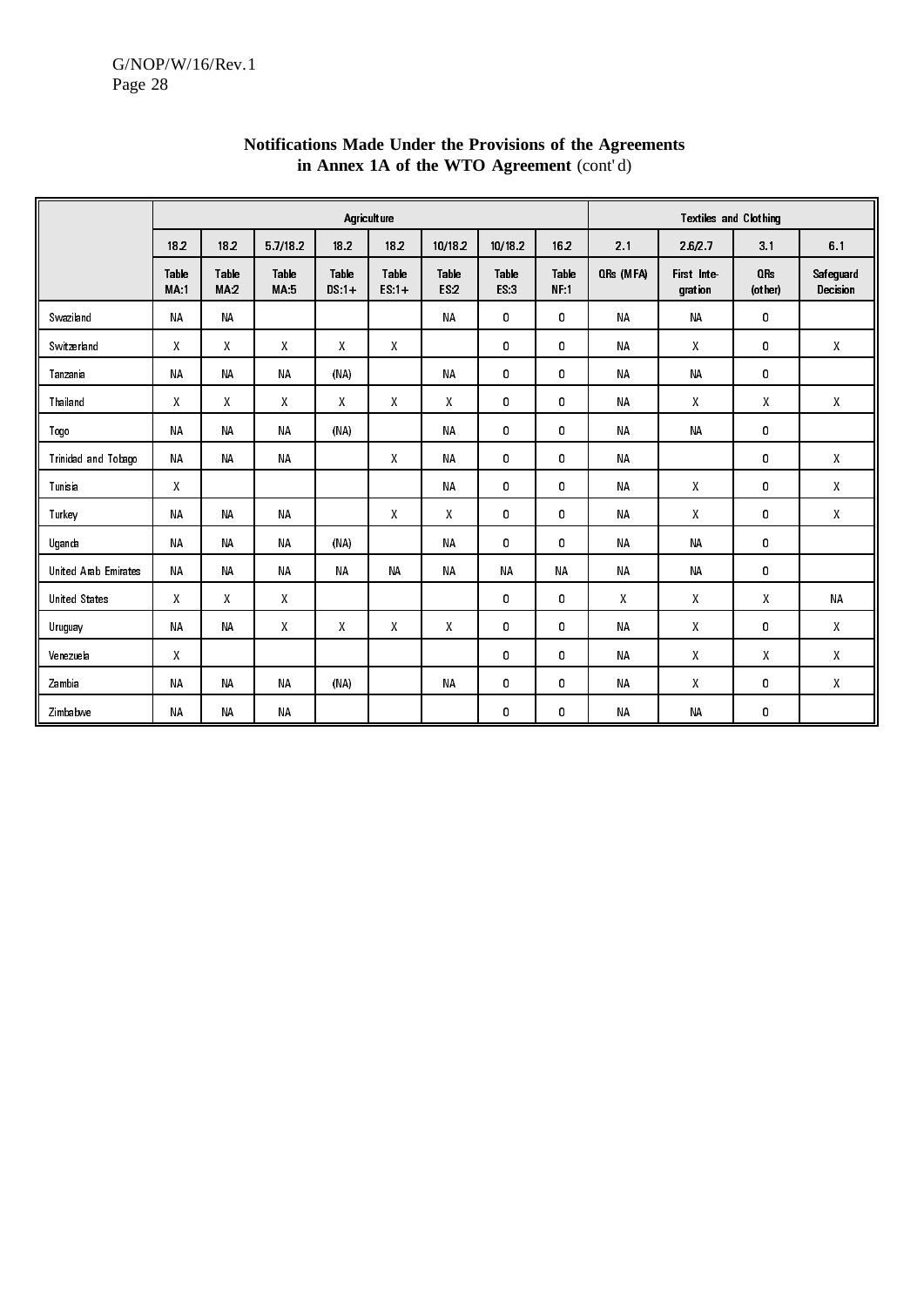|                      | <b>TRIMs</b>                                        |                    | Anti-dumping                                        |                                                     |                    |                                                     |                                                     |                                                     | <b>Customs Valuation</b>                            |              |           | Decisions<br>Interest<br>$l$ ist<br>Media<br>charges |                                                     |
|----------------------|-----------------------------------------------------|--------------------|-----------------------------------------------------|-----------------------------------------------------|--------------------|-----------------------------------------------------|-----------------------------------------------------|-----------------------------------------------------|-----------------------------------------------------|--------------|-----------|------------------------------------------------------|-----------------------------------------------------|
|                      | 5 <sub>1</sub>                                      | 164                | 164                                                 | 185                                                 | 20.1               | 202                                                 | Annex<br>III(2)                                     | Annex<br>$III$ (3)                                  | Annex<br>III(4)                                     | 221          |           |                                                      |                                                     |
|                      | Invest                                              | Semi-annual        |                                                     | Laws/                                               | Deferred           | Deferred                                            | <b>Minim</b>                                        | Reserv<br>ations                                    | Reserv                                              | Laws/        | Check     |                                                      | Carrier                                             |
|                      | ment<br><b>Measures</b>                             | Jan<br>June<br>95  | July-<br>Dec<br>95                                  | Regs                                                | applic<br>ation    | applic<br>ation                                     | um<br>values                                        | Art 4                                               | ations<br>Art 5.2                                   | Regs         |           |                                                      |                                                     |
| Antigua and Barbuda  | 0                                                   |                    |                                                     |                                                     |                    |                                                     |                                                     |                                                     |                                                     |              |           |                                                      |                                                     |
| Argentina            | Χ                                                   | Χ                  |                                                     | X                                                   | <b>NA</b>          | <b>NA</b>                                           | NА                                                  | X                                                   | $\mathsf{X}% _{0}^{\prime}=\mathsf{X}_{0}^{\prime}$ |              |           | Χ                                                    | X                                                   |
| Australia            | 0                                                   | X                  | X                                                   | X                                                   | <b>NA</b>          | ΝA                                                  | <b>NA</b>                                           | <b>NA</b>                                           | ΝA                                                  | Χ            | X         | $\mathsf{X}% _{0}^{\prime}=\mathsf{X}_{0}^{\prime}$  | $\mathsf{X}% _{0}^{\prime}=\mathsf{X}_{0}^{\prime}$ |
| Bahrain              | 0                                                   |                    |                                                     |                                                     |                    |                                                     |                                                     |                                                     |                                                     |              |           |                                                      |                                                     |
| Bangladesh           | 0                                                   |                    |                                                     |                                                     | Χ                  | X                                                   | $\mathsf{X}% _{0}^{\prime}=\mathsf{X}_{0}^{\prime}$ | Χ                                                   | $\mathsf{X}% _{0}^{\prime}=\mathsf{X}_{0}^{\prime}$ | <b>NA</b>    | <b>NA</b> |                                                      |                                                     |
| Barbados             | Χ                                                   | Χ                  | $\mathsf{X}% _{0}^{\prime}=\mathsf{X}_{0}^{\prime}$ | $\mathsf{X}% _{0}^{\prime}=\mathsf{X}_{0}^{\prime}$ |                    |                                                     |                                                     |                                                     |                                                     |              |           |                                                      |                                                     |
| Belize               | 0                                                   |                    |                                                     |                                                     |                    |                                                     |                                                     |                                                     |                                                     |              |           |                                                      |                                                     |
| Benin                | 0                                                   | <b>NA</b>          |                                                     |                                                     |                    |                                                     |                                                     |                                                     |                                                     |              |           |                                                      |                                                     |
| Bolivia              | 0                                                   | Χ                  | $\mathsf{X}% _{0}^{\prime}=\mathsf{X}_{0}^{\prime}$ | $\mathsf{X}$                                        | Χ                  | $\mathsf{X}$                                        |                                                     |                                                     |                                                     | <b>NA</b>    | <b>NA</b> |                                                      |                                                     |
| Botswana             | 0                                                   |                    |                                                     | $\mathsf{X}$                                        | <b>NA</b>          | <b>NA</b>                                           | NА                                                  | NΑ                                                  | <b>NA</b>                                           |              |           |                                                      |                                                     |
| Brazil               | 0                                                   | X                  | $\pmb{\mathsf{X}}$                                  | $\mathsf{X}$                                        | <b>NA</b>          | <b>NA</b>                                           | NА                                                  | X                                                   | X                                                   |              |           |                                                      |                                                     |
| Brunei Darussalam    | $\pmb{0}$                                           |                    |                                                     |                                                     | Χ                  | $\mathsf{X}$                                        |                                                     |                                                     |                                                     | <b>NA</b>    | NΑ        |                                                      |                                                     |
| Burkina Faso         | $\pmb{0}$                                           |                    |                                                     |                                                     | Χ                  | $\mathsf{X}$                                        | $\pmb{\mathsf{X}}$                                  | $\mathsf{X}$                                        | $\mathsf{X}% _{0}^{\prime}=\mathsf{X}_{0}^{\prime}$ | <b>NA</b>    | NA        |                                                      |                                                     |
| Burundi              | 0                                                   |                    |                                                     |                                                     | Χ                  | $\mathsf{X}$                                        |                                                     |                                                     |                                                     | <b>NA</b>    | NΑ        |                                                      |                                                     |
| Cameroon             | 0                                                   |                    |                                                     |                                                     | Χ                  | $\mathsf{X}% _{0}^{\prime}=\mathsf{X}_{0}^{\prime}$ |                                                     | X                                                   | $\mathsf{X}% _{0}^{\prime}=\mathsf{X}_{0}^{\prime}$ | <b>NA</b>    | <b>NA</b> |                                                      |                                                     |
| Canada               | 0                                                   | $\pmb{\mathsf{X}}$ | X                                                   | X                                                   | <b>NA</b>          | <b>NA</b>                                           | NА                                                  | <b>NA</b>                                           | <b>NA</b>                                           | X            | <b>ΝΑ</b> | X                                                    | X                                                   |
| Central African Rep. | 0                                                   |                    |                                                     |                                                     | Χ                  |                                                     |                                                     |                                                     |                                                     | <b>NA</b>    | NΑ        |                                                      |                                                     |
| Chile                | Χ                                                   | Χ                  | $\pmb{\mathsf{X}}$                                  | Χ                                                   | Χ                  | $\mathsf{X}% _{0}^{\prime}=\mathsf{X}_{0}^{\prime}$ | $\mathsf{X}$                                        | Χ                                                   | X                                                   | <b>NA</b>    | NΑ        |                                                      |                                                     |
| Colombia             | Χ                                                   | Χ                  | Χ                                                   | Χ                                                   | Χ                  | Χ                                                   | Χ                                                   | Χ                                                   | Χ                                                   | <b>NA</b>    | <b>ΝΑ</b> |                                                      |                                                     |
| Costa Rica           | $\mathsf{X}% _{0}^{\prime}=\mathsf{X}_{0}^{\prime}$ | $\mathsf{X}% _{0}$ | $\mathsf{X}% _{0}$                                  | $\mathsf{X}$                                        | $\mathsf{X}$       | $\mathsf{X}% _{0}^{\prime}=\mathsf{X}_{0}^{\prime}$ |                                                     | $\mathsf{X}$                                        | $\mathsf{X}$                                        | $\sf NA$     | NA        |                                                      |                                                     |
| Côte d'Ivoire        | 0                                                   |                    |                                                     | $\mathsf{X}$                                        | $\mathsf X$        | $\mathsf{X}% _{0}^{\prime}=\mathsf{X}_{0}^{\prime}$ | $\mathsf X$                                         | $\mathsf{X}% _{0}^{\prime}=\mathsf{X}_{0}^{\prime}$ | $\mathsf{X}$                                        | <b>NA</b>    | <b>NA</b> |                                                      |                                                     |
| Cuba                 | $\mathsf{X}$                                        | $\mathsf{X}% _{0}$ | $\mathsf{X}% _{0}$                                  | $\mathsf{X}$                                        | $\boldsymbol{X}$   |                                                     |                                                     |                                                     |                                                     | ΝA           | <b>NA</b> |                                                      |                                                     |
| Cyprus               | $\mathsf{X}% _{0}$                                  | $\mathsf{X}% _{0}$ | $\mathsf{X}$                                        | $\mathsf{X}$                                        | NA                 | <b>NA</b>                                           | NΑ                                                  | <b>NA</b>                                           | NA                                                  |              | ΝA        | $\mathsf{X}% _{0}^{\prime}=\mathsf{X}_{0}^{\prime}$  | $\mathsf{X}% _{0}^{\prime}=\mathsf{X}_{0}^{\prime}$ |
| Czech Republic       | 0                                                   | $\mathsf{X}^-$     | $\mathsf{X}^-$                                      | X                                                   | ΝA                 | ΝA                                                  | NA                                                  | ΝA                                                  | ΝA                                                  | $\mathsf{X}$ | <b>NA</b> | $\mathsf X$                                          | $\mathsf{X}% _{0}^{\prime}=\mathsf{X}_{0}^{\prime}$ |
| Djibouti             | 0                                                   |                    |                                                     |                                                     | $\boldsymbol{X}$   | $\mathsf{X}$                                        | $\boldsymbol{X}$                                    | $\mathsf{X}$                                        | $\mathsf{X}$                                        | ΝA           | ΝA        |                                                      |                                                     |
| Dominica             | 0                                                   |                    |                                                     |                                                     |                    |                                                     |                                                     |                                                     |                                                     |              |           |                                                      |                                                     |
| Dominican Republic   | $\mathsf{X}% _{0}$                                  | $\mathsf{X}% _{0}$ | X                                                   | $\mathsf X$                                         | $\boldsymbol{X}$   | $\mathsf{X}$                                        | $\boldsymbol{X}$                                    | $\mathsf{X}$                                        | $\mathsf{X}$                                        | NA           | ΝA        |                                                      |                                                     |
| ${\sf EC}$           | $\mathsf{X}% _{0}$                                  | $\mathsf{X}% _{0}$ | X                                                   | $\mathsf{X}$                                        | NΑ                 | ΝA                                                  | ΝA                                                  | ΝA                                                  | ΝA                                                  | X            | ΝA        | $\mathsf{X}$                                         | $\mathsf{X}$                                        |
| Ecuador              | $\mathsf{X}% _{0}^{\prime}=\mathsf{X}_{0}^{\prime}$ |                    |                                                     | $\mathsf X$                                         | $\,$ X             | $\mathsf{X}$                                        |                                                     | $\mathsf X$                                         | $\mathsf{X}$                                        | ΝA           | ΝA        |                                                      |                                                     |
| Egypt                | $\mathsf{X}% _{0}^{\prime}=\mathsf{X}_{0}^{\prime}$ | $\mathsf{X}% _{0}$ | $\mathsf{X}% _{0}$                                  | $\mathsf X$                                         | $\,$ X             | $\mathsf{X}% _{0}$                                  |                                                     | $\mathsf X$                                         | $\mathsf{X}$                                        | NΑ           | NΑ        |                                                      |                                                     |
| El Salvador          | 0                                                   |                    |                                                     | $\mathsf{X}% _{0}$                                  | $\pmb{\mathsf{X}}$ | $\pmb{\mathsf{X}}$                                  |                                                     | $\mathsf{X}% _{0}$                                  | $\mathsf{X}% _{0}^{\prime}=\mathsf{X}_{0}^{\prime}$ | ΝA           | NΑ        |                                                      |                                                     |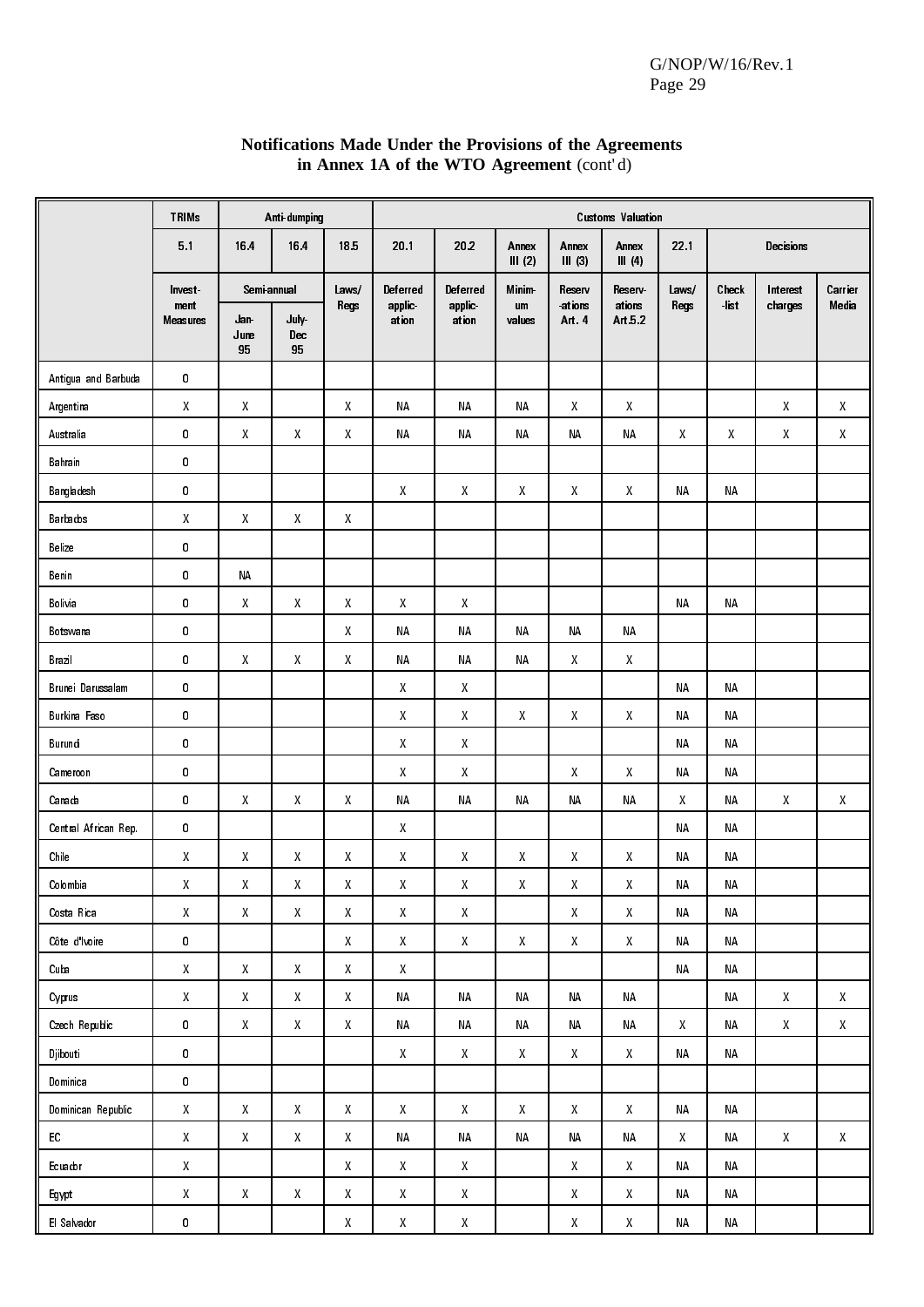|                     | <b>TRIMs</b>                                        |                                                     | Anti-dumping       |                                                     |                                                     |                                                     |                                                     |                                                     | <b>Customs Valuation</b>                            |                    |                   |                                                     |                                                     |
|---------------------|-----------------------------------------------------|-----------------------------------------------------|--------------------|-----------------------------------------------------|-----------------------------------------------------|-----------------------------------------------------|-----------------------------------------------------|-----------------------------------------------------|-----------------------------------------------------|--------------------|-------------------|-----------------------------------------------------|-----------------------------------------------------|
|                     | 5.1                                                 | 164                                                 | 164                | 185                                                 | 20.1                                                | 202                                                 | Annex<br>$III$ (2)                                  | Annex<br>$III$ (3)                                  | Annex<br>III(4)                                     | 22.1               |                   | Decisions                                           |                                                     |
|                     | Invest<br>ment<br><b>Measures</b>                   | Semi-annual<br>Jan<br>June<br>95                    | July-<br>Dec<br>95 | Laws/<br>Regs                                       | Deferred<br>applic-<br>ation                        | Deferred<br>applic<br>ation                         | <b>Minim</b><br>um<br>Values                        | Reserv<br>ations<br>Art 4                           | Reserv-<br>ations<br>Art 5.2                        | Laws/<br>Regs      | Check<br>$-$ list | Interest<br>charges                                 | Carrier<br>Media                                    |
| Fiji                | 0                                                   | <b>NA</b>                                           |                    |                                                     |                                                     |                                                     |                                                     |                                                     |                                                     |                    |                   |                                                     |                                                     |
| Gabon               | 0                                                   |                                                     |                    |                                                     | X                                                   | $\boldsymbol{X}$                                    | Χ                                                   | X                                                   | X                                                   | <b>NA</b>          | <b>NA</b>         |                                                     |                                                     |
| Ghana               | 0                                                   |                                                     |                    |                                                     | Χ                                                   |                                                     |                                                     |                                                     |                                                     | <b>NA</b>          | ΝA                |                                                     |                                                     |
| Grenada             | 0                                                   | <b>NA</b>                                           |                    |                                                     |                                                     |                                                     |                                                     |                                                     |                                                     |                    |                   |                                                     |                                                     |
| Guatemala           | 0                                                   | $\mathsf{X}$                                        |                    | $\boldsymbol{X}$                                    | $\mathsf{X}% _{0}^{\prime}=\mathsf{X}_{0}^{\prime}$ | $\pmb{\mathsf{X}}$                                  | Χ                                                   | X                                                   | X                                                   | ΝA                 | ΝA                |                                                     |                                                     |
| Guinea Bissau       | 0                                                   |                                                     |                    |                                                     |                                                     |                                                     |                                                     |                                                     |                                                     |                    |                   |                                                     |                                                     |
| Guinea, Republic of | 0                                                   |                                                     |                    | $\boldsymbol{X}$                                    |                                                     |                                                     |                                                     |                                                     |                                                     |                    |                   |                                                     |                                                     |
| Guyana              | 0                                                   |                                                     |                    |                                                     |                                                     |                                                     |                                                     |                                                     |                                                     |                    |                   |                                                     |                                                     |
| Haiti               | 0                                                   | <b>NA</b>                                           |                    |                                                     |                                                     |                                                     |                                                     |                                                     |                                                     |                    |                   |                                                     |                                                     |
| Honduras            | $\mathsf{X}$                                        | $\boldsymbol{X}$                                    | X                  | $\boldsymbol{X}$                                    | X                                                   | X                                                   |                                                     | X                                                   | $\mathsf{X}$                                        | <b>NA</b>          | <b>NA</b>         |                                                     |                                                     |
| Hong Kong           | 0                                                   | $\boldsymbol{X}$                                    | $\mathsf{X}% _{0}$ | Χ                                                   | ΝA                                                  | ΝA                                                  | <b>NA</b>                                           | NΑ                                                  | <b>NA</b>                                           | X                  | NΑ                | $\mathsf{X}% _{0}$                                  | $\mathsf{X}% _{0}^{\prime}=\mathsf{X}_{0}^{\prime}$ |
| Hungary             | 0                                                   | X                                                   | $\mathsf{X}% _{0}$ | X                                                   | NA                                                  | ΝA                                                  | <b>NA</b>                                           | NΑ                                                  | NA                                                  | $\boldsymbol{X}$   | NΑ                | $\mathsf{X}% _{0}^{\prime}=\mathsf{X}_{0}^{\prime}$ | $\mathsf{X}% _{0}$                                  |
| Iceland             | 0                                                   | X                                                   | $\mathsf{X}% _{0}$ | X                                                   | ΝA                                                  | ΝA                                                  | <b>NA</b>                                           | NΑ                                                  | NA                                                  |                    |                   |                                                     |                                                     |
| India               | $\boldsymbol{X}$                                    | X                                                   | $\mathsf{X}% _{0}$ | X                                                   | ΝA                                                  | ΝA                                                  | <b>NA</b>                                           | X                                                   | $\mathsf{X}% _{0}^{\prime}=\mathsf{X}_{0}^{\prime}$ | $\boldsymbol{X}$   | <b>NA</b>         |                                                     |                                                     |
| Indonesia           | $\mathsf{X}% _{0}^{\prime}=\mathsf{X}_{0}^{\prime}$ | $\mathsf{X}$                                        |                    | $\mathsf{X}% _{0}^{\prime}=\mathsf{X}_{0}^{\prime}$ | $\mathsf{X}% _{0}$                                  | X                                                   | $\mathsf{X}% _{0}$                                  | $\mathsf{X}% _{0}^{\prime}=\mathsf{X}_{0}^{\prime}$ | $\mathsf{X}% _{0}$                                  | ΝA                 | <b>NA</b>         |                                                     |                                                     |
| Israel              | 0                                                   | $\mathsf{X}$                                        | $\mathsf{X}% _{0}$ | $\mathsf{X}% _{0}$                                  | $\mathsf{X}% _{0}$                                  |                                                     |                                                     | $\mathsf{X}% _{0}$                                  | $\mathsf{X}% _{0}$                                  | <b>NA</b>          | <b>NA</b>         |                                                     |                                                     |
| Jamaica             | 0                                                   | $\mathsf{X}$                                        | $\mathsf{X}$       | $\mathsf{X}$                                        | $\mathsf{X}$                                        | $\mathsf{X}% _{0}^{\prime}=\mathsf{X}_{0}^{\prime}$ | X                                                   | Χ                                                   | $\mathsf{X}$                                        | <b>NA</b>          | <b>NA</b>         |                                                     |                                                     |
| Japan               | $\mathsf{X}$                                        | $\mathsf{X}% _{0}^{\prime}=\mathsf{X}_{0}^{\prime}$ | $\pmb{\mathsf{X}}$ | $\mathsf{X}$                                        | <b>NA</b>                                           | ΝA                                                  | <b>NA</b>                                           | NΑ                                                  | <b>NA</b>                                           | $\mathsf{X}$       | <b>NA</b>         | $\mathsf{X}% _{0}$                                  | Χ                                                   |
| Kenya               | 0                                                   |                                                     |                    | $\mathsf{X}% _{0}^{\prime}=\mathsf{X}_{0}^{\prime}$ | X                                                   | $\mathsf{X}% _{0}^{\prime}=\mathsf{X}_{0}^{\prime}$ | X                                                   | X                                                   | Χ                                                   | <b>NA</b>          | NΑ                |                                                     |                                                     |
| Korea               | 0                                                   | $\mathsf{X}% _{0}^{\prime}=\mathsf{X}_{0}^{\prime}$ | $\pmb{\chi}$       | $\mathsf{X}^-$                                      | ΝA                                                  | NΑ                                                  | $\sf NA$                                            | ΝA                                                  | <b>NA</b>                                           | $\mathsf{X}% _{0}$ | NΑ                | $\mathsf{X}% _{0}^{\prime}=\mathsf{X}_{0}^{\prime}$ | $\mathsf{X}% _{0}^{\prime}=\mathsf{X}_{0}^{\prime}$ |
| Kuwait              | 0                                                   | $\mathsf{X}$                                        |                    |                                                     | $\mathsf{X}% _{0}$                                  | $\mathsf{X}% _{0}$                                  |                                                     |                                                     |                                                     | ΝA                 | ΝA                |                                                     |                                                     |
| Lesotho             | 0                                                   |                                                     |                    |                                                     | ΝA                                                  | NΑ                                                  | <b>NA</b>                                           | <b>NA</b>                                           | <b>NA</b>                                           |                    |                   | $\mathsf{X}% _{0}$                                  | $\mathsf{X}^-$                                      |
| Liechtenstein       | 0                                                   |                                                     |                    |                                                     | $\sf NA$                                            | <b>NA</b>                                           | <b>NA</b>                                           | NΑ                                                  | <b>NA</b>                                           |                    |                   |                                                     |                                                     |
| Macau               | 0                                                   |                                                     |                    | $\mathsf X$                                         | $\sf NA$                                            | NΑ                                                  | <b>NA</b>                                           | NΑ                                                  | <b>NA</b>                                           | $\mathsf{X}% _{0}$ | <b>NA</b>         |                                                     |                                                     |
| Madagascar          | 0                                                   |                                                     |                    |                                                     | $\mathsf{X}% _{0}$                                  | $\mathsf{X}% _{0}$                                  |                                                     |                                                     |                                                     | NΑ                 | ΝA                |                                                     |                                                     |
| Malawi              | 0                                                   |                                                     |                    | $\mathsf X$                                         | ΝA                                                  | NΑ                                                  | <b>NA</b>                                           | $\pmb{\mathsf{X}}$                                  | <b>NA</b>                                           |                    |                   |                                                     |                                                     |
| Malaysia            | $\mathsf{X}% _{0}^{\prime}=\mathsf{X}_{0}^{\prime}$ | $\pmb{\mathsf{X}}$                                  | $\pmb{\mathsf{X}}$ | Χ                                                   | $\mathsf{X}% _{0}$                                  | $\mathsf{X}% _{0}^{\prime}=\mathsf{X}_{0}^{\prime}$ | Χ                                                   | Χ                                                   | $\mathsf{X}% _{0}$                                  | NΑ                 | NΑ                |                                                     |                                                     |
| Maldives            | 0                                                   |                                                     |                    | $\pmb{\chi}$                                        |                                                     |                                                     |                                                     |                                                     |                                                     |                    |                   |                                                     |                                                     |
| Mali                | 0                                                   |                                                     |                    |                                                     | $\mathsf{X}% _{0}$                                  | $\mathsf{X}% _{0}$                                  |                                                     |                                                     |                                                     | NΑ                 | <b>NA</b>         |                                                     |                                                     |
| Malta               | 0                                                   | $\mathsf X$                                         | $\mathsf{X}% _{0}$ | $\mathsf{X}% _{0}$                                  | $\mathsf{X}% _{0}$                                  | $\mathsf{X}% _{0}^{\prime}=\mathsf{X}_{0}^{\prime}$ | $\mathsf{X}% _{0}$                                  | $\mathsf{X}$                                        | $\mathsf{X}$                                        | NΑ                 | ΝA                |                                                     |                                                     |
| Mauritania          | 0                                                   |                                                     |                    |                                                     | $\mathsf{X}% _{0}$                                  | $\pmb{\mathsf{X}}$                                  | $\mathsf{X}% _{0}^{\prime}=\mathsf{X}_{0}^{\prime}$ | $\mathsf{X}$                                        | $\mathsf{X}% _{0}$                                  | NΑ                 | NΑ                |                                                     |                                                     |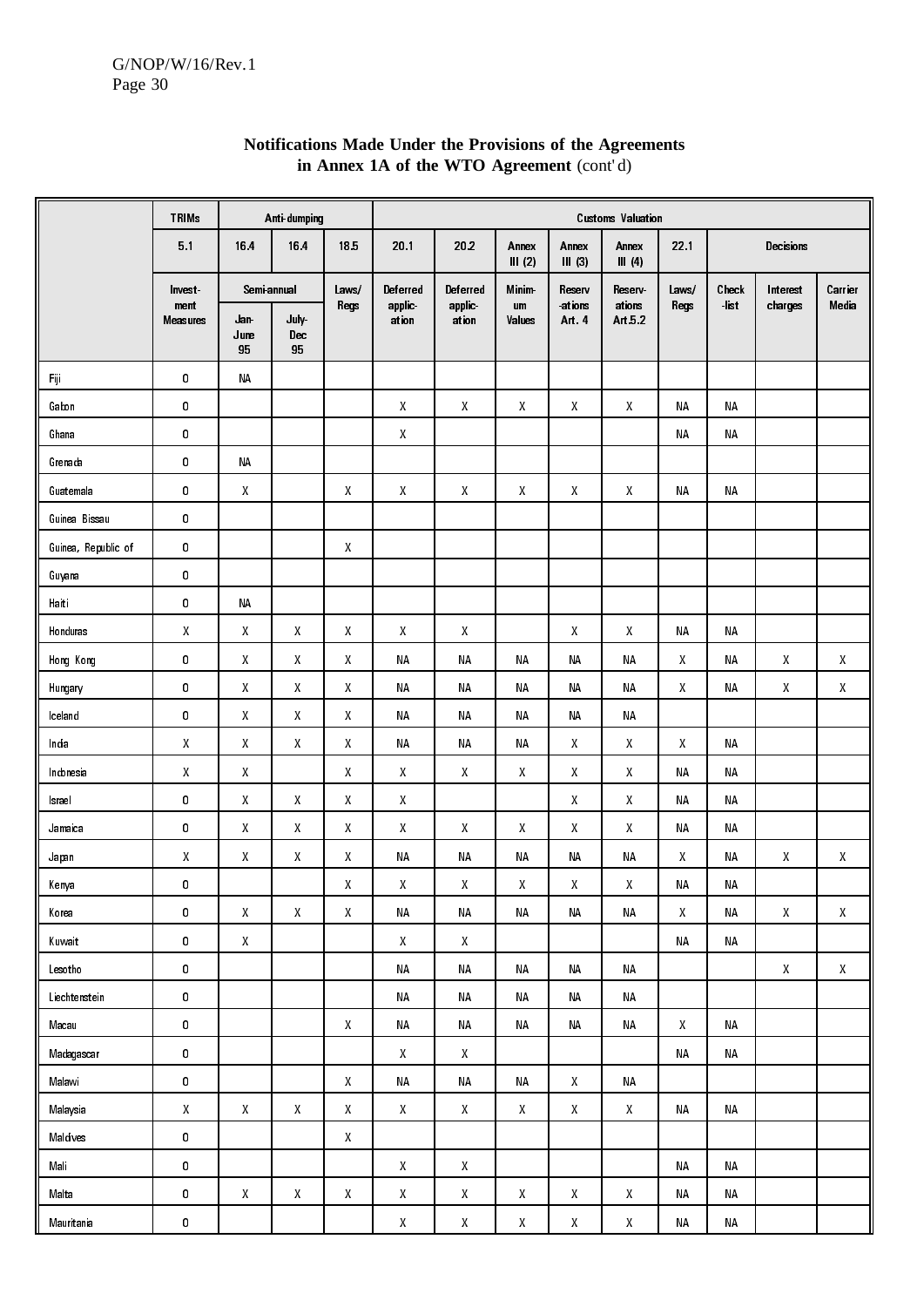|                       | <b>TRIMs</b>                                        |                                                     | Anti-dumping                                        |                                                     |                                                     |                                                     |                                                     |                                                     | <b>Customs Valuation</b>                            |                |                | Decisions          |                                                     |  |
|-----------------------|-----------------------------------------------------|-----------------------------------------------------|-----------------------------------------------------|-----------------------------------------------------|-----------------------------------------------------|-----------------------------------------------------|-----------------------------------------------------|-----------------------------------------------------|-----------------------------------------------------|----------------|----------------|--------------------|-----------------------------------------------------|--|
|                       | 5.1                                                 | 16.4                                                | 164                                                 | 18.5                                                | 201                                                 | 202                                                 | Annex<br>III (2)                                    | Annex<br>$III$ (3)                                  | Annex<br>$III$ (4)                                  | 22.1           |                |                    |                                                     |  |
|                       | Invest                                              | Semi-annual                                         |                                                     | Laws/                                               | Deferred                                            | <b>Deferred</b>                                     | <b>Minim</b>                                        | Reserv                                              | Reserv                                              | Laws/          | Check          | Interest           | Carrier                                             |  |
|                       | ment<br><b>Measures</b>                             | Jan<br>June<br>95                                   | July-<br>Dec<br>95                                  | Regs                                                | applic<br>ation                                     | applic<br>ation                                     | um<br>Values                                        | ations<br>Art 4                                     | ations<br>Art 5.2                                   | Regs           | <b>list</b>    | charges            | Media                                               |  |
| Mauritius             | Χ                                                   |                                                     | X                                                   | X                                                   | $\boldsymbol{X}$                                    |                                                     |                                                     |                                                     |                                                     | <b>NA</b>      | <b>NA</b>      |                    |                                                     |  |
| Mexico                | Χ                                                   | X                                                   | X                                                   | X                                                   | NΑ                                                  | ΝA                                                  | <b>NA</b>                                           | X                                                   | X                                                   | X              | X              | X                  | $\mathsf{X}% _{0}$                                  |  |
| Morocco               | 0                                                   | $\mathsf{X}% _{0}^{\prime}=\mathsf{X}_{0}^{\prime}$ | $\mathsf{X}% _{0}^{\prime}=\mathsf{X}_{0}^{\prime}$ | X                                                   | X                                                   | $\mathsf{X}% _{0}$                                  | <b>NA</b>                                           | $\mathsf{X}% _{0}$                                  | $\mathsf{X}% _{0}$                                  | <b>NA</b>      | $\sf NA$       |                    |                                                     |  |
| Mozambique            | 0                                                   |                                                     |                                                     |                                                     |                                                     |                                                     |                                                     |                                                     |                                                     |                |                |                    |                                                     |  |
| Myanmar               | 0                                                   |                                                     |                                                     |                                                     | $\boldsymbol{X}$                                    | $\mathsf{X}% _{0}^{\prime}=\mathsf{X}_{0}^{\prime}$ | $\mathsf{X}% _{0}^{\prime}=\mathsf{X}_{0}^{\prime}$ | $\mathsf{X}$                                        | $\mathsf{X}$                                        | <b>NA</b>      | <b>NA</b>      |                    |                                                     |  |
| Namibia               | 0                                                   |                                                     |                                                     |                                                     |                                                     |                                                     |                                                     |                                                     |                                                     |                |                |                    |                                                     |  |
| New Zealand           | 0                                                   | Χ                                                   | Χ                                                   | X                                                   | <b>NA</b>                                           | <b>NA</b>                                           | <b>NA</b>                                           | <b>NA</b>                                           | <b>NA</b>                                           | X              | <b>NA</b>      | $\mathsf{X}% _{0}$ | $\mathsf{X}% _{0}^{\prime}=\mathsf{X}_{0}^{\prime}$ |  |
| Nicaragua             | $\mathsf{X}$                                        |                                                     |                                                     | $\mathsf{X}% _{0}^{\prime}=\mathsf{X}_{0}^{\prime}$ | $\mathsf{X}$                                        | $\mathsf{X}% _{0}^{\prime}=\mathsf{X}_{0}^{\prime}$ |                                                     | $\mathsf{X}% _{0}^{\prime}=\mathsf{X}_{0}^{\prime}$ | $\mathsf{X}$                                        | <b>NA</b>      | <b>NA</b>      |                    |                                                     |  |
| Nigeria               | $\mathsf{X}$                                        |                                                     |                                                     |                                                     | $\boldsymbol{X}$                                    | X                                                   |                                                     |                                                     | $\mathsf{X}$                                        | <b>NA</b>      | <b>NA</b>      |                    |                                                     |  |
| Norway                | 0                                                   | X                                                   | X                                                   | $\pmb{\mathsf{X}}$                                  | <b>NA</b>                                           | <b>NA</b>                                           | <b>NA</b>                                           | <b>NA</b>                                           | <b>NA</b>                                           | X              | <b>NA</b>      | $\mathsf{X}$       | $\mathsf{X}$                                        |  |
| Pakistan              | $\pmb{\mathsf{X}}$                                  | X                                                   |                                                     | $\pmb{\mathsf{X}}$                                  | $\mathsf{X}% _{0}^{\prime}=\mathsf{X}_{0}^{\prime}$ | $\mathsf{X}% _{0}$                                  | $\pmb{\mathsf{X}}$                                  | $\mathsf{X}$                                        | $\mathsf{X}% _{0}^{\prime}=\mathsf{X}_{0}^{\prime}$ | <b>NA</b>      | <b>NA</b>      |                    |                                                     |  |
| Papua New Guinea      |                                                     | <b>NA</b>                                           |                                                     |                                                     |                                                     |                                                     |                                                     |                                                     |                                                     |                |                |                    |                                                     |  |
| Paraguay              | 0                                                   |                                                     | $\mathsf{X}$                                        | $\pmb{\mathsf{X}}$                                  | $\mathsf{X}$                                        |                                                     | $\mathsf{X}$                                        |                                                     |                                                     | <b>NA</b>      | <b>NA</b>      |                    |                                                     |  |
| Peru                  | X                                                   | Χ                                                   | X                                                   | X                                                   | X                                                   | $\mathsf{X}% _{0}^{\prime}=\mathsf{X}_{0}^{\prime}$ | $\mathsf{X}$                                        | $\mathsf{X}$                                        | $\mathsf{X}$                                        | <b>NA</b>      | <b>NA</b>      |                    |                                                     |  |
| Philippines           | $\pmb{\mathsf{X}}$                                  | X                                                   | X                                                   | $\pmb{\mathsf{X}}$                                  | $\mathsf{X}$                                        | Χ                                                   | $\mathsf{X}$                                        | $\mathsf{X}% _{0}$                                  | $\mathsf{X}$                                        | <b>NA</b>      | NA             |                    |                                                     |  |
| Poland                | X                                                   | Χ                                                   | X                                                   | $\pmb{\mathsf{X}}$                                  | <b>NA</b>                                           | <b>NA</b>                                           | <b>NA</b>                                           | <b>NA</b>                                           | NΑ                                                  |                |                |                    |                                                     |  |
| Oatar                 |                                                     | <b>NA</b>                                           |                                                     |                                                     |                                                     |                                                     |                                                     |                                                     |                                                     |                |                |                    |                                                     |  |
| Romania               | $\mathsf{X}$                                        | Χ                                                   | X                                                   | $\pmb{\mathsf{X}}$                                  |                                                     |                                                     |                                                     |                                                     |                                                     | X              | <b>NA</b>      | $\mathsf{X}$       | $\mathsf{X}% _{0}$                                  |  |
| Rwanda                |                                                     | <b>NA</b>                                           |                                                     |                                                     |                                                     |                                                     |                                                     |                                                     |                                                     |                |                |                    |                                                     |  |
| Saint Kitts and Nevis | 0                                                   | ΝA                                                  |                                                     |                                                     |                                                     |                                                     |                                                     |                                                     |                                                     |                |                |                    |                                                     |  |
| Saint Lucia           | $\mathsf{X}% _{0}$                                  | $\mathsf{X}% _{0}^{\prime}=\mathsf{X}_{0}^{\prime}$ | $\mathsf{X}% _{0}$                                  | $\mathsf{X}^-$                                      |                                                     |                                                     |                                                     |                                                     |                                                     |                |                |                    |                                                     |  |
| Saint Vincent & Gre.  | 0                                                   |                                                     |                                                     |                                                     |                                                     |                                                     |                                                     |                                                     |                                                     |                |                |                    |                                                     |  |
| Senegal               | 0                                                   |                                                     |                                                     | $\mathsf{X}^-$                                      | $\mathsf{X}$                                        | $\mathsf{X}$                                        |                                                     |                                                     |                                                     | NΑ             | <b>NA</b>      |                    |                                                     |  |
| Sierra Leone          | 0                                                   |                                                     |                                                     |                                                     |                                                     |                                                     |                                                     |                                                     |                                                     |                |                |                    |                                                     |  |
| Singapore             | 0                                                   | $\mathsf{X}% _{0}^{\prime}=\mathsf{X}_{0}^{\prime}$ | X                                                   | $\mathsf{X}^-$                                      | $\boldsymbol{X}$                                    | $\mathsf{X}^-$                                      | X                                                   | X                                                   | $\mathsf{X}^-$                                      | ΝA             | NA             |                    |                                                     |  |
| Slovak Republic       | 0                                                   | $\mathsf{X}% _{0}^{\prime}=\mathsf{X}_{0}^{\prime}$ | $\mathsf{X}% _{0}$                                  | X                                                   | ΝA                                                  | NΑ                                                  | NA                                                  | ΝA                                                  | NΑ                                                  | X              | $\mathsf{X}^-$ |                    |                                                     |  |
| Slovenia              | $\mathsf{X}% _{0}^{\prime}=\mathsf{X}_{0}^{\prime}$ | Χ                                                   | X                                                   | $\mathsf{X}^-$                                      | NΑ                                                  | NΑ                                                  | ΝA                                                  | NΑ                                                  | NΑ                                                  | $\mathsf{X}^-$ |                |                    |                                                     |  |
| Solomon Islands       |                                                     | ΝA                                                  | NA                                                  |                                                     |                                                     |                                                     |                                                     |                                                     |                                                     |                |                |                    |                                                     |  |
| South Africa          | $\mathsf{X}% _{0}$                                  | $\mathsf{X}% _{0}^{\prime}=\mathsf{X}_{0}^{\prime}$ | $\mathsf{X}% _{0}$                                  | X                                                   | NΑ                                                  | NΑ                                                  | ΝA                                                  | ΝA                                                  | NΑ                                                  | X              | NA             | $\mathsf{X}$       | $\mathsf{X}^-$                                      |  |
| Sri Lanka             |                                                     | $\mathsf{X}% _{0}^{\prime}=\mathsf{X}_{0}^{\prime}$ | $\mathsf{X}% _{0}^{\prime}=\mathsf{X}_{0}^{\prime}$ | $\mathsf{X}$                                        | $\pmb{\mathsf{X}}$                                  | $\mathsf{X}% _{0}$                                  | $\mathsf{X}% _{0}^{\prime}=\mathsf{X}_{0}^{\prime}$ | $\mathsf{X}$                                        | $\mathsf{X}% _{0}$                                  | NΑ             | NA             |                    |                                                     |  |
| Suriname              | 0                                                   |                                                     |                                                     | $\mathsf{X}$                                        |                                                     |                                                     |                                                     |                                                     |                                                     |                |                |                    |                                                     |  |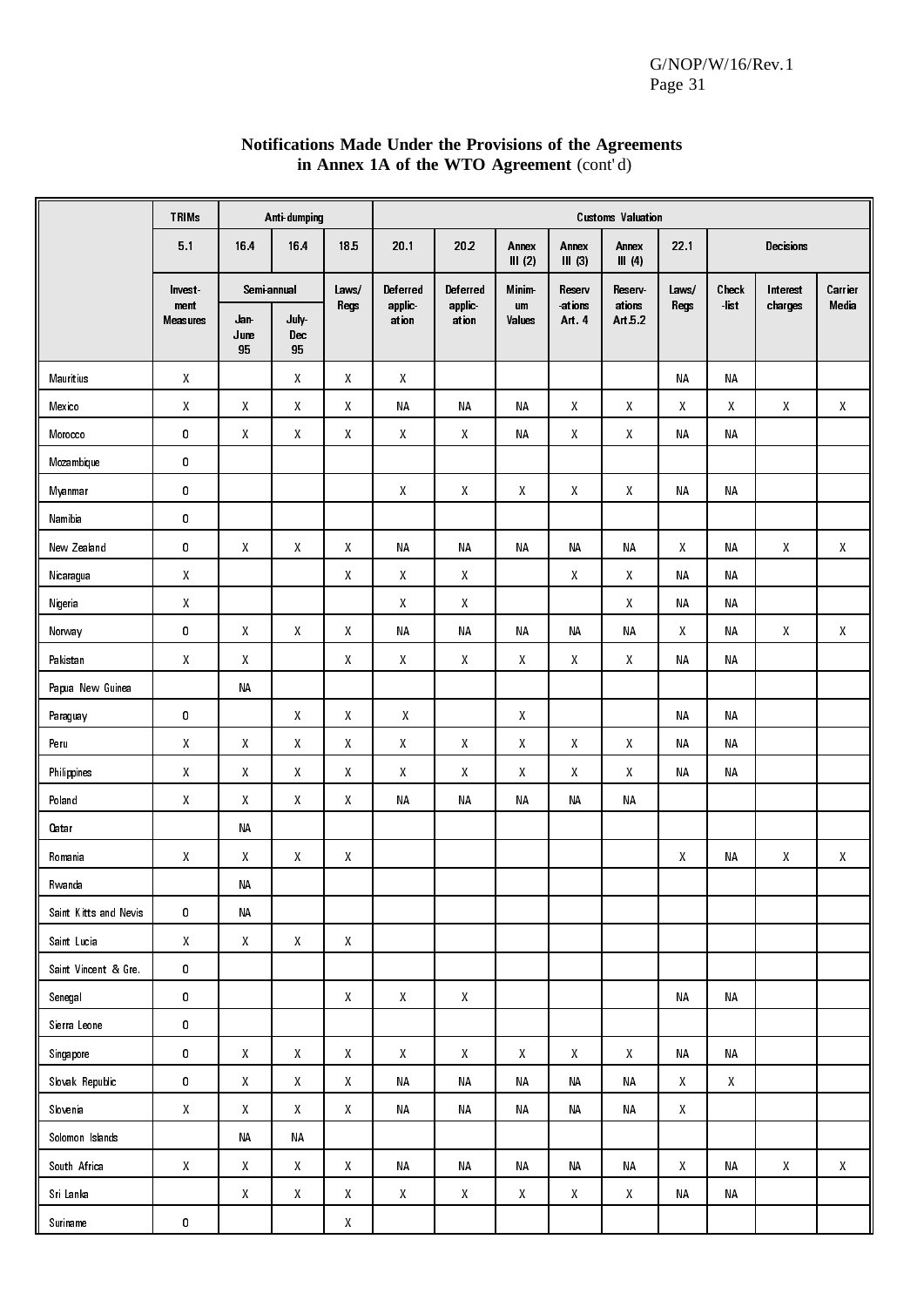|                      | <b>TRIMs</b>            |                    | Anti-dumping       |              |                 |                                                     |                    |                                                     | <b>Customs Valuation</b> |                    |           |                                                     |              |
|----------------------|-------------------------|--------------------|--------------------|--------------|-----------------|-----------------------------------------------------|--------------------|-----------------------------------------------------|--------------------------|--------------------|-----------|-----------------------------------------------------|--------------|
|                      | 5.1                     | 16.4               | 164                | 185          | 20.1            | 202                                                 | Annex<br>$III$ (2) | Annex<br>$III$ (3)                                  | Annex<br>III(4)          | 221                |           | <b>Decisions</b>                                    |              |
|                      | Invest                  | Semi annual        |                    | Laws/        | Deferred        | Deferred                                            | <b>Minim</b>       | Reserv                                              | <b>Reserv</b>            | Laws/              | Check     | Interest                                            | Carrier      |
|                      | ment<br><b>Measures</b> | Jan<br>June<br>95  | July<br>Dec<br>95  | Regs         | applic<br>ation | applic<br>ation                                     | um<br>Values       | ations<br>Art <sub>4</sub>                          | ations<br>Art 5 2        | Regs               | $-$ list  | charges                                             | Media        |
| Swaziland            | 0                       |                    | X                  | $\mathsf{X}$ |                 |                                                     |                    |                                                     |                          |                    |           |                                                     |              |
| Switzerland          | Χ                       | $\pmb{\mathsf{X}}$ | X                  | X            | <b>NA</b>       | ΝA                                                  | <b>NA</b>          | <b>NA</b>                                           | <b>NA</b>                | X                  | <b>NA</b> |                                                     |              |
| Tanzania             | 0                       | $\pmb{\mathsf{X}}$ |                    |              |                 |                                                     |                    |                                                     |                          |                    |           |                                                     |              |
| Thailand             | Χ                       | X                  | X                  | X            | $\mathsf{X}$    | X                                                   | $\mathsf{X}$       | X                                                   | $\mathsf{X}$             | <b>NA</b>          | <b>NA</b> |                                                     |              |
| Togo                 | 0                       |                    |                    |              | $\mathsf{X}$    | $\mathsf{X}$                                        | X                  | X                                                   | $\mathsf{X}$             | <b>NA</b>          | <b>NA</b> |                                                     |              |
| Trinidad and Tobago  | Χ                       |                    |                    | $\mathsf{X}$ |                 |                                                     |                    |                                                     |                          |                    |           |                                                     |              |
| Tunisia              | 0                       | $\pmb{\chi}$       | X                  | X            | $\mathsf{X}$    | $\mathsf{X}$                                        | X                  | X                                                   | $\mathsf X$              | <b>NA</b>          | <b>NA</b> |                                                     |              |
| Turkey               | 0                       | $\mathsf{X}$       | X                  | $\mathsf{X}$ | <b>NA</b>       | $\mathsf{X}% _{0}^{\prime}=\mathsf{X}_{0}^{\prime}$ | <b>NA</b>          | $\mathsf{X}% _{0}^{\prime}=\mathsf{X}_{0}^{\prime}$ | $\mathsf{X}$             | $\mathsf{X}$       |           |                                                     |              |
| Uganda               | 0                       |                    |                    |              |                 |                                                     |                    |                                                     |                          |                    |           |                                                     |              |
| United Arab Emirates | 0                       | <b>NA</b>          |                    |              | $\mathsf{X}$    | X                                                   |                    | X                                                   | $\mathsf{X}$             | <b>NA</b>          | <b>NA</b> | <b>NA</b>                                           |              |
| <b>United States</b> | 0                       | $\pmb{\mathsf{X}}$ | $\pmb{\mathsf{X}}$ | Χ            | <b>NA</b>       | <b>NA</b>                                           | <b>NA</b>          | <b>NA</b>                                           | <b>NA</b>                | $\pmb{\mathsf{X}}$ | <b>NA</b> | $\mathsf{X}% _{0}^{\prime}=\mathsf{X}_{0}^{\prime}$ | $\mathsf{X}$ |
| Uruguay              | Χ                       | X                  | X                  | $\mathsf{X}$ | $\mathsf{X}$    | X                                                   | X                  | X                                                   | $\mathsf{X}$             | <b>NA</b>          | <b>NA</b> |                                                     |              |
| Venezuela            | Χ                       | X                  | X                  | X            | $\mathsf{X}$    | X                                                   | Χ                  | X                                                   | X                        | <b>NA</b>          | <b>NA</b> |                                                     |              |
| Zambia               | Χ                       | X                  | X                  | X            | X               | X                                                   | Χ                  | X                                                   | X                        | <b>NA</b>          | <b>NA</b> |                                                     |              |
| Zimbabwe             | 0                       |                    | X                  | X            |                 |                                                     |                    | Χ                                                   | X                        | X                  | X         | $\mathsf{X}$                                        | X            |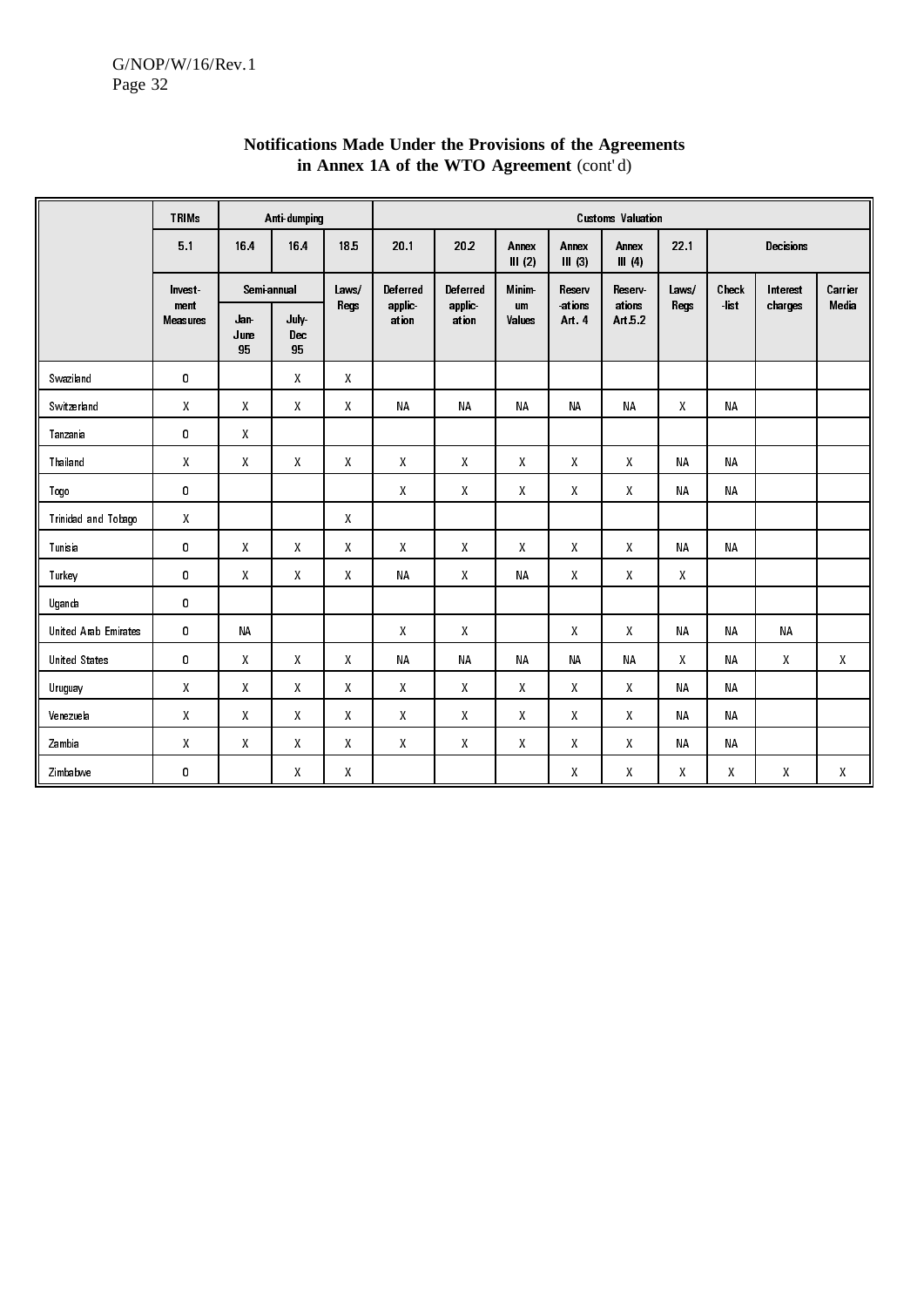|                      |                                                     | Import Licensing       |                          |                    | Rules of Origin    |                                   | Subsidies and Countervailing Measures |                                                     |                    |                                                     |                    | <b>Technical Barriers to</b><br>Trade |
|----------------------|-----------------------------------------------------|------------------------|--------------------------|--------------------|--------------------|-----------------------------------|---------------------------------------|-----------------------------------------------------|--------------------|-----------------------------------------------------|--------------------|---------------------------------------|
|                      | 22                                                  | 73                     | 1.4(a)<br>8.2(b)         | 5 <sub>1</sub>     | Annex II(4)        | 25 1                              | 25 1                                  | 25.11                                               | 25.11              | 32 6                                                | 152                | Annex 3(C)                            |
|                      | Deferred<br>appli-                                  | Replies to<br>question | <b>Public</b><br>ations/ | Non-<br>pref.      | Pref. rules        | Annual<br>Report                  | Annual<br>Report                      | Semi-annual                                         |                    | Laws/<br>Regs                                       | Laws/<br>Regs      | Accept<br>ance of                     |
|                      | cation                                              | naire                  | laws/regs                | rules              |                    | (new and<br>full, due<br>30/6/95) | (update,<br>due<br>30/6/96)           | Jan June<br>95                                      | July-Dec<br>95     |                                                     |                    | code                                  |
| Antigua and Barbuda  |                                                     |                        |                          |                    |                    |                                   |                                       |                                                     |                    |                                                     |                    | 0                                     |
| Argentina            |                                                     | X                      | $\mathsf{X}$             | X                  | X                  | $\pmb{\mathsf{X}}$                |                                       | Χ                                                   | $\pmb{\mathsf{X}}$ | X                                                   | X                  | 0                                     |
| Australia            | ΝA                                                  | X                      | $\pmb{\mathsf{X}}$       | X                  | $\pmb{\mathsf{X}}$ | X                                 | X                                     | Χ                                                   | X                  | $\pmb{\mathsf{X}}$                                  | $\pmb{\mathsf{X}}$ | $\pmb{\mathsf{X}}$                    |
| Bahrain              |                                                     |                        |                          |                    |                    |                                   |                                       |                                                     |                    |                                                     | Χ                  | 0                                     |
| Bangladesh           | X                                                   |                        |                          |                    |                    |                                   |                                       |                                                     |                    |                                                     |                    | 0                                     |
| Barbados             |                                                     | Χ                      | $\pmb{\mathsf{X}}$       |                    |                    |                                   |                                       |                                                     | $\pmb{\mathsf{X}}$ | $\pmb{\mathsf{X}}$                                  |                    | 0                                     |
| Belize               |                                                     |                        |                          |                    |                    |                                   |                                       |                                                     |                    |                                                     |                    | 0                                     |
| Benin                |                                                     |                        |                          |                    |                    |                                   |                                       | <b>NA</b>                                           |                    |                                                     |                    | 0                                     |
| Bolivia              | Х                                                   |                        |                          | $\pmb{\mathsf{X}}$ | $\pmb{\mathsf{X}}$ | $\pmb{\mathsf{X}}$                |                                       | Χ                                                   | $\pmb{\mathsf{X}}$ | $\mathsf{X}% _{0}^{\prime}=\mathsf{X}_{0}^{\prime}$ |                    | 0                                     |
| Botswana             |                                                     |                        |                          |                    |                    | X                                 |                                       |                                                     | $\boldsymbol{X}$   |                                                     |                    | 0                                     |
| Brazil               | X                                                   |                        |                          |                    | $\pmb{\mathsf{X}}$ | $\pmb{\mathsf{X}}$                | $\pmb{\mathsf{X}}$                    | Χ                                                   | $\pmb{\mathsf{X}}$ | X                                                   |                    | $\pmb{\mathsf{X}}$                    |
| Brunei Darussalam    |                                                     |                        |                          | $\pmb{\mathsf{X}}$ | $\mathsf{X}$       |                                   |                                       |                                                     |                    |                                                     |                    | 0                                     |
| Burkina Faso         | X                                                   |                        |                          |                    |                    |                                   |                                       |                                                     |                    |                                                     |                    | 0                                     |
| Burundi              |                                                     |                        |                          |                    |                    |                                   |                                       |                                                     |                    |                                                     |                    | 0                                     |
| Cameroon             | Х                                                   |                        |                          |                    |                    |                                   |                                       |                                                     |                    |                                                     |                    | 0                                     |
| Canada               | ΝA                                                  | $\pmb{\mathsf{X}}$     | X                        | X                  | $\pmb{\mathsf{X}}$ | $\pmb{\mathsf{X}}$                |                                       | Χ                                                   | $\pmb{\mathsf{X}}$ | $\pmb{\mathsf{X}}$                                  | $\pmb{\mathsf{X}}$ | 0                                     |
| Central African Rep. |                                                     |                        |                          |                    |                    |                                   |                                       |                                                     |                    |                                                     |                    | 0                                     |
| Chile                | NΑ                                                  | $\pmb{\mathsf{X}}$     |                          | $\pmb{\mathsf{X}}$ | $\pmb{\mathsf{X}}$ |                                   |                                       | Χ                                                   | X                  | $\pmb{\mathsf{X}}$                                  | $\pmb{\mathsf{X}}$ | $\pmb{\mathsf{X}}$                    |
| Colombia             | $\pmb{\mathsf{X}}$                                  | $\mathsf{X}$           | $\pmb{\mathsf{X}}$       | $\pmb{\mathsf{X}}$ | $\pmb{\mathsf{X}}$ | $\pmb{\mathsf{X}}$                |                                       | $\pmb{\mathsf{X}}$                                  | $\mathsf{X}$       | $\mathsf{X}$                                        | $\mathsf{X}$       | $\mathsf{X}$                          |
| Costa Rica           | $\mathsf{X}% _{0}^{\prime}=\mathsf{X}_{0}^{\prime}$ | $\pmb{\mathsf{X}}$     | $\mathsf X$              | $\pmb{\mathsf{X}}$ |                    | $\pmb{\mathsf{X}}$                |                                       | $\mathsf{X}% _{0}^{\prime}=\mathsf{X}_{0}^{\prime}$ | $\pmb{\mathsf{X}}$ | $\pmb{\mathsf{X}}$                                  |                    | 0                                     |
| Côte d'Ivoire        | $\pmb{\mathsf{X}}$                                  |                        |                          |                    | $\pmb{\mathsf{X}}$ | $\pmb{\mathsf{X}}$                |                                       |                                                     |                    |                                                     |                    | 0                                     |
| Cuba                 |                                                     |                        | $\pmb{\mathsf{X}}$       | $\pmb{\mathsf{X}}$ | $\pmb{\mathsf{X}}$ |                                   |                                       | Χ                                                   | $\mathsf X$        | $\pmb{\mathsf{X}}$                                  | $\pmb{\mathsf{X}}$ | $\pmb{\mathsf{X}}$                    |
| Cyprus               |                                                     | $\pmb{\mathsf{X}}$     | $\pmb{\mathsf{X}}$       |                    |                    |                                   |                                       | Χ                                                   | Χ                  | $\pmb{\mathsf{X}}$                                  |                    | 0                                     |
| Czech Republic       | ΝA                                                  |                        |                          | $\mathsf X$        | $\pmb{\mathsf{X}}$ | $\pmb{\mathsf{X}}$                |                                       | Χ                                                   | $\pmb{\mathsf{X}}$ | $\mathsf{X}% _{0}$                                  | $\pmb{\mathsf{X}}$ | $\mathsf{X}$                          |
| Djibouti             |                                                     |                        |                          |                    |                    |                                   |                                       |                                                     |                    |                                                     |                    | 0                                     |
| Dominica             |                                                     |                        |                          |                    |                    |                                   |                                       |                                                     |                    |                                                     |                    | $\pmb{0}$                             |
| Dominican Republic   | $\pmb{\mathsf{X}}$                                  |                        |                          | $\mathsf X$        | $\pmb{\mathsf{X}}$ | $\mathsf X$                       |                                       | Χ                                                   | $\pmb{\mathsf{X}}$ | $\pmb{\mathsf{X}}$                                  |                    | 0                                     |
| ${\sf EC}$           | ΝA                                                  |                        | $\pmb{\mathsf{X}}$       | $\mathsf X$        | $\pmb{\mathsf{X}}$ | X                                 |                                       | X                                                   | X                  | $\pmb{\mathsf{X}}$                                  | $\pmb{\mathsf{X}}$ | $\pmb{\mathsf{X}}$                    |
| Ecuador              |                                                     | $\pmb{\mathsf{X}}$     |                          |                    |                    |                                   |                                       | NΑ                                                  |                    | $\pmb{\mathsf{X}}$                                  |                    | 0                                     |
| Egypt                | ΝA                                                  |                        |                          |                    |                    |                                   |                                       | X                                                   | $\mathsf X$        | $\pmb{\mathsf{X}}$                                  |                    | $\pmb{\mathsf{X}}$                    |
| El Salvador          | $\pmb{\mathsf{X}}$                                  |                        |                          | $\pmb{\mathsf{X}}$ | $\pmb{\mathsf{X}}$ |                                   |                                       |                                                     |                    | $\pmb{\mathsf{X}}$                                  |                    | 0                                     |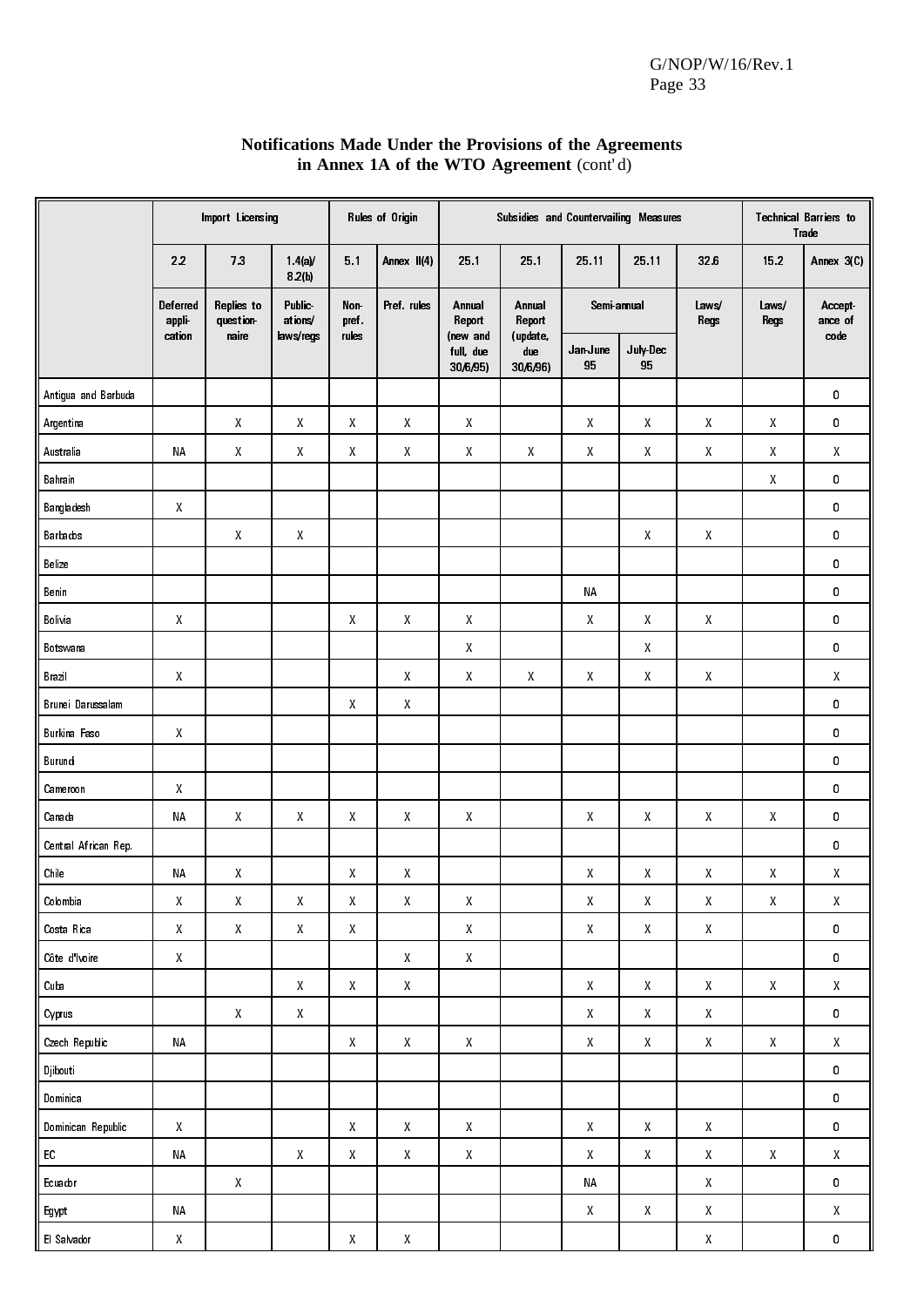|                      |                    | <b>Import Licensing</b> |                    |                    | <b>Rules of Origin</b> |                                                     | Subsidies and Countervailing Measures |                    |                    |                    | <b>Technical Barriers to</b><br>Trade |                    |  |
|----------------------|--------------------|-------------------------|--------------------|--------------------|------------------------|-----------------------------------------------------|---------------------------------------|--------------------|--------------------|--------------------|---------------------------------------|--------------------|--|
|                      | $2.2\,$            | 13                      | 1.4(a)<br>8.2(b)   | 5.1                | Annex II(4)            | 25.1                                                | 25 1                                  | 25.11              | 25 11              | 32 6               | 15.2                                  | Annex 3(C)         |  |
|                      | Deferred<br>appli  | Replies to<br>Question  | Public-<br>ations/ | Non-<br>pref.      | Pref. rules            | Annual<br>Report                                    | Annual<br>Report                      | Semi-annual        |                    | Laws/<br>Regs      | Laws/<br>Regs                         | Accept<br>ance of  |  |
|                      | cation             | naire                   | laws/regs          | rules              |                        | (new and<br>full, due<br>30/6/95)                   | (update,<br>due<br>30/6/96)           | Jan June<br>95     | July Dec<br>95     |                    |                                       | code               |  |
| Fiji                 |                    |                         |                    |                    |                        |                                                     |                                       | ΝA                 |                    |                    |                                       | 0                  |  |
| Gabon                | $\mathsf{X}$       |                         |                    |                    |                        |                                                     |                                       |                    |                    |                    |                                       | 0                  |  |
| Ghana                |                    |                         |                    |                    |                        |                                                     |                                       |                    |                    |                    |                                       | 0                  |  |
| Grenada              |                    |                         |                    |                    |                        |                                                     |                                       | NA                 |                    |                    |                                       | 0                  |  |
| Guatemala            | X                  |                         |                    |                    |                        |                                                     |                                       | Χ                  | Χ                  | Χ                  |                                       | 0                  |  |
| Guinea Bissau        |                    |                         |                    |                    |                        |                                                     |                                       |                    |                    |                    |                                       | 0                  |  |
| Guinea, Republic of  |                    |                         |                    |                    |                        |                                                     |                                       |                    |                    | Χ                  |                                       | 0                  |  |
| Guyana               |                    |                         |                    |                    |                        |                                                     |                                       |                    |                    |                    |                                       | 0                  |  |
| Haiti                |                    |                         |                    |                    |                        |                                                     |                                       | <b>NA</b>          |                    |                    |                                       | 0                  |  |
| Honduras             | $\pmb{\mathsf{X}}$ |                         |                    | $\pmb{\mathsf{X}}$ | $\pmb{\mathsf{X}}$     | χ                                                   |                                       | χ                  | $\pmb{\mathsf{X}}$ | Χ                  |                                       | 0                  |  |
| Hong Kong            | NΑ                 | $\pmb{\mathsf{X}}$      |                    | $\pmb{\mathsf{X}}$ | $\mathsf X$            | $\pmb{\mathsf{X}}$                                  | $\mathsf X$                           | χ                  | $\pmb{\mathsf{X}}$ | Χ                  | $\pmb{\mathsf{X}}$                    | 0                  |  |
| Hungary              | ΝA                 |                         |                    | $\pmb{\mathsf{X}}$ | $\mathsf X$            | $\pmb{\mathsf{X}}$                                  |                                       | χ                  | $\pmb{\mathsf{X}}$ | Χ                  |                                       | $\pmb{\mathsf{X}}$ |  |
| Iceland              | NΑ                 |                         |                    | $\pmb{\mathsf{X}}$ |                        |                                                     |                                       | χ                  | $\pmb{\mathsf{X}}$ | Χ                  |                                       | 0                  |  |
| <b>  </b> India      | <b>NA</b>          | X                       |                    | $\pmb{\mathsf{X}}$ | $\mathsf X$            | $\mathsf X$                                         |                                       | X                  | X                  | Χ                  |                                       | X                  |  |
| Indonesia            | $\mathsf X$        |                         |                    |                    | $\mathsf X$            | $\mathsf X$                                         |                                       | $\boldsymbol{X}$   | $\pmb{\mathsf{X}}$ | Χ                  | $\pmb{\mathsf{X}}$                    | $\pmb{\mathsf{X}}$ |  |
| Israel               |                    |                         |                    |                    |                        |                                                     |                                       |                    | Χ                  | Χ                  |                                       | 0                  |  |
| Jamaica              |                    |                         | Χ                  | $\pmb{\mathsf{X}}$ | $\mathsf X$            |                                                     |                                       |                    |                    | Χ                  |                                       | $\pmb{\mathsf{X}}$ |  |
| Japan                | ΝA                 |                         | $\pmb{\mathsf{X}}$ | $\pmb{\mathsf{X}}$ | $\mathsf X$            | $\mathsf X$                                         | $\mathsf X$                           | $\pmb{\mathsf{X}}$ | Χ                  | Χ                  | Χ                                     | $\pmb{\mathsf{X}}$ |  |
| Kenya                | $\pmb{\mathsf{X}}$ |                         |                    | $\pmb{\mathsf{X}}$ | $\pmb{\mathsf{X}}$     |                                                     |                                       |                    |                    | $\pmb{\mathsf{X}}$ |                                       | $\pmb{\mathsf{X}}$ |  |
| Korea                |                    |                         |                    | Χ                  | $\pmb{\mathsf{X}}$     | $\pmb{\mathsf{X}}$                                  |                                       | χ                  | $\pmb{\mathsf{X}}$ | $\pmb{\mathsf{X}}$ |                                       | 0                  |  |
| $\frac{1}{2}$ Kuwait |                    |                         |                    |                    |                        |                                                     |                                       | $\pmb{\mathsf{X}}$ |                    |                    |                                       | 0                  |  |
| Lesotho              |                    |                         |                    |                    |                        |                                                     |                                       |                    |                    |                    |                                       | 0                  |  |
| Liechtenstein        | <b>NA</b>          |                         |                    |                    |                        | $\pmb{\mathsf{X}}$                                  |                                       |                    |                    |                    |                                       | 0                  |  |
| Macau                |                    |                         |                    |                    |                        |                                                     |                                       |                    |                    |                    |                                       | 0                  |  |
| Madagascar           |                    |                         |                    | $\pmb{\mathsf{X}}$ | $\pmb{\mathsf{X}}$     |                                                     |                                       |                    |                    |                    |                                       | 0                  |  |
| Malawi               |                    |                         |                    |                    |                        |                                                     |                                       |                    |                    | X                  |                                       | 0                  |  |
| Malaysia             | $\mathsf{X}$       |                         |                    | $\pmb{\mathsf{X}}$ | $\pmb{\mathsf{X}}$     | $\mathsf{X}% _{0}^{\prime}=\mathsf{X}_{0}^{\prime}$ |                                       | Χ                  | $\,$ X             | X                  | $\pmb{\mathsf{X}}$                    | $\pmb{\mathsf{X}}$ |  |
| Maldives             |                    |                         |                    |                    |                        |                                                     |                                       |                    |                    | X                  |                                       | 0                  |  |
| Mali                 |                    |                         |                    |                    |                        |                                                     |                                       |                    |                    |                    |                                       | 0                  |  |
| Malta                |                    | $\pmb{\mathsf{X}}$      | $\pmb{\mathsf{X}}$ | $\pmb{\mathsf{X}}$ | $\mathsf{X}$           |                                                     |                                       | Χ                  | $\pmb{\mathsf{X}}$ | Χ                  |                                       | $\pmb{\mathsf{X}}$ |  |
| Mauritania           |                    |                         |                    |                    |                        |                                                     |                                       |                    |                    |                    |                                       | 0                  |  |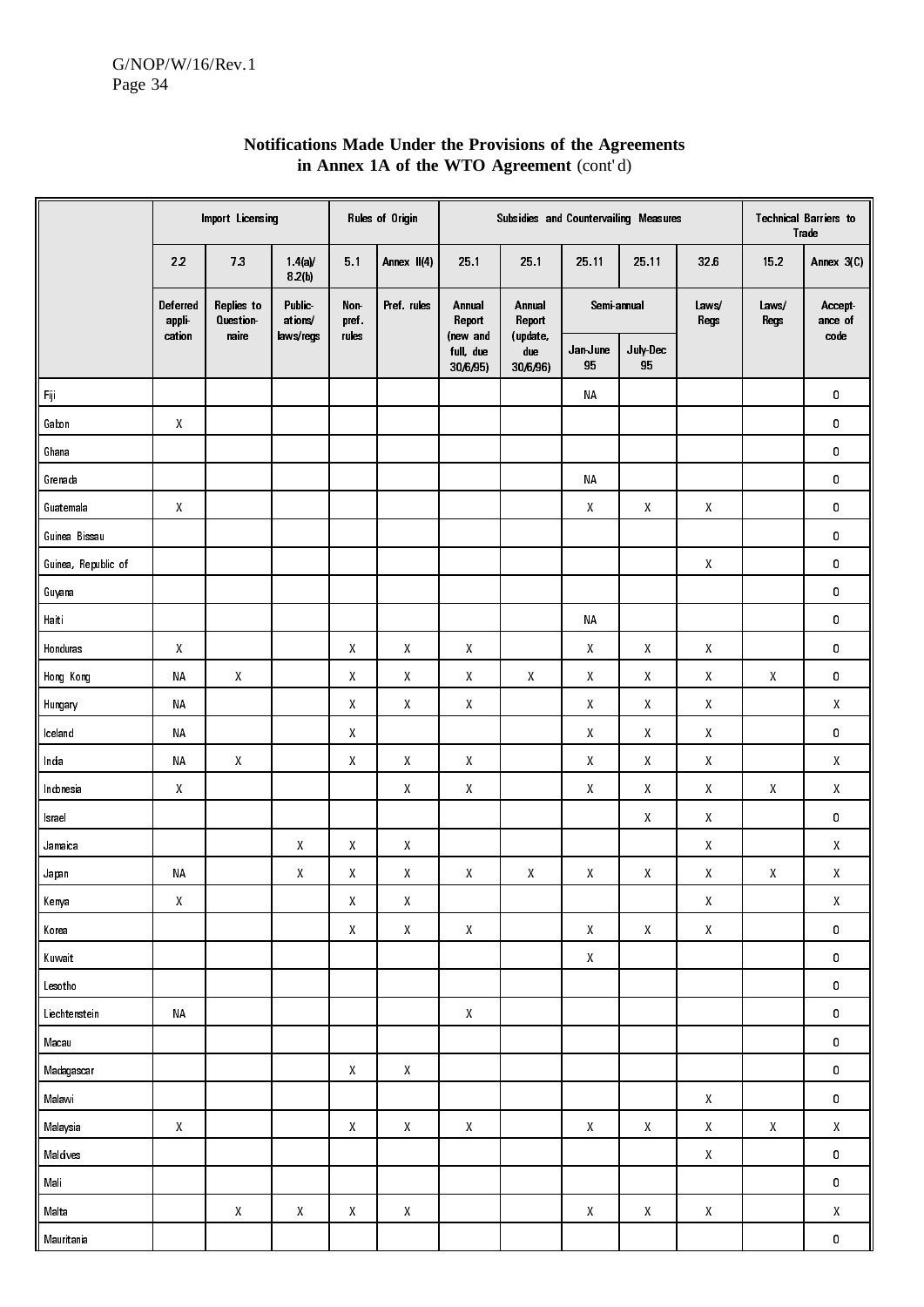|                       | <b>Import Licensing</b> |                        |                                                     |                                                     | Rules of Origin                                     |                                                     | Subsidies and Countervailing Measures |                    |                    |                    | <b>Technical Barriers to</b><br>Trade               |                    |  |  |
|-----------------------|-------------------------|------------------------|-----------------------------------------------------|-----------------------------------------------------|-----------------------------------------------------|-----------------------------------------------------|---------------------------------------|--------------------|--------------------|--------------------|-----------------------------------------------------|--------------------|--|--|
|                       | 22                      | 73                     | 1.4(a)<br>8.2(b)                                    | 5.1                                                 | Annex II(4)                                         | 25.1                                                | 25 1                                  | 25.11              | 25.11              | 32 6               | 15.2                                                | Annex 3(C)         |  |  |
|                       | Deferred<br>appli       | Replies to<br>Question | Public-<br>ations/                                  | Non<br>pref.                                        | Pref. rules                                         | Annual<br>Report                                    | Annual<br>Report                      | Semi-annual        |                    | Laws/<br>Regs      | Laws/<br>Regs                                       | Accept<br>ance of  |  |  |
|                       | cation                  | naire                  | laws/regs                                           | rules                                               |                                                     | (new and<br>full, due<br>30/6/95)                   | (update,<br>due<br>30/6/96)           | Jan June<br>95     | July Dec<br>95     |                    |                                                     | code               |  |  |
| Mauritius             |                         | Χ                      | $\pmb{\mathsf{X}}$                                  | X                                                   | $\mathsf X$                                         | $\pmb{\mathsf{X}}$                                  |                                       |                    | $\pmb{\mathsf{X}}$ | Χ                  |                                                     | 0                  |  |  |
| Mexico                | ΝA                      |                        |                                                     | X                                                   | $\mathsf{X}% _{0}^{\prime}=\mathsf{X}_{0}^{\prime}$ |                                                     |                                       | Χ                  | X                  | Χ                  | $\mathsf{X}% _{0}^{\prime}=\mathsf{X}_{0}^{\prime}$ | 0                  |  |  |
| Morocco               |                         | $\pmb{\mathsf{X}}$     | $\mathsf{X}% _{0}^{\prime}=\mathsf{X}_{0}^{\prime}$ | $\mathsf{X}% _{0}^{\prime}=\mathsf{X}_{0}^{\prime}$ | $\mathsf{X}% _{0}^{\prime}=\mathsf{X}_{0}^{\prime}$ | $\pmb{\mathsf{X}}$                                  |                                       | Χ                  | $\pmb{\mathsf{X}}$ | $\pmb{\mathsf{X}}$ |                                                     | 0                  |  |  |
| Mozambique            |                         |                        |                                                     |                                                     |                                                     |                                                     |                                       |                    |                    |                    |                                                     | 0                  |  |  |
| Myanmar               | Χ                       |                        |                                                     |                                                     |                                                     |                                                     |                                       |                    |                    |                    |                                                     | $\pmb{0}$          |  |  |
| Namibia               |                         |                        |                                                     |                                                     |                                                     |                                                     |                                       |                    |                    |                    |                                                     | $\pmb{0}$          |  |  |
| New Zealand           | ΝA                      |                        | $\mathsf{X}% _{0}^{\prime}=\mathsf{X}_{0}^{\prime}$ | Χ                                                   | $\mathsf{X}% _{0}$                                  | $\boldsymbol{X}$                                    | $\boldsymbol{X}$                      | $\pmb{\mathsf{X}}$ | $\pmb{\mathsf{X}}$ | χ                  |                                                     | Χ                  |  |  |
| Nicaragua             |                         |                        | $\mathsf{X}% _{0}^{\prime}=\mathsf{X}_{0}^{\prime}$ | $\mathsf{X}% _{0}^{\prime}=\mathsf{X}_{0}^{\prime}$ | $\pmb{\mathsf{X}}$                                  | $\mathsf{X}% _{0}^{\prime}=\mathsf{X}_{0}^{\prime}$ |                                       |                    |                    | Χ                  |                                                     | $\pmb{0}$          |  |  |
| Nigeria               | ΝA                      |                        |                                                     |                                                     |                                                     | $\mathsf{X}% _{0}^{\prime}=\mathsf{X}_{0}^{\prime}$ |                                       |                    |                    |                    | Χ                                                   | 0                  |  |  |
| Norway                | ΝA                      | Χ                      |                                                     | $\pmb{\chi}$                                        | $\pmb{\mathsf{X}}$                                  | $\boldsymbol{X}$                                    |                                       | Χ                  | $\pmb{\mathsf{X}}$ | Χ                  | Χ                                                   | 0                  |  |  |
| Pakistan              | ΝA                      |                        | $\mathsf{X}% _{0}^{\prime}=\mathsf{X}_{0}^{\prime}$ |                                                     |                                                     |                                                     |                                       | Χ                  |                    | χ                  |                                                     | 0                  |  |  |
| Papua New Guinea      |                         |                        |                                                     |                                                     |                                                     |                                                     |                                       | NΑ                 |                    |                    |                                                     |                    |  |  |
| Paraguay              |                         |                        |                                                     |                                                     | $\pmb{\mathsf{X}}$                                  |                                                     |                                       | Χ                  | Χ                  | χ                  |                                                     | $\pmb{0}$          |  |  |
| Peru                  |                         | Χ                      | $\mathsf{X}% _{0}^{\prime}=\mathsf{X}_{0}^{\prime}$ | Χ                                                   | $\pmb{\mathsf{X}}$                                  | $\mathsf{X}% _{0}^{\prime}=\mathsf{X}_{0}^{\prime}$ |                                       | Χ                  | $\pmb{\mathsf{X}}$ | χ                  |                                                     | Χ                  |  |  |
| Philippines           | NΑ                      |                        |                                                     | Χ                                                   | $\pmb{\mathsf{X}}$                                  | $\pmb{\mathsf{X}}$                                  |                                       | Χ                  | $\pmb{\mathsf{X}}$ | Χ                  | Χ                                                   | Χ                  |  |  |
| Poland                | ΝA                      |                        |                                                     | Χ                                                   | $\mathsf{X}% _{0}^{\prime}=\mathsf{X}_{0}^{\prime}$ |                                                     |                                       | Χ                  | $\pmb{\mathsf{X}}$ | Χ                  |                                                     | $\pmb{0}$          |  |  |
| Oatar                 |                         |                        |                                                     |                                                     |                                                     |                                                     |                                       | NΑ                 |                    |                    |                                                     | 0                  |  |  |
| Romania               | ΝA                      |                        |                                                     | $\pmb{\mathsf{X}}$                                  |                                                     |                                                     |                                       | Χ                  | X                  | χ                  | χ                                                   | Χ                  |  |  |
| Rwanda                |                         |                        |                                                     |                                                     |                                                     |                                                     |                                       | <b>NA</b>          |                    |                    |                                                     |                    |  |  |
| Saint Kitts and Nevis |                         |                        |                                                     |                                                     |                                                     |                                                     |                                       | NΑ                 |                    |                    |                                                     | 0                  |  |  |
| Saint Lucia           |                         |                        |                                                     |                                                     |                                                     |                                                     |                                       | X                  | $\pmb{\mathsf{X}}$ | Χ                  |                                                     | 0                  |  |  |
| Saint Vincent & Gre.  |                         |                        |                                                     |                                                     |                                                     |                                                     |                                       |                    |                    |                    |                                                     | 0                  |  |  |
| Senegal               |                         |                        |                                                     | $\pmb{\mathsf{X}}$                                  | $\pmb{\mathsf{X}}$                                  |                                                     |                                       |                    |                    | X                  |                                                     | $\pmb{\mathsf{X}}$ |  |  |
| Sierra Leone          |                         |                        |                                                     |                                                     |                                                     |                                                     |                                       |                    |                    |                    |                                                     | 0                  |  |  |
| Singapore             | ΝA                      |                        |                                                     | Χ                                                   | $\pmb{\mathsf{X}}$                                  | $\pmb{\mathsf{X}}$                                  |                                       | Χ                  | $\pmb{\mathsf{X}}$ | Χ                  |                                                     | $\pmb{\mathsf{X}}$ |  |  |
| Slovak Republic       | ΝA                      |                        |                                                     | $\pmb{\mathsf{X}}$                                  | $\mathsf X$                                         | X                                                   |                                       | Χ                  | X                  | X                  | Χ                                                   | $\pmb{\mathsf{X}}$ |  |  |
| Slovenia              | ΝA                      |                        |                                                     | $\pmb{\mathsf{X}}$                                  | $\mathsf X$                                         | ΝA                                                  |                                       | X                  | X                  | X                  | Χ                                                   | $\pmb{\mathsf{X}}$ |  |  |
| Solomon Islands       |                         |                        |                                                     |                                                     |                                                     |                                                     |                                       | ΝA                 | ΝA                 |                    |                                                     |                    |  |  |
| South Africa          | ΝA                      |                        |                                                     | X                                                   |                                                     |                                                     |                                       | χ                  | X                  | X                  |                                                     | χ                  |  |  |
| Sri Lanka             | $\pmb{\mathsf{X}}$      |                        |                                                     |                                                     |                                                     |                                                     |                                       | Χ                  | X                  | χ                  |                                                     | 0                  |  |  |
| Suriname              |                         |                        |                                                     |                                                     |                                                     | Χ                                                   |                                       |                    |                    | Χ                  |                                                     | $\pmb{0}$          |  |  |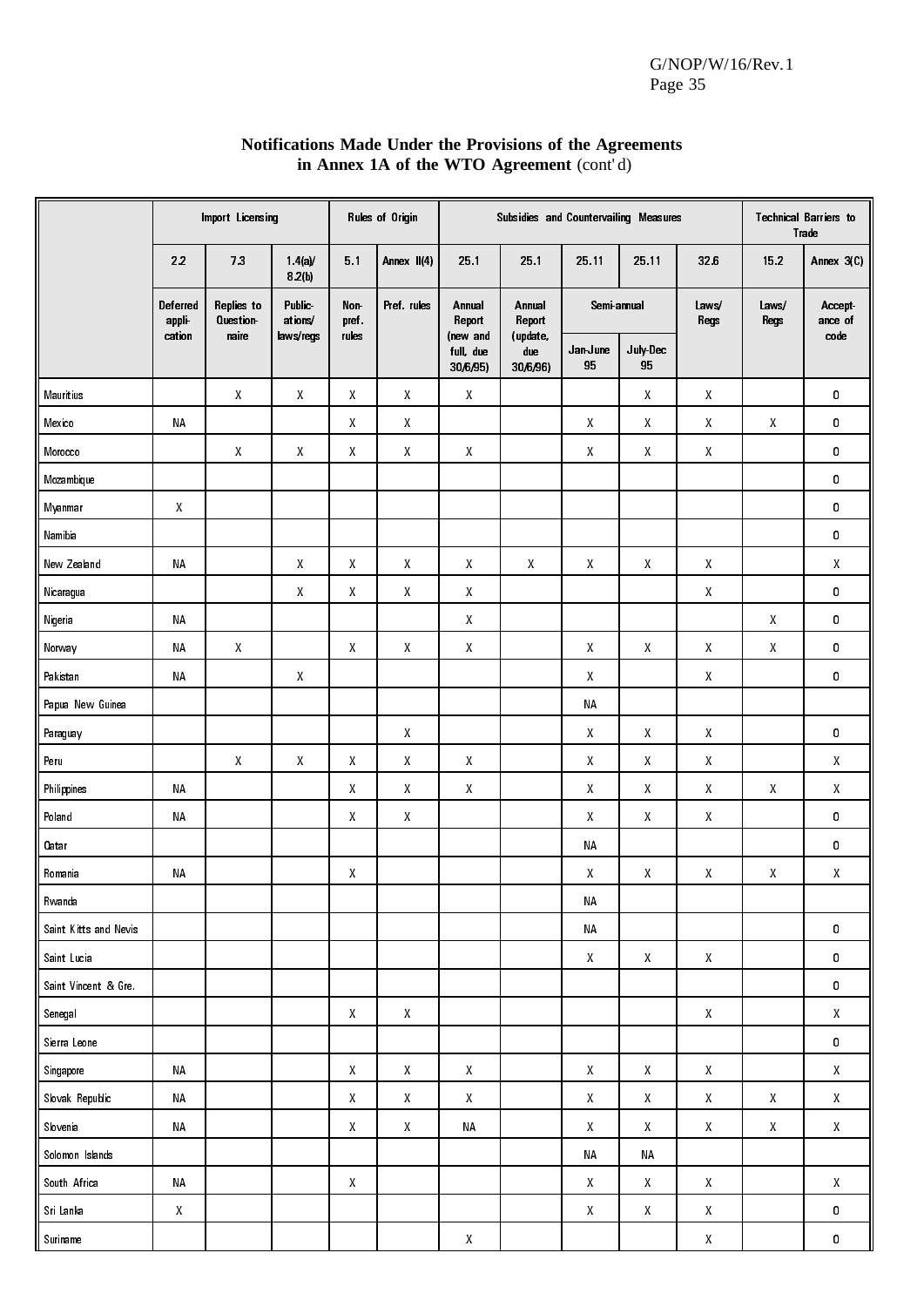|                      | Import Licensing  |                        |                   |                                                     | Rules of Origin | Subsidies and Countervailing Measures |                            |                |                  |               |               | <b>Technical Barriers to</b><br>Trade |
|----------------------|-------------------|------------------------|-------------------|-----------------------------------------------------|-----------------|---------------------------------------|----------------------------|----------------|------------------|---------------|---------------|---------------------------------------|
|                      | 22                | 13                     | 1.4(a)<br>8.2(b)  | 5.1                                                 | Annex II(4)     | 251                                   | 251                        | 25 11          | 25.11            | 326           | 15.2          | Annex 3(C)                            |
|                      | Deferred<br>appli | Replies to<br>Question | Public<br>ations/ | Non-<br>oref                                        | Pref. rules     | Annual<br>Report                      | Annual<br>Report           | Semi annual    |                  | Laws/<br>Regs | Laws/<br>Regs | Accept<br>ance                        |
|                      | cation            | naire                  | laws/regs         | rules                                               |                 | (new and<br>full, due<br>30/6/95)     | (update,<br>due<br>30/6/96 | Jan-June<br>95 | July Dec<br>95   |               |               | of code                               |
| Swaziland            |                   |                        |                   |                                                     |                 | X                                     |                            |                | $\boldsymbol{X}$ |               |               | 0                                     |
| Switzerland          | <b>NA</b>         |                        |                   | $\mathsf{X}$                                        | $\mathsf{X}$    | $\mathsf{X}$                          |                            | X              | $\boldsymbol{X}$ | X             | $\mathsf{X}$  | X                                     |
| Tanzania             |                   |                        |                   |                                                     |                 |                                       |                            | $\mathsf{X}$   |                  |               |               | $\pmb{0}$                             |
| Thailand             | X                 |                        |                   | $\pmb{\mathsf{X}}$                                  | X               | X                                     | X                          | $\mathsf{X}$   | $\boldsymbol{X}$ | X             |               | $\mathsf{X}$                          |
| Togo                 |                   |                        |                   |                                                     |                 |                                       |                            |                |                  |               |               |                                       |
| Trinidad and Tobago  |                   | X                      |                   | $\mathsf{X}% _{0}^{\prime}=\mathsf{X}_{0}^{\prime}$ | $\mathsf{X}$    | X                                     |                            | $\mathsf{X}$   | X                | X             |               | X                                     |
| Tunisia              | $\mathsf{X}$      |                        |                   | $\pmb{\mathsf{X}}$                                  | $\mathsf{X}$    |                                       |                            | X              | X                | X             | $\mathsf{X}$  | $\mathsf{X}$                          |
| Turkey               | $\mathsf{X}$      | $\mathsf{X}$           | $\boldsymbol{X}$  | $\mathsf{X}% _{0}^{\prime}=\mathsf{X}_{0}^{\prime}$ | $\mathsf{X}$    | $\mathsf{X}$                          |                            | $\mathsf{X}$   | $\boldsymbol{X}$ | X             |               | $\mathsf{X}$                          |
| Uganda               |                   |                        |                   |                                                     |                 |                                       |                            |                |                  |               |               |                                       |
| United Arab Emirates | X                 |                        |                   |                                                     |                 |                                       |                            | NΑ             |                  |               |               |                                       |
| <b>United States</b> | <b>NA</b>         | $\mathsf{X}$           |                   | $\mathsf{X}$                                        | $\mathsf{X}$    | $\mathsf{X}$                          |                            | $\mathsf{X}$   | $\mathsf{X}$     | $\mathsf{X}$  | $\mathsf{X}$  |                                       |
| Uruguay              | $\mathsf{X}$      |                        |                   |                                                     | $\mathsf{X}$    |                                       |                            | Χ              | $\boldsymbol{X}$ | $\mathsf{X}$  |               |                                       |
| Venezuela            | X                 |                        |                   | X                                                   | X               | X                                     |                            | X              | X                | X             |               | X                                     |
| Zambia               |                   |                        |                   |                                                     |                 | X                                     |                            | Χ              | X                | X             |               |                                       |
| Zimbabwe             |                   |                        | X                 |                                                     |                 |                                       |                            |                | X                | X             |               | X                                     |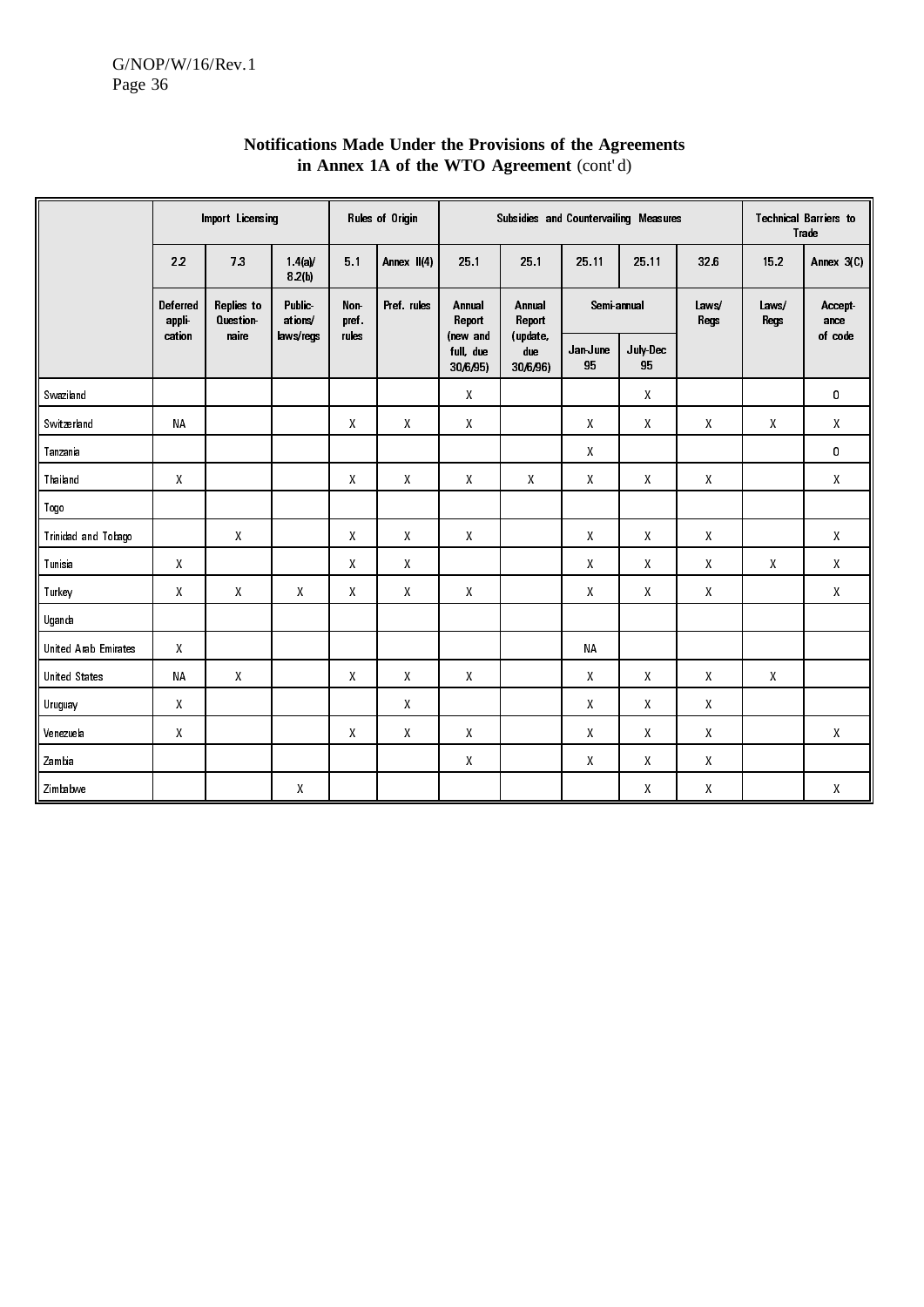|                      |                                  |                       | Safeguards                   |                                                     | <b>State Trading</b>                                                       | PSI                                                                  | OR <sub>s</sub>                                     |                           |
|----------------------|----------------------------------|-----------------------|------------------------------|-----------------------------------------------------|----------------------------------------------------------------------------|----------------------------------------------------------------------|-----------------------------------------------------|---------------------------|
|                      | 11.2                             | 126                   | $12.7$                       | 127                                                 | XVII(4)(a)                                                                 | XVII(4)(a)                                                           | 5                                                   | G/L/59                    |
|                      | <b>Phase</b><br>out<br>timetable | Laws/<br>${\sf Regs}$ | Existing<br>11.1<br>measures | Pre-<br>existing<br>Art XIX                         | Annual state<br>trading activities<br>(new and full<br>notif, due 30/6/95) | Annual state<br>trading activities<br>(update notif,<br>due 30/6/96) | Laws/<br>Regs                                       | <b>Biennial</b><br>report |
| Antigua and Barbuda  | $\pmb{0}$                        |                       | 0                            | 0                                                   |                                                                            |                                                                      |                                                     |                           |
| Argentina            | 0                                | Χ                     | 0                            | 0                                                   | $\mathsf X$                                                                |                                                                      |                                                     |                           |
| Australia            | $\pmb{0}$                        | Χ                     | 0                            | 0                                                   | $\mathsf X$                                                                | Χ                                                                    |                                                     | $\pmb{\mathsf{X}}$        |
| Bahrain              | $\pmb{0}$                        |                       | 0                            | 0                                                   |                                                                            |                                                                      |                                                     |                           |
| Bangladesh           | $\pmb{0}$                        |                       | 0                            | 0                                                   |                                                                            |                                                                      |                                                     |                           |
| Barbados             | $\pmb{0}$                        |                       | 0                            | 0                                                   | $\pmb{\mathsf{X}}$                                                         |                                                                      |                                                     |                           |
| Belize               | $\pmb{0}$                        |                       | 0                            | 0                                                   |                                                                            |                                                                      |                                                     |                           |
| Benin                | $\pmb{0}$                        |                       | 0                            | 0                                                   |                                                                            |                                                                      |                                                     |                           |
| Bolivia              | 0                                | X                     | 0                            | 0                                                   |                                                                            |                                                                      |                                                     |                           |
| Botswana             | 0                                |                       | 0                            | 0                                                   |                                                                            |                                                                      |                                                     |                           |
| Brazil               | 0                                | X                     | 0                            | 0                                                   | $\mathsf X$                                                                |                                                                      |                                                     |                           |
| Brunei Darussalam    | 0                                |                       | 0                            | 0                                                   |                                                                            |                                                                      |                                                     |                           |
| Burkina Faso         | $\pmb{0}$                        |                       | 0                            | 0                                                   |                                                                            |                                                                      |                                                     |                           |
| Burundi              | 0                                |                       | 0                            | 0                                                   |                                                                            |                                                                      |                                                     |                           |
| Cameroon             | $\pmb{0}$                        |                       | 0                            | 0                                                   |                                                                            |                                                                      |                                                     |                           |
| Canada               | 0                                | X                     | $\pmb{\mathsf{X}}$           | $\mathsf{X}% _{0}^{\prime}=\mathsf{X}_{0}^{\prime}$ | Χ                                                                          | $\mathsf{X}% _{0}^{\prime}=\mathsf{X}_{0}^{\prime}$                  | X                                                   |                           |
| Central African Rep. | $\pmb{0}$                        |                       | 0                            | 0                                                   |                                                                            |                                                                      |                                                     |                           |
| Chili                | 0                                | X                     | 0                            | 0                                                   | $\pmb{\mathsf{X}}$                                                         | $\pmb{\mathsf{X}}$                                                   | X                                                   |                           |
| Colombia             | 0                                | $\mathsf X$           | 0                            | $\pmb{\mathsf{X}}$                                  | $\pmb{\mathsf{X}}$                                                         |                                                                      | $\pmb{\mathsf{X}}$                                  |                           |
| Costa Rica           | 0                                | $\pmb{\mathsf{X}}$    | $\mathsf X$                  | $\pmb{\mathsf{X}}$                                  | $\pmb{\mathsf{X}}$                                                         |                                                                      | $\pmb{\mathsf{X}}$                                  |                           |
| Côte d'Ivoire        | $\pmb{0}$                        | Χ                     | 0                            | 0                                                   | $\mathsf{X}% _{0}^{\prime}=\mathsf{X}_{0}^{\prime}$                        |                                                                      | $\mathsf{X}% _{0}$                                  |                           |
| Cuba                 | $\pmb{0}$                        | Χ                     | 0                            | 0                                                   |                                                                            |                                                                      | $\mathsf{X}% _{0}^{\prime}=\mathsf{X}_{0}^{\prime}$ |                           |
| Cyprus               | $\pmb{\mathsf{X}}$               |                       | $\pmb{\mathsf{X}}$           | 0                                                   | $\mathsf{X}% _{0}^{\prime}=\mathsf{X}_{0}^{\prime}$                        |                                                                      |                                                     |                           |
| Czech Republic       | 0                                | Χ                     | 0                            | 0                                                   | $\pmb{\mathsf{X}}$                                                         |                                                                      | $\mathsf{X}% _{0}$                                  |                           |
| <b>Djibouti</b>      | $\pmb{0}$                        |                       | 0                            | 0                                                   |                                                                            |                                                                      |                                                     |                           |
| Dominica             | 0                                |                       | 0                            | 0                                                   |                                                                            |                                                                      |                                                     |                           |
| Dominican Republic   | 0                                | Χ                     | 0                            | 0                                                   |                                                                            |                                                                      |                                                     | $\mathsf{X}% _{0}$        |
| EC                   | $\pmb{\mathsf{X}}$               | X                     | $\mathsf X$                  | $\mathsf{X}% _{0}$                                  | $\mathsf{X}% _{0}^{\prime}=\mathsf{X}_{0}^{\prime}$                        | $\mathsf{X}% _{0}^{\prime}=\mathsf{X}_{0}^{\prime}$                  | X                                                   | $\mathsf{X}% _{0}$        |
| Ecuador              | 0                                | Χ                     | 0                            | 0                                                   |                                                                            |                                                                      |                                                     |                           |
| Egypt                | 0                                | Χ                     | 0                            | 0                                                   |                                                                            |                                                                      |                                                     |                           |
| El Salvador          | $\pmb{0}$                        | $\mathsf X$           | 0                            | 0                                                   |                                                                            |                                                                      |                                                     |                           |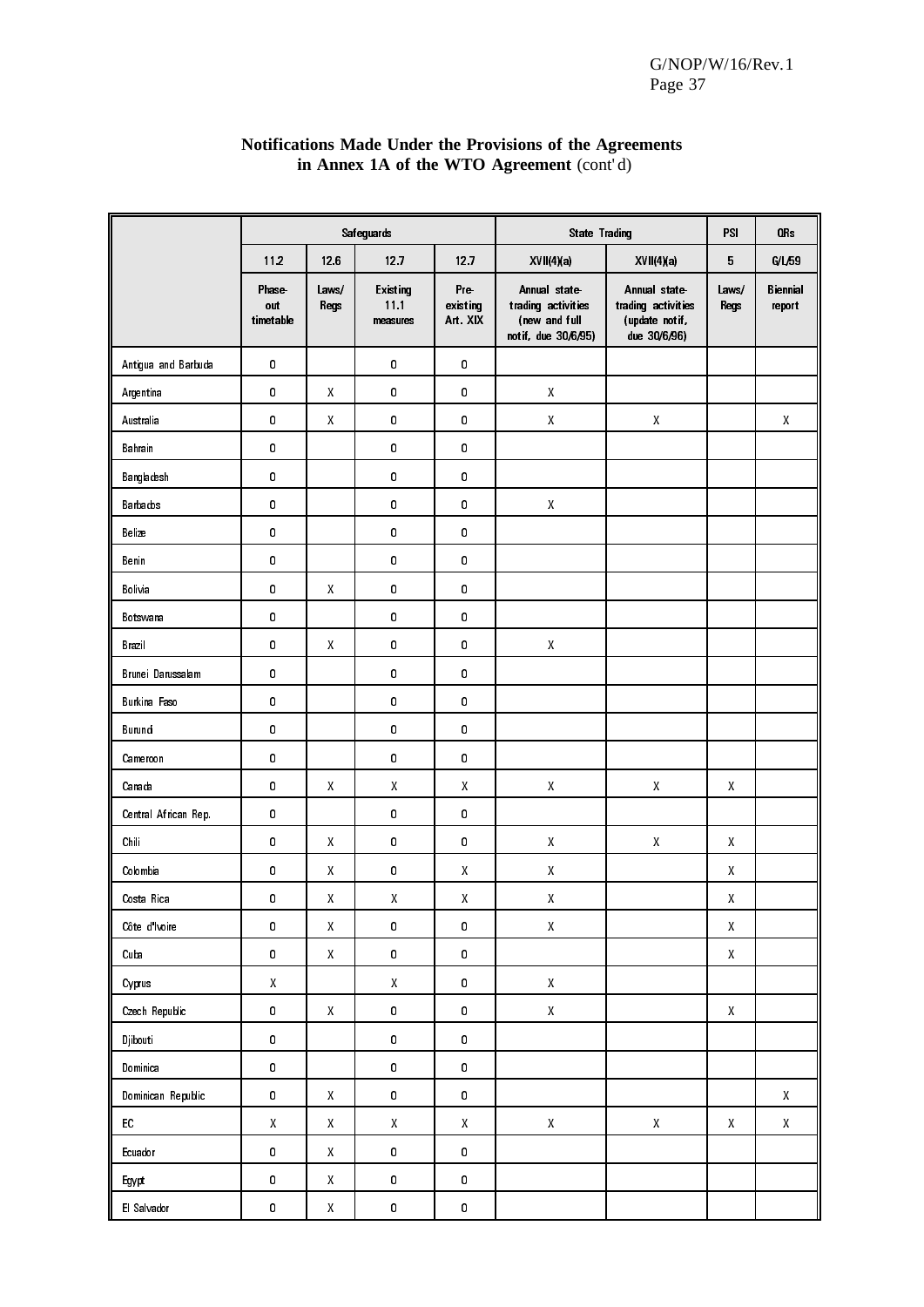|                     | Safeguards                |                                                     |                                                     |                             | <b>State Trading</b>                                                       | PSI                                                                  | OR <sub>s</sub> |                                                     |
|---------------------|---------------------------|-----------------------------------------------------|-----------------------------------------------------|-----------------------------|----------------------------------------------------------------------------|----------------------------------------------------------------------|-----------------|-----------------------------------------------------|
|                     | 112                       | 12.6                                                | 12.7                                                | 12 <sub>7</sub>             | XVII(4)(a)                                                                 | XVII(4)(a)                                                           | 5               | G/L/59                                              |
|                     | Phase<br>out<br>timetable | Laws/<br><b>Regs</b>                                | Existing<br>11.1<br>measures                        | Pre-<br>existing<br>Art XIX | Annual state<br>trading activities<br>(new and full<br>notif, due 30/6/95) | Annual state<br>trading activities<br>(update notif.<br>due 30/6/96) | Laws/<br>Regs   | <b>Biennial</b><br>report                           |
| Fiji                | 0                         |                                                     | 0                                                   | $\mathbf 0$                 |                                                                            |                                                                      |                 |                                                     |
| Gabon               | 0                         |                                                     | 0                                                   | 0                           |                                                                            |                                                                      |                 |                                                     |
| Ghana               | $\pmb{0}$                 |                                                     | 0                                                   | 0                           |                                                                            |                                                                      |                 |                                                     |
| Grenada             | 0                         |                                                     | 0                                                   | 0                           |                                                                            |                                                                      |                 |                                                     |
| Guatemala           | $\mathbf 0$               | $\mathsf{X}% _{0}^{\prime}=\mathsf{X}_{0}^{\prime}$ | 0                                                   | 0                           |                                                                            |                                                                      |                 |                                                     |
| Guinea Bissau       | 0                         |                                                     | 0                                                   | 0                           |                                                                            |                                                                      |                 |                                                     |
| Guinea, Republic of | $\pmb{0}$                 | $\mathsf{X}$                                        | 0                                                   | 0                           | $\pmb{\mathsf{X}}$                                                         |                                                                      |                 |                                                     |
| Guyana              | 0                         |                                                     | 0                                                   | $\pmb{0}$                   |                                                                            |                                                                      |                 |                                                     |
| Haiti               | $\pmb{0}$                 |                                                     | 0                                                   | 0                           |                                                                            |                                                                      |                 |                                                     |
| Honduras            | 0                         | $\pmb{\mathsf{X}}$                                  | 0                                                   | 0                           | $\pmb{\mathsf{X}}$                                                         |                                                                      |                 |                                                     |
| Hong Kong           | $\pmb{0}$                 | $\pmb{\mathsf{X}}$                                  | $\mathsf{X}$                                        | X                           | $\pmb{\mathsf{X}}$                                                         | $\mathsf{X}% _{0}^{\prime}=\mathsf{X}_{0}^{\prime}$                  | X               | $\mathsf{X}% _{0}^{\prime}=\mathsf{X}_{0}^{\prime}$ |
| Hungary             | 0                         | $\pmb{\mathsf{X}}$                                  | 0                                                   | 0                           | $\pmb{\mathsf{X}}$                                                         |                                                                      | X               |                                                     |
| lceland             | $\pmb{0}$                 | $\mathsf{X}% _{0}^{\prime}=\mathsf{X}_{0}^{\prime}$ | 0                                                   | $\pmb{0}$                   |                                                                            |                                                                      | X               | $\mathsf{X}% _{0}^{\prime}=\mathsf{X}_{0}^{\prime}$ |
| India               | 0                         | X                                                   | X                                                   | Χ                           | $\pmb{\mathsf{X}}$                                                         |                                                                      | X               | X                                                   |
| Indonesia           | $\pmb{0}$                 | X                                                   | $\mathsf{X}% _{0}^{\prime}=\mathsf{X}_{0}^{\prime}$ | Χ                           | $\pmb{\mathsf{X}}$                                                         |                                                                      | X               |                                                     |
| Israel              | 0                         | $\mathsf{X}% _{0}^{\prime}=\mathsf{X}_{0}^{\prime}$ | 0                                                   | 0                           | $\pmb{\mathsf{X}}$                                                         |                                                                      |                 |                                                     |
| Jamaica             | $\pmb{0}$                 |                                                     | 0                                                   | $\pmb{0}$                   | $\pmb{\mathsf{X}}$                                                         |                                                                      |                 |                                                     |
| Japan               | 0                         | X                                                   | 0                                                   | 0                           | $\pmb{\mathsf{X}}$                                                         |                                                                      | Χ               |                                                     |
| Kenya               | 0                         | X                                                   | 0                                                   | 0                           |                                                                            |                                                                      |                 |                                                     |
| Korea               | $\pmb{\mathsf{X}}$        | $\mathsf{X}% _{0}^{\prime}=\mathsf{X}_{0}^{\prime}$ | $\mathsf{X}% _{0}^{\prime}=\mathsf{X}_{0}^{\prime}$ | $\mathsf X$                 | $\mathsf X$                                                                |                                                                      |                 |                                                     |
| Kuwait              | $\pmb{0}$                 |                                                     | 0                                                   | 0                           |                                                                            |                                                                      |                 |                                                     |
| Lesotho             | $\pmb{0}$                 |                                                     | 0                                                   | $\pmb{0}$                   |                                                                            |                                                                      |                 |                                                     |
| Liechtenstein       | 0                         |                                                     | 0                                                   | 0                           |                                                                            |                                                                      |                 |                                                     |
| Macau               | $\pmb{0}$                 | X                                                   | 0                                                   | 0                           | Χ                                                                          |                                                                      |                 | $\mathsf{X}% _{0}^{\prime}=\mathsf{X}_{0}^{\prime}$ |
| Madagascar          | $\pmb{0}$                 |                                                     | 0                                                   | 0                           |                                                                            |                                                                      | Χ               |                                                     |
| Malawi              | $\pmb{0}$                 |                                                     | 0                                                   | 0                           |                                                                            |                                                                      |                 |                                                     |
| Malaysia            | 0                         | $\pmb{\mathsf{X}}$                                  | $\pmb{\mathsf{X}}$                                  | $\pmb{\mathsf{X}}$          | $\pmb{\mathsf{X}}$                                                         |                                                                      | X               |                                                     |
| Maldives            | $\pmb{0}$                 | $\pmb{\mathsf{X}}$                                  | 0                                                   | 0                           |                                                                            |                                                                      |                 |                                                     |
| Mali                | $\pmb{0}$                 |                                                     | 0                                                   | $\pmb{0}$                   |                                                                            |                                                                      |                 |                                                     |
| Malta               | $\pmb{0}$                 | $\pmb{\mathsf{X}}$                                  | 0                                                   | $\pmb{0}$                   | $\pmb{\mathsf{X}}$                                                         | $\pmb{\mathsf{X}}$                                                   |                 | $\mathsf{X}% _{0}^{\prime}=\mathsf{X}_{0}^{\prime}$ |
| Mauritania          | $\pmb{0}$                 |                                                     | 0                                                   | $\pmb{0}$                   |                                                                            |                                                                      |                 |                                                     |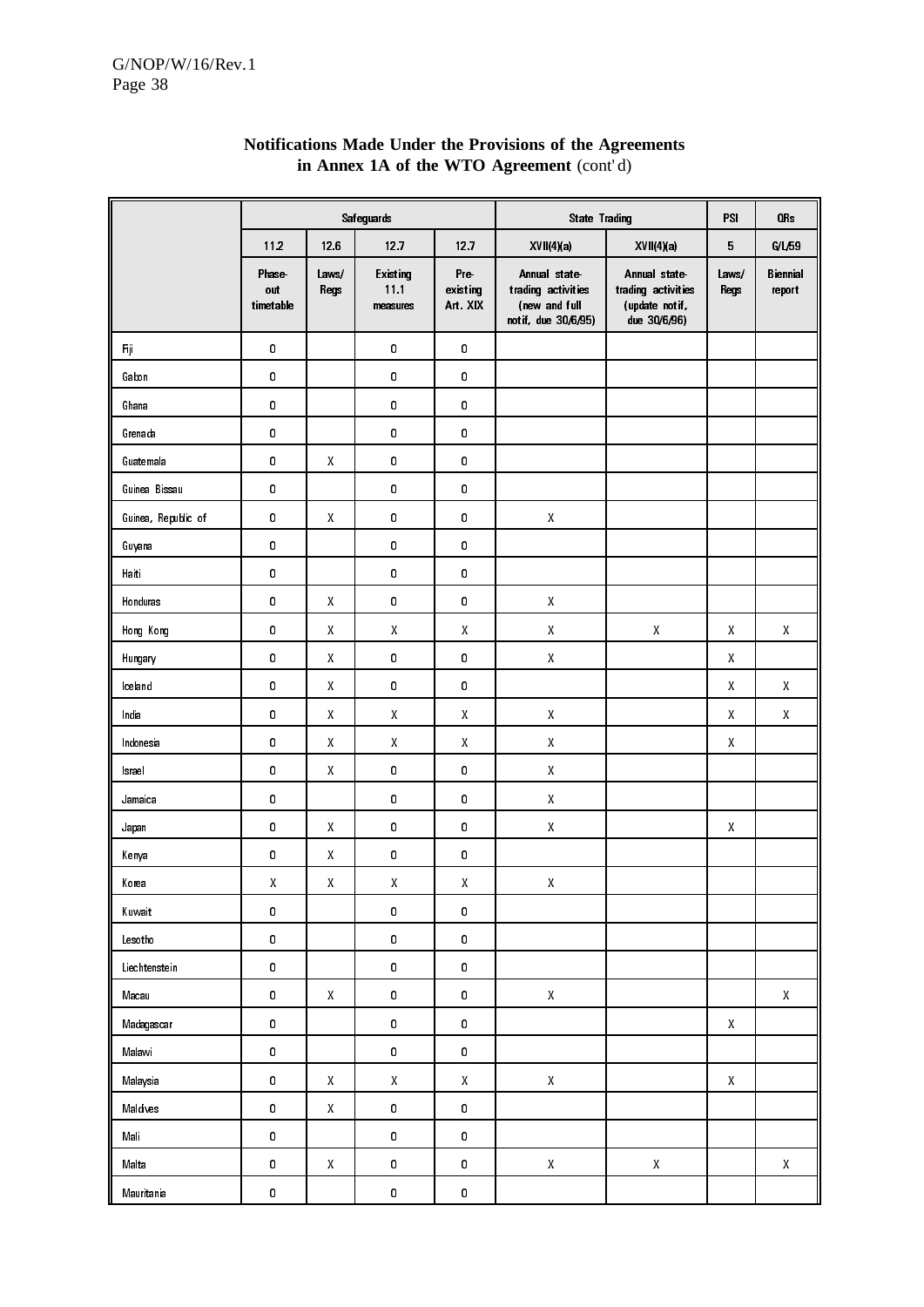|                       | Safeguards                                          |                      |                                                     |                                                     | <b>State Trading</b>                                                       | PSI                                                                  | OR <sub>s</sub>                                     |                    |
|-----------------------|-----------------------------------------------------|----------------------|-----------------------------------------------------|-----------------------------------------------------|----------------------------------------------------------------------------|----------------------------------------------------------------------|-----------------------------------------------------|--------------------|
|                       | 11.2                                                | 12.6                 | 12.7                                                | 127                                                 | XVII(4)(a)                                                                 | XVII(4)(a)                                                           | 5                                                   | G/L/59             |
|                       | Phase<br>out<br>timetable                           | Laws/<br><b>Regs</b> | Existing<br>11.1<br>measures                        | Pre<br>existing<br>Art XIX                          | Annual state<br>trading activities<br>(new and full<br>notif, due 30/6/95) | Annual state<br>trading activities<br>(update notif,<br>due 30/6/96) | Laws/<br>Regs                                       | Biennial<br>report |
| Mauritius             | $\pmb{\mathsf{X}}$                                  | X                    | $\pmb{\mathsf{X}}$                                  | $\pmb{\mathsf{X}}$                                  | $\mathsf{X}% _{0}^{\prime}=\mathsf{X}_{0}^{\prime}$                        |                                                                      |                                                     |                    |
| Mexico                | 0                                                   | X                    | 0                                                   | 0                                                   |                                                                            |                                                                      |                                                     |                    |
| Morocco               | 0                                                   | X                    | 0                                                   | 0                                                   | $\pmb{\mathsf{X}}$                                                         |                                                                      |                                                     |                    |
| Mozambique            | 0                                                   |                      | 0                                                   | 0                                                   |                                                                            |                                                                      |                                                     |                    |
| Myanmar               | $\pmb{0}$                                           | X                    | $\pmb{0}$                                           | 0                                                   |                                                                            |                                                                      |                                                     |                    |
| Namibia               | 0                                                   |                      | 0                                                   | 0                                                   |                                                                            |                                                                      |                                                     |                    |
| New Zealand           | 0                                                   | X                    | 0                                                   | 0                                                   | $\pmb{\mathsf{X}}$                                                         | $\pmb{\mathsf{X}}$                                                   |                                                     | X                  |
| Nicaragua             | 0                                                   | X                    | 0                                                   | 0                                                   |                                                                            |                                                                      | X                                                   |                    |
| Nigeria               | 0                                                   | X                    | 0                                                   | 0                                                   |                                                                            |                                                                      |                                                     |                    |
| <b>Norway</b>         | 0                                                   | Χ                    | 0                                                   | 0                                                   | $\pmb{\mathsf{X}}$                                                         |                                                                      | $\mathsf{X}% _{0}^{\prime}=\mathsf{X}_{0}^{\prime}$ | X                  |
| Pakistan              | 0                                                   | Χ                    | $\mathsf{X}% _{0}^{\prime}=\mathsf{X}_{0}^{\prime}$ | $\pmb{\mathsf{X}}$                                  | $\mathsf X$                                                                |                                                                      | $\pmb{\mathsf{X}}$                                  |                    |
| Papua New Guinea      |                                                     |                      |                                                     |                                                     |                                                                            |                                                                      |                                                     |                    |
| Paraguay              | 0                                                   | Χ                    | 0                                                   | 0                                                   |                                                                            |                                                                      |                                                     |                    |
| Peru                  | 0                                                   | Χ                    | $\mathsf{X}% _{0}^{\prime}=\mathsf{X}_{0}^{\prime}$ | $\pmb{\mathsf{X}}$                                  | $\pmb{\mathsf{X}}$                                                         |                                                                      | $\pmb{\mathsf{X}}$                                  | Χ                  |
| Philippines           | $\pmb{0}$                                           | $\pmb{\mathsf{X}}$   | 0                                                   | 0                                                   | $\pmb{\mathsf{X}}$                                                         |                                                                      | $\pmb{\mathsf{X}}$                                  | Χ                  |
| Poland                | 0                                                   | Χ                    | 0                                                   | 0                                                   | $\pmb{\mathsf{X}}$                                                         |                                                                      | $\mathsf{X}% _{0}^{\prime}=\mathsf{X}_{0}^{\prime}$ |                    |
| Qatar                 | 0                                                   |                      | 0                                                   | 0                                                   |                                                                            |                                                                      |                                                     |                    |
| Romania               | 0                                                   | Χ                    | 0                                                   | 0                                                   | $\pmb{\mathsf{X}}$                                                         |                                                                      |                                                     |                    |
| Rwanda                |                                                     |                      |                                                     |                                                     |                                                                            |                                                                      |                                                     |                    |
| Saint Kitts and Nevis | 0                                                   |                      | 0                                                   | 0                                                   |                                                                            |                                                                      |                                                     |                    |
| Saint Lucia           | 0                                                   | $\pmb{\mathsf{X}}$   | 0                                                   | 0                                                   |                                                                            |                                                                      | $\pmb{\mathsf{X}}$                                  |                    |
| Saint Vincent & Gre.  | $\pmb{0}$                                           |                      | 0                                                   | 0                                                   |                                                                            |                                                                      |                                                     |                    |
| Senegal               | $\pmb{0}$                                           |                      | 0                                                   | 0                                                   |                                                                            |                                                                      | $\mathsf{X}% _{0}^{\prime}=\mathsf{X}_{0}^{\prime}$ |                    |
| Sierra Leone          | $\pmb{0}$                                           |                      | 0                                                   | 0                                                   |                                                                            |                                                                      |                                                     |                    |
| Singapore             | $\pmb{0}$                                           | X                    | $\mathsf{X}% _{0}^{\prime}=\mathsf{X}_{0}^{\prime}$ | $\mathsf{X}% _{0}^{\prime}=\mathsf{X}_{0}^{\prime}$ | $\pmb{\mathsf{X}}$                                                         | $\mathsf{X}% _{0}^{\prime}=\mathsf{X}_{0}^{\prime}$                  | $\mathsf{X}% _{0}^{\prime}=\mathsf{X}_{0}^{\prime}$ |                    |
| Slovak Republic       | $\pmb{0}$                                           | X                    | $\pmb{0}$                                           | 0                                                   | $\mathsf{X}% _{0}^{\prime}=\mathsf{X}_{0}^{\prime}$                        |                                                                      |                                                     |                    |
| Slovenia              | $\mathsf{X}% _{0}^{\prime}=\mathsf{X}_{0}^{\prime}$ | $\mathsf X$          | $\mathsf{X}% _{0}^{\prime}=\mathsf{X}_{0}^{\prime}$ | 0                                                   | $\mathsf{X}% _{0}^{\prime}=\mathsf{X}_{0}^{\prime}$                        |                                                                      | $\mathsf{X}% _{0}^{\prime}=\mathsf{X}_{0}^{\prime}$ |                    |
| Solomon Islands       |                                                     |                      |                                                     |                                                     |                                                                            |                                                                      |                                                     |                    |
| South Africa          | $\mathsf{X}% _{0}^{\prime}=\mathsf{X}_{0}^{\prime}$ | X                    | $\mathsf{X}^-$                                      | $\mathsf{X}% _{0}^{\prime}=\mathsf{X}_{0}^{\prime}$ | $\pmb{\mathsf{X}}$                                                         |                                                                      |                                                     | $\mathsf X$        |
| Sri Lanka             | $\pmb{0}$                                           | X                    | $\pmb{0}$                                           | $\pmb{0}$                                           |                                                                            |                                                                      |                                                     |                    |
| Suriname              | $\pmb{0}$                                           |                      | $\pmb{0}$                                           | $\pmb{0}$                                           |                                                                            |                                                                      | $\mathsf{X}$                                        |                    |